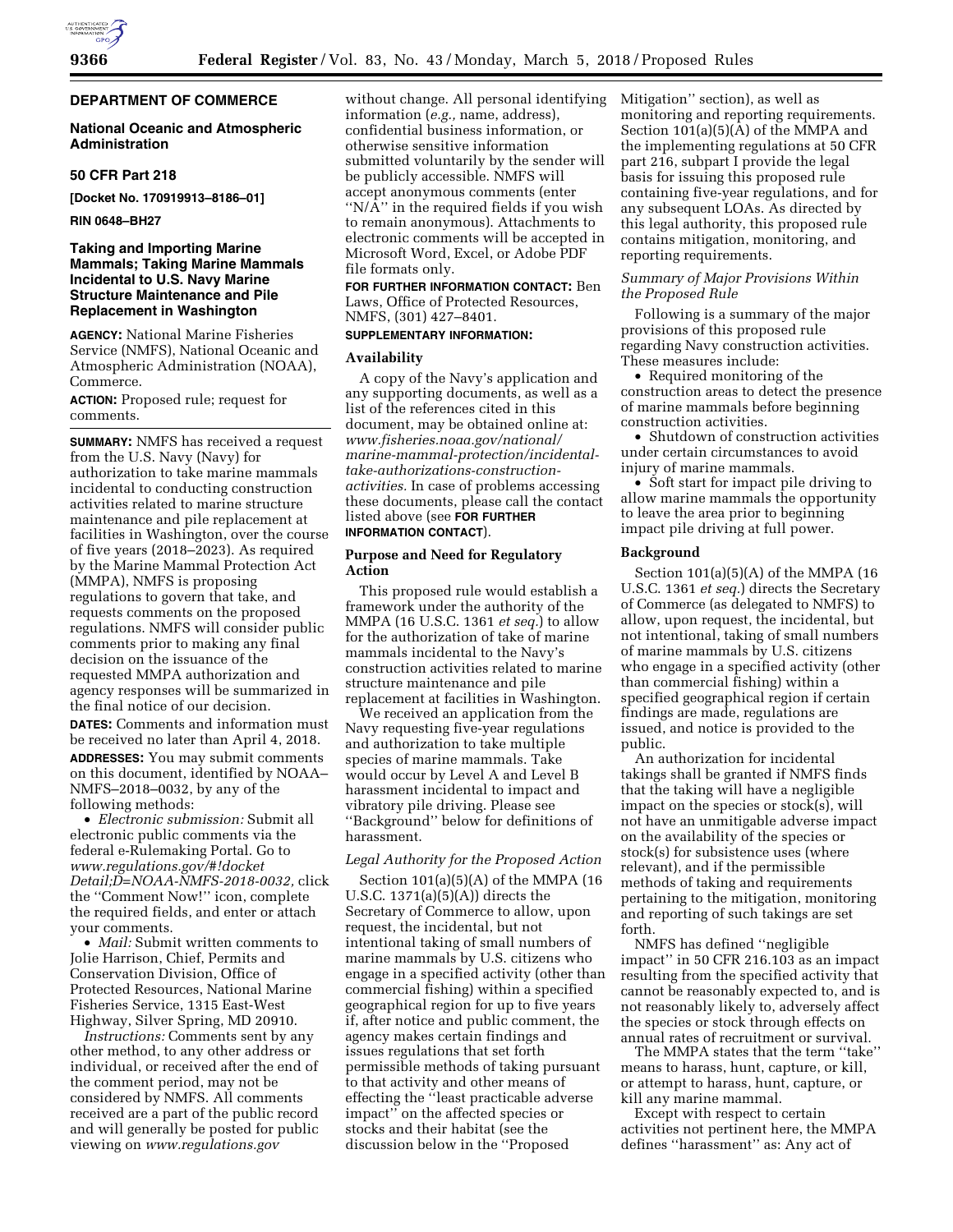pursuit, torment, or annoyance which (i) has the potential to injure a marine mammal or marine mammal stock in the wild (Level A harassment); or (ii) has the potential to disturb a marine mammal or marine mammal stock in the wild by causing disruption of behavioral patterns, including, but not limited to, migration, breathing, nursing, breeding, feeding, or sheltering (Level B harassment).

#### **National Environmental Policy Act**

To comply with the National Environmental Policy Act of 1969 (NEPA; 42 U.S.C. 4321 *et seq.*) and NOAA Administrative Order (NAO) 216–6A, NMFS must evaluate our proposed action (*i.e.,* the promulgation of regulations and subsequent issuance of incidental take authorization) and alternatives with respect to potential impacts on the human environment.

This action is consistent with categories of activities identified in Categorical Exclusion B4 of the Companion Manual for NAO 216–6A, which do not individually or cumulatively have the potential for significant impacts on the quality of the human environment and for which we have not identified any extraordinary circumstances that would preclude this categorical exclusion. Accordingly, NMFS has preliminarily determined that the proposed action qualifies to be categorically excluded from further NEPA review.

Information in the Navy's application and this notice collectively provide the environmental information related to proposed issuance of these regulations and subsequent incidental take authorization for public review and comment. We will review all comments submitted in response to this notice prior to concluding our NEPA process or making a final decision on the request for incidental take authorization.

## **Summary of Request**

On July 24, 2017, we received an adequate and complete request from the Navy requesting authorization for take of marine mammals incidental to construction activities related to marine structure maintenance and pile replacement at six Naval installations in Washington inland waters. On August 4, 2017 (82 FR 36359), we published a notice of receipt of the Navy's application in the **Federal Register**, requesting comments and information related to the request for thirty days. We received comments from Whale and Dolphin Conservation (WDC). The comments received from WDC were considered in development of this

proposed rule and are available online at: *[www.fisheries.noaa.gov/national/](www.fisheries.noaa.gov/national/marine-mammal-protection/incidental-take-authorizations-construction-activities)  [marine-mammal-protection/incidental](www.fisheries.noaa.gov/national/marine-mammal-protection/incidental-take-authorizations-construction-activities)[take-authorizations-construction](www.fisheries.noaa.gov/national/marine-mammal-protection/incidental-take-authorizations-construction-activities)[activities.](www.fisheries.noaa.gov/national/marine-mammal-protection/incidental-take-authorizations-construction-activities)* 

The Navy proposes to conduct construction necessary for maintenance of existing in-water structures at the following facilities: Naval Base Kitsap (NBK) Bangor, NBK Bremerton, NBK Keyport, NBK Manchester, Zelatched Point, and Naval Station Everett (NS Everett). These repairs would include use of impact and vibratory pile driving, including installation and removal of steel, concrete, plastic, and timber piles. Hereafter (unless otherwise specified or detailed) we use the term ''pile driving'' to refer to both pile installation and pile removal. The use of both vibratory and impact pile driving is expected to produce underwater sound at levels that have the potential to result in harassment of marine mammals.

The Navy requests authorization to take individuals of 10 species by Level B harassment. Take by Level A harassment was requested only for the harbor seal. The proposed regulations would be valid for five years (2018– 2023).

# **Description of the Specified Activity**

#### *Overview*

Maintaining existing wharfs and piers is vital to sustaining the Navy's mission and ensuring readiness. To ensure continuance of necessary missions at the six installations, the Navy must conduct annual maintenance and repair activities at existing marine waterfront structures, including removal and replacement of piles of various types and sizes. The Navy refers to this program as the Marine Structure Maintenance and Pile Replacement (MPR) program. Exact timing and amount of necessary in-water work is unknown, but the Navy estimates replacing up to 822 structurally unsound piles over the 5-year period, including individual actions currently planned and estimates for future marine structure repairs. Construction will include use of impact and vibratory pile driving, including removal and installation of steel, concrete, plastic, and timber piles. Aspects of construction activities other than pile driving are not anticipated to have the potential to result in incidental take of marine mammals because they are either above water or do not produce levels of underwater sound with likely potential to result in marine mammal disturbance.

The Navy's waterfront inspection program prioritizes deficiencies in

marine structures and plans those maintenance and repairs for design and construction. The Navy's proposed activities include individual projects (where an existing need has been identified and funds have been requested) and estimates for emergent or emergency repairs. The latter are also referred to as contingency repairs. Estimates of activity levels for contingency repairs are based on Navy surveys of existing structures, which provide assessments of structure condition and estimates of numbers of particular pile types that may require replacement (at an assumed 1:1 ratio) over the 5-year duration of these proposed regulations. Additional allowance is made for the likelihood that future waterfront inspections will reveal unexpected damage, or that damage caused by severe weather events and/or incidents caused by vessels will result in need for additional contingency repairs. This regional programmatic approach to MMPA compliance is expected to result in significantly increased efficiency for both the Navy and NMFS, while satisfying the requirements of the MMPA. The regulations proposed here (and any issued LOAs) would replace multiple project-specific incidental take authorization requests for actions that are small in scale, similar in nature, and located within a similar geographic area. The detailed discussion of planned or anticipated projects provided here and in the Navy's application allow for more comprehensive analysis, while providing a reduction in the time and effort necessary to obtain individual incidental take authorizations. LOAs could be issued for projects conducted at any of the six facilities if they fit within the structure of the programmatic analysis provided herein and are able to meet the requirements described in the regulations.

The Navy would meet with NMFS on an annual basis prior to the start of inwater work windows to review upcoming projects, required monitoring plans, and the results of relevant projects conducted in the preceding inwater work window. The intent is to utilize lessons learned to better inform potential effects of future MPR activities and in any follow-up consultations.

#### *Dates and Duration*

The proposed regulations would be valid for a period of five years (2018– 2023). The specified activities may occur at any time during the five-year period of validity of the proposed regulations, subject to existing timing restrictions. These timing restrictions, or in-water work windows, are typically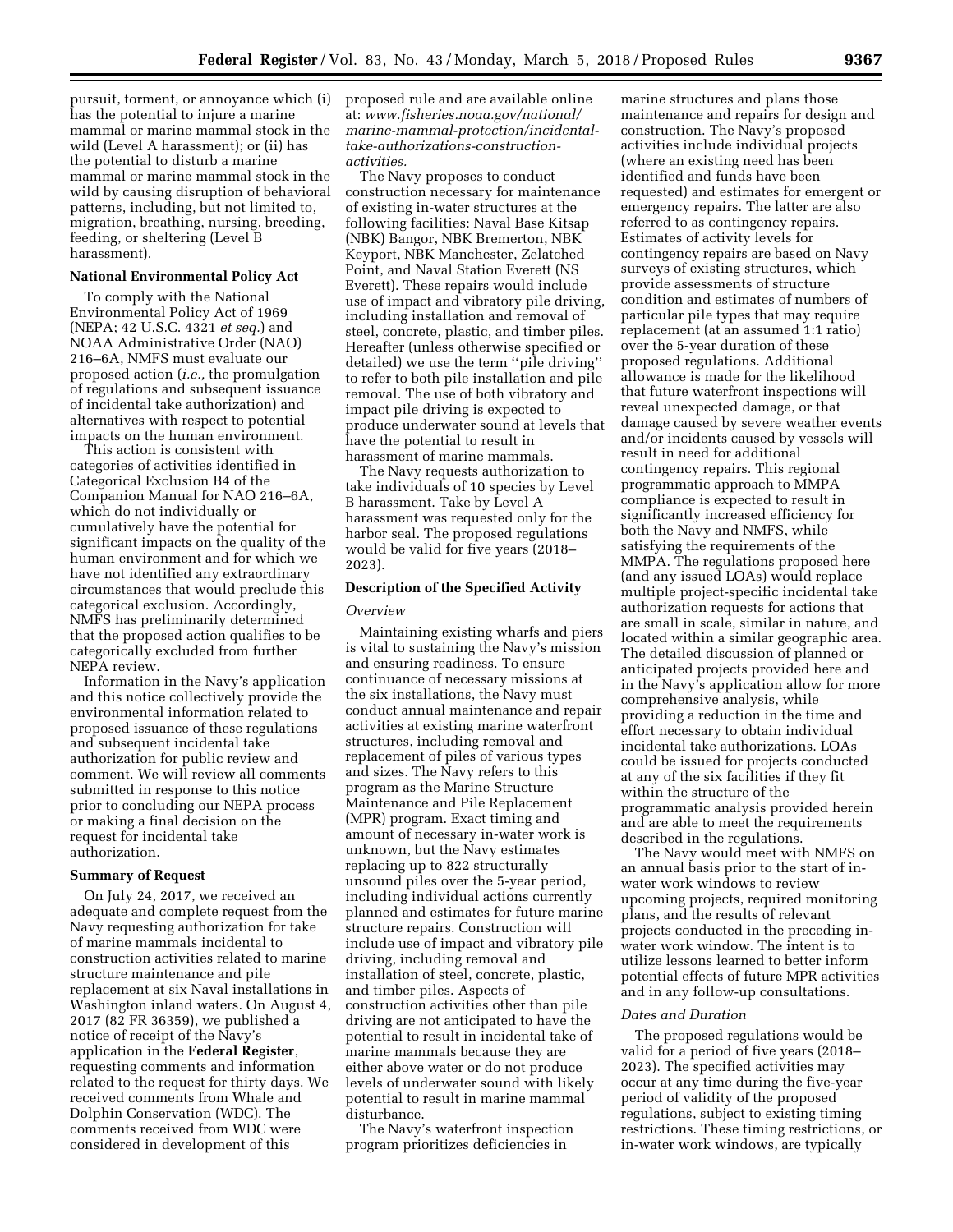designed to protect fish species listed under the Endangered Species Act (ESA). For NBK Bangor and Zelatched Point (located in Hood Canal), in-water work may occur from July 16 through January 15. At the remaining four facilities (located in Puget Sound), inwater work may occur from July 16 through February 15.

For many projects the design details are not known; thus, it is not possible to state the number of pile driving days that will be required. Days of pile driving at each site were based on the estimated work days using a slow production rate, *i.e.,* one pile removed per day and one pile installed per day for contingency pile driving and an average production rate of six piles per day for fender pile replacement. These conservative rates give the following estimates of total days at each facility over the 5-year duration: NBK Bangor, 119 days; Zelatched Point, 20 days; NBK Bremerton, 168 days; NBK Keyport, 20 days; NBK Manchester, 50 days; and NS Everett, 78 days. These totals include both extraction and installation of piles, and represent a conservative estimate of pile driving days at each facility. In a real construction situation, pile driving production rates would be maximized when possible and actual daily production rates may be higher, resulting in fewer actual pile driving days.

# *Specified Geographical Region*

The six installations are located within the inland waters of Washington State. Two facilities are located within Hood Canal, while the remainder are located within Puget Sound. Please see Figure 1–1 of the Navy's application for a regional map. For full details regarding the specified geographical region, please see section 2 of the Navy's application. The region is affected by high amounts of runoff from the Fraser River, which stimulates primary productivity, carrying nutrients northwards past Vancouver Island yearround. Puget Sound is one of the largest estuaries in the United States and is a place of great physical and ecological complexity and productivity. The average surface water temperature is 12.8 °C in summer and 7.2 °C in winter (Staubitz *et al.,* 1997), but surface waters frequently exceed 20°C in the summer and fall. With nearly six million people (doubled since the 1960s), Puget Sound is also heavily influenced by human activity.

NBK Bangor is located on the Hood Canal, a long, narrow, fjord-like basin of western Puget Sound. Please see Figure 1–2 of the Navy's application. Oriented northeast to southwest, the portion of

the canal from Admiralty Inlet to a large bend, called the Great Bend, at Skokomish, Washington, is 84 kilometers (km) long. East of the Great Bend, the canal extends an additional 15 mi to Belfair. Throughout its 108-km length, the width of the canal varies from 1.6 to 3.2 km and exhibits strong depth/elevation gradients. Hood Canal is characterized by relatively steep sides and irregular seafloor topography. In northern Hood Canal, water depths in the center of the waterway near Admiralty Inlet vary between 91 and 128 meters (m). As the canal extends southwestward toward the Olympic Mountain Range and Thorndyke Bay, water depth decreases to approximately 49 m over a moraine deposit. This deposit forms a sill across the canal in the vicinity of Thorndyke Bay, which limits seawater exchange with the rest of Puget Sound. The NBK Bangor waterfront occupies approximately 8 km of the shoreline within northern Hood Canal (1.7 percent of the entire Hood Canal coastline) and lies just south of the sill feature. Zelatched Point is located on the southwestern end of the Toandos Peninsula on Dabob Bay within Hood Canal. Please see Figure 1– 6 of the Navy's application. It is approximately 6.4 km west of the NBK Bangor waterfront on the western facing portion of Toandos Peninsula. Dabob Bay is a 183-m deep fjord-like basin with a 101-m sill at its entrance. It runs north 19 km from its junction with Hood Canal. The width of the Dabob Bay is approximately 4.5 km at the Zelatched Point pier.

NBK Bremerton is located on the north side of Sinclair Inlet in southern Puget Sound. Please see Figure 1–3 of the Navy's application. Sinclair Inlet is located off the main basin of Puget Sound and is about 6.9 long and 1.9 km wide. The inlet is connected to the main basin through Port Orchard Narrows and Rich Passage. Another relatively narrow waterway, Port Washington Narrows, connects Sinclair Inlet to Dyes Inlet. In-water structures, shoreline fill, and erosion protection at NBK Bremerton have resulted in a shoreline geometry and character that is quite different from undisturbed shorelines in Puget Sound. Bathymetry near existing piers and in turning basins immediately offshore has been altered by significant dredging to accommodate aircraft carriers and other Navy vessels. Water depths range from 12 to 14 m, increasing to 14 to 15 m in dredged berthing areas. West of the project sites, further into the inlet, depths gradually decrease to less than 9 m.

NBK Keyport is located on the eastern shore of the Kitsap Peninsula,

approximately 24 km due west of Seattle and 16 km north of the city of Bremerton. Please see Figure 1–4 of the Navy's application. Keyport Pier is located along the shores of Liberty Bay, which flows into Port Orchard Bay and then through the narrow Agate Passage to the northeast and Port Orchard Narrows to the south. Liberty Bay and waters adjacent to Keyport are relatively shallow with water depths no greater than 30 m. Water depths increase from the northwest to south/southeast and are greatest in the southern portion of the Port Orchard Narrows.

NBK Manchester is located on Orchard Point, approximately 6.4 km due east of Bremerton. Please see Figure 1–5 of the Navy's application. The installation is bounded by Clam Bay to the northwest, Rich Passage to the northeast, and Puget Sound to the east. NBK Manchester piers are located on the north side of Orchard Point and in a small embayment open on the south side of Orchard Point. In Clam Bay, the bathymetry is gently sloping with depths in the outer portions of the bay of approximately 5.5 m below mean lower low water (MLLW). Depths off Orchard Point drop off dramatically to 18 m below MLLW approximately 150 m from shore and 90 m below MLLW 1.6 km offshore. Rich Passage is a shallow sill, less than 21 m deep.

NS Everett is located in Port Gardner Bay in Puget Sound's Whidbey Basin. Please see Figure 1–7 of the Navy's application. To the west of the installation is the channelized mouth of the Snohomish River bounded by Jetty Island, which is composed of sediment from maintenance dredging and acts as a breakwater for the northwest area along the installation's waterfront. Jetty Island separates Port Gardner Bay and Possession Sound from the Snohomish River channel. The mouth of the Snohomish River channel is a historically industrialized area of highly modified shorelines and dredged waterways that forms a protected harbor within Port Gardner Bay. East of Jetty Island lies the Snohomish River estuary, consisting of a series of interconnected sloughs that flow through the lowlands east and north of the river's main channel. Water depths in Possession Sound range from about 9 m near the industrialized shoreline in Port Gardner to 180 m in mid-channel.

## *Detailed Description of Activities*

As described above, the Navy has requested incidental take regulations for its MPR program, which includes maintenance and repair activities at marine waterfront structures at six installations within Washington inland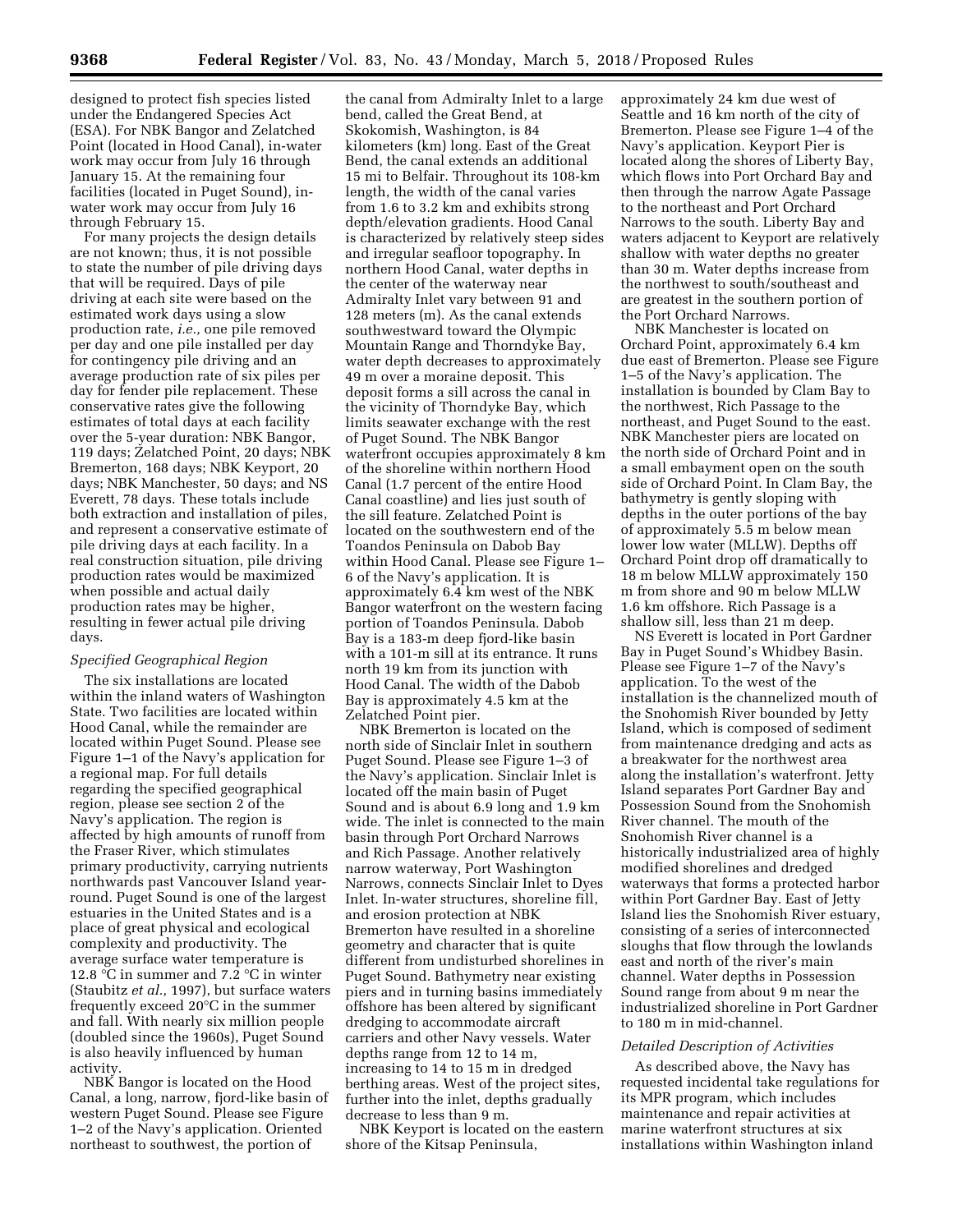waters. In order to address identified deficiencies in existing marine structures at the six facilities, the Navy proposes to replace up to 822 structurally unsound piles over the 5 year period using both impact and vibratory pile driving. Existing marine structures at the six facilities are identified in Table 1–2 of the Navy's application. The MPR program includes pile repair, extraction, and installation, all of which may be accomplished through a variety of methods. However, only pile extraction and installation using vibratory and impact pile drivers is expected to have the potential to result in incidental take of marine mammals. Pile repair methods include stubbing, wrapping, pile encapsulation, welding, or coating. These processes do not involve pile driving and are not expected to have the potential to result in elevated noise levels or incidental take of marine mammals. Pile removal may be accomplished via mechanical methods such as cutting/chipping, clamshell removal, or direct pull. Water jetting may also be used to aid in pile installation. Noise levels produced through these activities are not expected to exceed baseline levels produced by other routine activities and operations at the six facilities, and any elevated noise levels produced through these activities are expected to be intermittent, of short duration, and with low peak values. Therefore, only vibratory and impact

pile driving are carried forward for further analysis. To minimize underwater noise impacts on marine species, vibratory pile driving will be the primary method used to install new steel piles.

Vibratory hammers, which can be used to either install or extract a pile, contain a system of counter-rotating eccentric weights powered by hydraulic motors, and are designed in such a way that horizontal vibrations cancel out, while vertical vibrations are transmitted into the pile. The pile driving machine is lifted and positioned over the pile by means of an excavator or crane, and is fastened to the pile by a clamp and/or bolts. The vibrations produced cause liquefaction of the substrate surrounding the pile, enabling the pile to be extracted or driven into the ground using the weight of the pile plus the hammer. Impact hammers use a rising and falling piston to repeatedly strike a pile and drive it into the ground. Impact or vibratory driving could occur on any work day within in-water work windows during the period of validity of these proposed regulations.

Steel piles are typically vibratorydriven for their initial embedment depths or to refusal and finished with an impact hammer for proofing or until the pile meets structural requirements, as necessary. Proofing involves striking a driven pile with an impact hammer to verify that it provides the required loadbearing capacity, as indicated by the

number of hammer blows per foot of pile advancement. Non-steel piles (concrete, timber, or plastic) are typically impact-driven for their entire embedment depth, in part because nonsteel piles are often displacement piles (as opposed to pipe piles) and require some impact to allow substrate penetration. Pile installation can typically take a minute or less to 60 minutes depending on pile type, pile size, and conditions (*i.e.,* bedrock, loose soils, etc.) to reach the required tip elevation.

The most effective and efficient method of pile installation and removal available would be implemented. The method fitting these criteria may vary based on specific project requirements and local conditions. Impact driving, while generally producing higher levels of sound, also minimizes the net amount of active driving time, thus reducing the amount of time during which marine mammals may be exposed to noise. Impact or vibratory pile driving could occur on any day, but would not occur simultaneously. Location-specific pile totals are given in Table 1 and described below. These totals assume a 1:1 replacement ratio; however, the actual number installed may result in a replacement ratio of less than 1:1. Please see Table A–1 of the Navy's application for additional detail regarding expectations for both planned work and possible contingency work.

TABLE 1—PILE TYPES AND MAXIMUM ANTICIPATED NUMBER TO BE REPLACED AT EACH INSTALLATION

| Installation | Existing piles to be replaced | Anticipated piles to be installed                                                       |
|--------------|-------------------------------|-----------------------------------------------------------------------------------------|
|              |                               | 119 steel or concrete.<br>435 concrete.                                                 |
|              |                               | 20 steel.<br>50 concrete, timber, and/or plastic.<br>20 steel, concrete, and/or timber. |

Steel piles would be a maximum size of 36-inch (in) diameter except at NBK Bremerton where they would be 14-in diameter. Concrete piles will be a maximum of 24-in diameter and timber/ plastic piles will be a maximum of 18 in diameter. For purposes of analysis, it is assumed that any unknown pile type would be steel, since this would give a worst-case scenario in terms of noise levels produced. All concrete, timber, and plastic piles are assumed to be installed entirely by impact pile driver, and all steel piles are assumed to require some use of an impact driver. This is a conservative assumption, as all steel piles would be initially driven

with a vibratory driver until they reach a point of refusal (where substrate conditions make use of a vibratory hammer ineffective) or engineering specifications require impact driving to verify load-bearing capacity. Therefore, some steel piles may not in fact require use of the impact driver during installation.

At this time, of 822 piles expected to be installed as replacement piles, 121 have been identified as steel piles. These piles would be installed over the 5-year duration at NBK Bremerton, NBK Keyport, and NS Everett. In addition, another 139 piles that would be installed at NBK Bangor (119) and

Zelatched Point (20) have not been identified as to pile type and could be steel, concrete, timber or plastic. For this analysis, it is assumed all 139 of these would be steel piles. Therefore, 260 piles are assumed to be steel, with 100 of these 14-in and the remainder assumed to be 36-in diameter. A total of 435 replacement piles have been identified as concrete (NBK Bremerton). The remaining 127 replacement piles (NBK Manchester and NS Everett) could ultimately be concrete, timber, or plastic, but are assumed for purposes of analysis to be concrete, which is a more conservative noise scenario.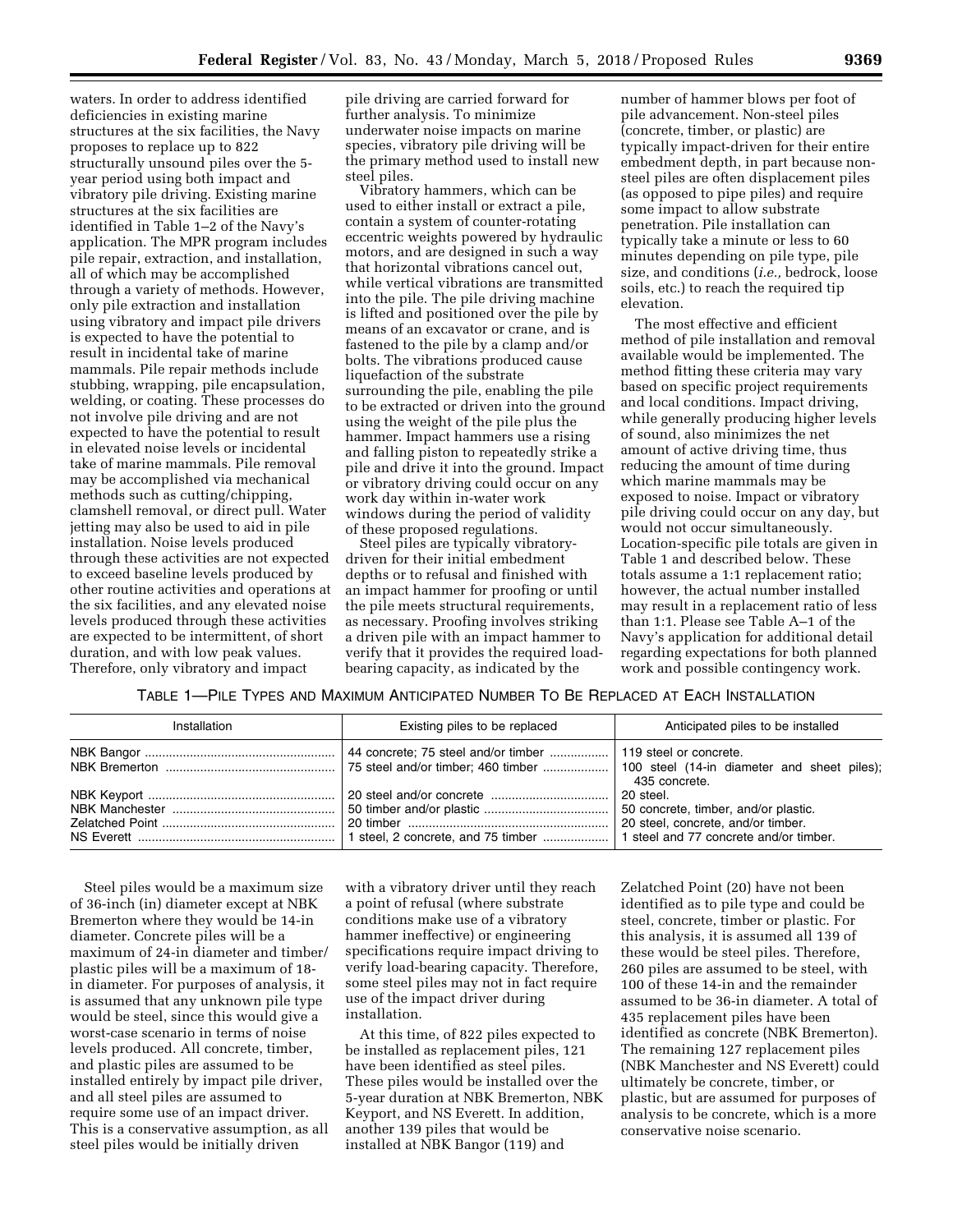NBK Bangor is the Pacific homeport for the Navy's TRIDENT submarine fleet with the mission to support and maintain a TRIDENT submarine squadron and other ships home-ported or moored at the installation and to maintain and operate administrative and personnel support facilities including security, berthing, messing, and recreational services. NBK Bangor is the only naval installation on the west coast with the specialized infrastructure able to support the TRIDENT program. The specialized infrastructure includes buildings, utilities, and systems used to support missile production shops, missile maintenance, missile component storage, and missile handling cranes, in addition to providing security and operational port facilities.

Pile-supported structures at the NBK Bangor waterfront include: Carderock Pier, Service Pier, Keyport-Bangor (K/B) Dock, Delta Pier, Marginal Wharf, Explosives Handling Wharf #1 (EHW– 1), and the Magnetic Silencing Facility (see Figure 1–2 of the Navy's application). Over the 5-year duration, up to 44 piles are anticipated to be replaced at EHW–1 and up to 75 piles could be installed at any of the structures for emergent projects.

Zelatched Point supports test and evaluation operations conducted by the Naval Undersea Warfare Center Keyport within Dabob Bay, and contains a single pier historically used for mooring small craft and float planes during Navy range operations in Dabob Bay (see Figure 1– 6 of the Navy's application). Two dolphins are located at the outboard end of the facility, each consisting of three timber piles. Up to 20 piles of any type are anticipated for emergent/emergency repairs during the course of the 5-year duration.

Puget Sound Naval Shipyard and Intermediate Maintenance Facility is the major tenant command of NBK Bremerton. NBK Bremerton contains multiple dry docks, piers, and wharfs and is capable of overhauling and repairing, constructing, deactivating, and dry-docking all types and sizes of ships. It also serves as the homeport for a nuclear aircraft carrier and other Navy vessels.

There are 13 pile-supported structures located at NBK Bremerton (see Figure 1– 3 of the Navy's application). Two pile repair and replacement projects are planned for Piers 4 and 5. The project at Pier 4 would involve replacing missing or broken timber fender piles with 80 steel fender piles. Steel piles would be up to 14-in diameter and installed with a vibratory driver and only impact driven if they cannot be

advanced to tip elevation using a vibratory driver. Prior projects at Piers 4 and 5 indicate steel piles will be able to be vibratory driven. However, some impact driving may be necessary. The project at Pier 5 would replace an existing primarily timber fendering system, with 360 concrete piles ranging in size up to 24-in diameter. All concrete piles are anticipated to be impact driven. Work on Piers 5, 6, 7, Mooring A, and Dry Dock 5 will involve replacement of up to 20 timber piles with 20 sheet steel piles. In addition, 75 concrete piles are anticipated for emergent/emergency repairs over the 5 year duration. Naval Undersea Warfare Center Keyport is the major tenant command at NBK Keyport and is the Navy's premier provider of cold-water testing and evaluation for undersea warfare systems. In this capacity, NBK Keyport provides depot maintenance and repair, in-service engineering, and fleet industrial support for torpedoes and other undersea warfare systems including mobile mines, unmanned underwater vehicles, and countermeasures.

There is one pier, Keyport Pier, in the northern portion of the NBK Keyport installation (see Figure 1–4 of the Navy's application). There are no planned pile repair and replacement projects at NBK Keyport; however, up to 20 piles are anticipated for emergent/ emergency repairs or replacement at the Keyport Pier during the course of the 5 year duration.

NBK Manchester provides bulk fuel and lubricant support to area Navy afloat and shore activities. The primary pile-supported structures at NBK Manchester are the fuel pier and the finger pier with a barge mooring platform and a small boat float (see Figure 1–5 of the Navy's application). There are no planned projects at NBK Manchester. A contingency estimate of 50 concrete, timber, or plastic piles for emergent/emergency repairs at the fuel pier or finger pier is proposed for the 5 year duration.

NS Everett provides homeport ship berthing, industrial support, and a Navy administrative center. Pile-supported structures at NS Everett include Piers A, B, C, D, and E; North Wharf and South Wharf; a recreational marina; and the small boat launch (see Figure 1–7 of the Navy's application). Additionally, there are fender piles along the waterfront areas. Repairs to the North Wharf could require replacement of up to two concrete piles. Additionally, contingency planning estimated up to 75 concrete or timber piles and one steel pile could be repaired or replaced over the 5-year duration.

# **Description of Marine Mammals in the Area of the Specified Activity**

We have reviewed the Navy's species descriptions—which summarize available information regarding status and trends, distribution and habitat preferences, behavior and life history, and auditory capabilities of the potentially affected species—for accuracy and completeness and refer the reader to Sections 3 and 4 of the Navy's application, instead of reprinting the information here. Additional information regarding population trends and threats may be found in NMFS's Stock Assessment Reports (SAR; *[www.fisheries.noaa.gov/national/](http://www.fisheries.noaa.gov/national/marine-mammal-protection/marine-mammal-stock-assessments) [marine-mammal-protection/marine](http://www.fisheries.noaa.gov/national/marine-mammal-protection/marine-mammal-stock-assessments)[mammal-stock-assessments](http://www.fisheries.noaa.gov/national/marine-mammal-protection/marine-mammal-stock-assessments)*) and more general information about these species (*e.g.,* physical and behavioral descriptions) may be found on NMFS's website (*[www.fisheries.noaa.gov/find](www.fisheries.noaa.gov/find-species)[species](www.fisheries.noaa.gov/find-species)*).

Table 2 lists all species with expected potential for occurrence in the specified geographical region where the Navy proposes to conduct the specified activities and summarizes information related to the population or stock, including regulatory status under the MMPA and ESA and potential biological removal (PBR), where known. For taxonomy, we follow Committee on Taxonomy (2017). PBR, defined by the MMPA as the maximum number of animals, not including natural mortalities, that may be removed from a marine mammal stock while allowing that stock to reach or maintain its optimum sustainable population, is considered in concert with known sources of ongoing anthropogenic mortality (as described in NMFS's SARs).

Marine mammal abundance estimates presented in this document represent the total number of individuals that make up a given stock or the total number estimated within a particular study or survey area. NMFS's stock abundance estimates for most species represent the total estimate of individuals within the geographic area, if known, that comprises that stock. All managed stocks in the specified geographical regions are assessed in either NMFS's U.S. Alaska SARs or U.S. Pacific SARs. All values presented in Table 2 are the most recent available at the time of writing and are available in the draft 2017 SARs (available online at: *[www.fisheries.noaa.gov/national/](www.fisheries.noaa.gov/national/marine-mammal-protection/draft-marine-mammal-stock-assessment-reports)  [marine-mammal-protection/draft](www.fisheries.noaa.gov/national/marine-mammal-protection/draft-marine-mammal-stock-assessment-reports)[marine-mammal-stock-assessment](www.fisheries.noaa.gov/national/marine-mammal-protection/draft-marine-mammal-stock-assessment-reports)[reports](www.fisheries.noaa.gov/national/marine-mammal-protection/draft-marine-mammal-stock-assessment-reports)*).

Ten species (with 13 managed stocks) are considered to have the potential to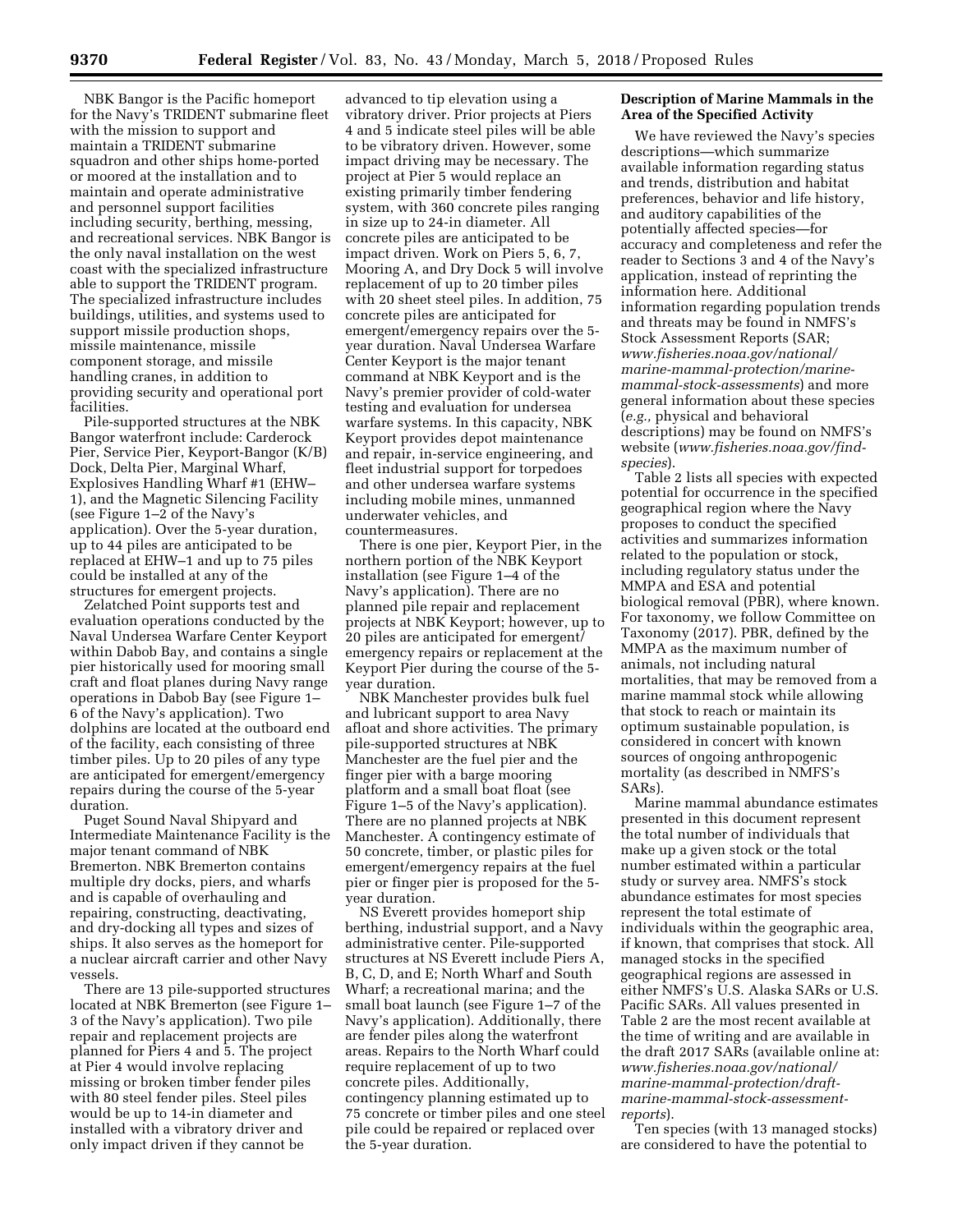co-occur with Navy activities. There are several species or stocks that occur in Washington inland waters, but which are not expected to occur in the vicinity of the six Naval installations. These species may occur in waters of the Strait of Juan de Fuca or in more northerly waters in the vicinity of the San Juan Islands and areas north to the Canadian border, and include the Pacific whitesided dolphin (*Lagenorhynchus obliquidens*) and the northern resident stock of killer whales. In addition, the sea otter is found in coastal waters, with the northern (or eastern) sea otter (*Enhydra lutris kenyoni*) found in Washington. However, sea otters are managed by the U.S. Fish and Wildlife Service and are not considered further in this document.

Two populations of gray whales are recognized, eastern and western North Pacific (ENP and WNP). WNP whales

are known to feed in the Okhotsk Sea and off of Kamchatka before migrating south to poorly known wintering grounds, possibly in the South China Sea. The two populations have historically been considered geographically isolated from each other; however, data from satellite-tracked whales indicate that there is some overlap between the stocks. Two WNP whales were tracked from Russian foraging areas along the Pacific rim to Baja California (Mate *et al.,* 2011), and, in one case where the satellite tag remained attached to the whale for a longer period, a WNP whale was tracked from Russia to Mexico and back again (IWC, 2012). Between 22–24 WNP whales are known to have occurred in the eastern Pacific through comparisons of ENP and WNP photo-identification catalogs (IWC, 2012; Weller *et al.,* 2011; Burdin *et al.,* 2011). Urban *et al.* (2013)

compared catalogs of photo-identified individuals from Mexico with photographs of whales off Russia and reported a total of 21 matches. Therefore, a portion of the WNP population is assumed to migrate, at least in some years, to the eastern Pacific during the winter breeding season.

However, there is no indication that WNP whales occur in waters of Hood Canal or southern Puget Sound, and it is extremely unlikely that a gray whale in close proximity to Navy construction activity would be one of the few WNP whales that have been documented in the eastern Pacific. The likelihood that a WNP whale would be present in the vicinity of Navy construction activities is insignificant and discountable, and WNP gray whales are omitted from further analysis.

TABLE 2—MARINE MAMMALS POTENTIALLY PRESENT IN THE VICINITY OF NAVY CONSTRUCTION ACTIVITIES

| Common name                                                    | Scientific name                            | Stock                                                                            | ESA/<br><b>MMPA</b><br>status:<br>Strategic<br>$(Y/N)^1$ | <b>Stock</b><br>abundance<br>(CV, N <sub>min</sub> , most recent<br>abundance survey) <sup>2</sup> | <b>PBR</b>  | Annual<br>M/SI <sup>3</sup> |
|----------------------------------------------------------------|--------------------------------------------|----------------------------------------------------------------------------------|----------------------------------------------------------|----------------------------------------------------------------------------------------------------|-------------|-----------------------------|
|                                                                |                                            | Order Cetartiodactyla-Cetacea-Superfamily Mysticeti (baleen whales)              |                                                          |                                                                                                    |             |                             |
| <b>Family Eschrichtiidae:</b><br>Gray whale                    | Eschrichtius robustus                      | Eastern North Pacific                                                            | $\cdot : N$                                              | 20,990 (0.05; 20,125;<br>$2011$ ).                                                                 | 624         | 132                         |
| <b>Family Balaenopteridae</b><br>(rorquals):<br>Humpback whale | Megaptera novaeangliae kuzira              | California/Oregon/Washington<br>(CA/OR/WA).                                      | $E/D$ ; Y                                                | 1,918 (0.03; 1,876; 2014)                                                                          | 711         | $\geq$ 9.2                  |
| Minke whale                                                    | Balaenoptera<br>acutorostrata<br>scammoni. |                                                                                  | $-1$ : N                                                 | 636 (0.72; 369; 2014)                                                                              | 3.5         | $\geq 1.3$                  |
|                                                                |                                            | Superfamily Odontoceti (toothed whales, dolphins, and porpoises)                 |                                                          |                                                                                                    |             |                             |
| <b>Family Delphinidae:</b><br>Killer whale                     |                                            | West Coast Transient <sup>5</sup><br>Eastern North Pacific Southern<br>Resident. | $\mathcal{N}$<br>$E/D$ ; Y                               | 243 (n/a; 2009)<br>83 (n/a; 2016)                                                                  | 2.4<br>0.14 | 0<br>0                      |
| Family Phocoenidae (por-<br>poises):                           |                                            |                                                                                  |                                                          |                                                                                                    |             |                             |

1Endangered Species Act (ESA) status: Endangered (E), Threatened (T)/MMPA status: Depleted (D). A dash (-) indicates that the species is not listed under the ESA or designated as depleted under the MMPA. Under the MMPA, a strategic stock is one for which the level of direct human-caused mortality exceeds PBR or which is determined to be declining and likely to be listed under the ESA within the foreseeable future. Any species or stock listed under the ESA is automatically designated under the MMPA as depleted and as a strategic stock.

2NMFS marine mammal stock assessment reports at: *[www.fisheries.noaa.gov/national/marine](www.fisheries.noaa.gov/national/marine-mammal-protection/marine-mammal-stock-assessments)[mammal-protection/marine-mammal-stock](www.fisheries.noaa.gov/national/marine-mammal-protection/marine-mammal-stock-assessments)assessments.* CV is coefficient of variation; N<sub>min</sub> is the minimum estimate of stock abundance. In some cases, CV is not applicable. For two stocks of killer whales, the abundance values represent direct counts of individually identifiable animals; therefore there is only a single abundance estimate with no associated CV. For certain stocks of

pinnipeds, abundance estimates are based upon observations of animals (often pups) ashore multiplied by some correction factor derived from knowledge of the species' (or similar species') life history to arrive at a best abundance estimate; therefore, there is no associated CV. In these cases, the minimum abundance may represent actual counts of all animals ashore.

Harbor porpoise .................. *Phocoena phocoena vomerina* | Washington Inland Waters ....... | -; N | 11,233 (0.37; 8,308;

3These values, found in NMFS' SARs, represent annual levels of human-caused mortality plus serious injury from all sources combined (*e.g.,*  commercial fisheries, subsistence hunting, ship strike). Annual M/SI often cannot be determined precisely and is in some cases presented as a minimum value. All M/SI values are as presented in the draft 2017 SARs.

4Transient and resident killer whales are considered unnamed subspecies (Committee on Taxonomy, 2017).

5The abundance estimate for this stock includes only animals from the ''inner coast'' population occurring in inside waters of southeastern Alaska,

British Columbia, and Washington—excluding animals from the ''outer coast'' subpopulation, including animals from California—and therefore should be considered a minimum count. For comparison, the previous abundance estimate for this stock, including counts of animals from California that are now considered outdated, was 354.

66 ≥7.2

2015).

6Abundance estimates for these stocks are not considered current. PBR is therefore considered undetermined for these stocks, as there is no current minimum abundance estimate for use in calculation. We nevertheless present the most recent abundance estimates, as these represent the best available information for use in this document.

7This stock is known to spend a portion of time outside the U.S. EEZ. Therefore, the PBR presented here is the allocation for U.S. waters only and is a portion of the total. The total PBR for humpback whales is 22 (one half allocation for U.S. waters). Annual M/SI presented for these species is for U.S. waters only.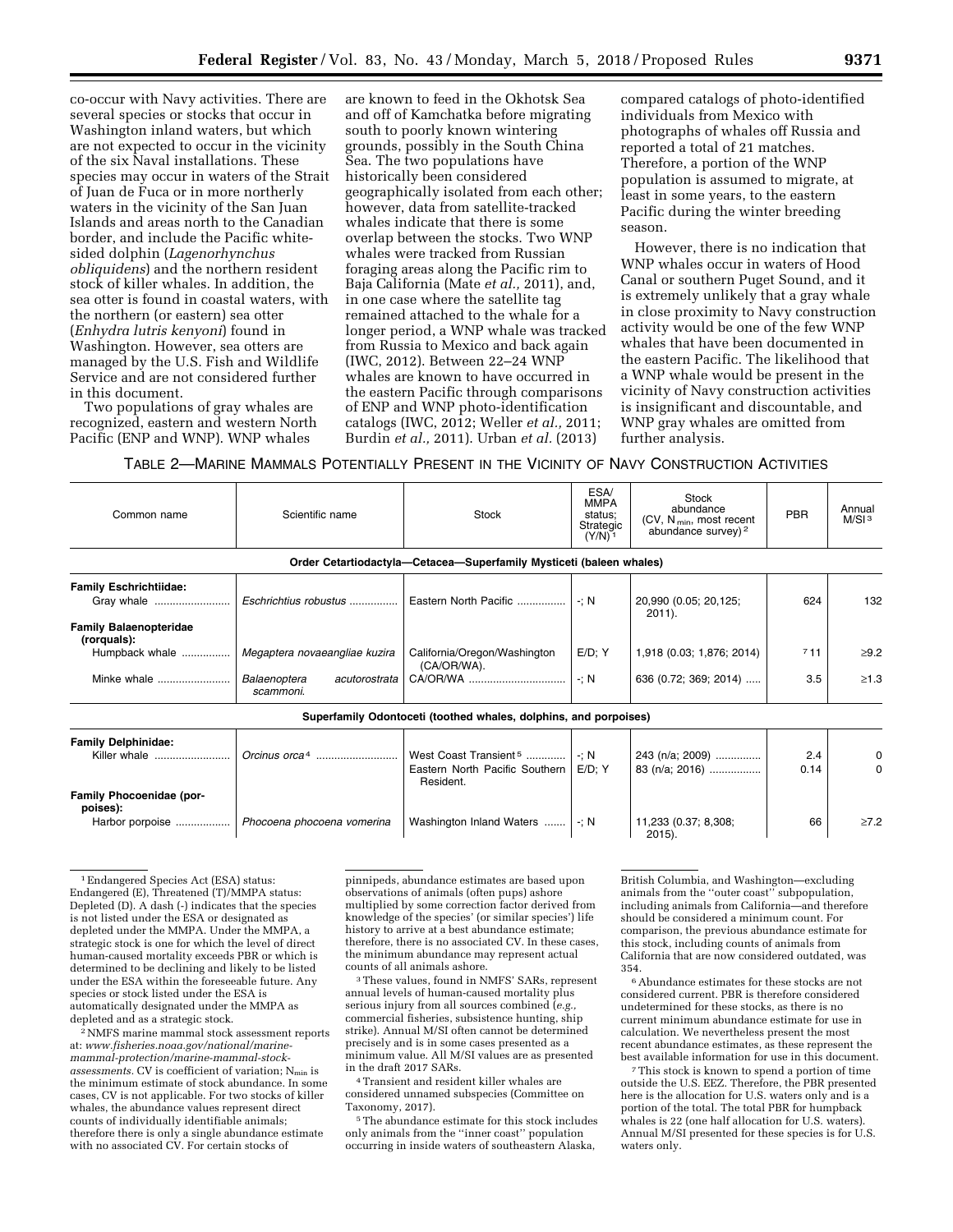# TABLE 2—MARINE MAMMALS POTENTIALLY PRESENT IN THE VICINITY OF NAVY CONSTRUCTION ACTIVITIES—Continued

| Common name                                             | Scientific name                               | Stock                                                                               | ESA/<br><b>MMPA</b><br>status;<br>Strategic<br>$(Y/N)^1$ | Stock<br>abundance<br>(CV, $N_{min}$ , most recent<br>abundance survey) <sup>2</sup>       | <b>PBR</b>                | Annual<br>M/SI <sup>3</sup> |
|---------------------------------------------------------|-----------------------------------------------|-------------------------------------------------------------------------------------|----------------------------------------------------------|--------------------------------------------------------------------------------------------|---------------------------|-----------------------------|
| Dall's porpoise                                         | Phocoenoides dalli dalli                      | CA/OR/WA                                                                            | $-1$ : N<br>25,750 (0.45; 17,954;<br>$2014$ ).           |                                                                                            | 172                       | 0.3                         |
|                                                         |                                               | Order Carnivora-Superfamily Pinnipedia                                              |                                                          |                                                                                            |                           |                             |
| <b>Family Otariidae (eared seals</b><br>and sea lions): |                                               |                                                                                     |                                                          |                                                                                            |                           |                             |
| California sea lion                                     | Zalophus californianus                        | United States                                                                       | $-1$ : N                                                 | 296,750 (n/a; 153,337;<br>$2011$ ).                                                        | 9,200                     | 389                         |
| Steller sea lion                                        | Eumetopias<br><i>jubatus</i><br>monteriensis. | Eastern U.S.                                                                        | D: Y                                                     | 41,638 (n/a; 2015)                                                                         | 2,498                     | 108                         |
| <b>Family Phocidae (earless</b><br>seals):              |                                               |                                                                                     |                                                          |                                                                                            |                           |                             |
| Harbor seal                                             | Phoca vitulina richardii                      | Washington<br>Northern<br>Inland<br>Waters. <sup>6</sup>                            | $-1$ : N                                                 | 11,036 (0.15; 7,213;<br>1999).                                                             | Undet.                    | 9.8                         |
| Northern elephant seal                                  | Mirounga angustirostris                       | Southern Puget Sound <sup>6</sup><br>Hood Canal <sup>6</sup><br>California Breeding | $\mathcal{L}$ : N<br>$\cdot : N$<br>$\cdot : N$          | 1,568 (0.15; 1,025; 1999)<br>1,088 (0.15; 711; 1999)<br>179,000 (n/a; 81,368;<br>$2010$ ). | Undet.<br>Undet.<br>4,882 | 3.4<br>0.2<br>8.8           |

## *Gray Whale*

Gray whales are observed in Washington inland waters in all months of the year, with peak numbers from March through June (Calambokidis *et al.,* 2010). Most whales sighted are part of a small regularly occurring group of 6 to 10 whales that use mudflats in the Whidbey Island and Camano Island area as a springtime feeding area (Calambokidis *et al.,* 2010). Observed feeding areas are located in Saratoga Passage between Whidbey and Camano Islands including Crescent Harbor, and in Port Susan Bay located between Camano Island and the mainland north of Everett. Gray whales that are not identified with the regularly occurring feeding group are occasionally sighted in Puget Sound. These whales are not associated with feeding areas and are often emaciated (WDFW, 2012). There are typically from 2 to 10 stranded gray whales per year in Washington (Cascadia Research, 2012).

In the waterways near NBK Bremerton and Keyport (Rich Passage/Sinclair Inlet/Dyes Inlet/Agate Passage), 11 opportunistic sightings of gray whales were reported to Orca Network (a public marine mammal sightings database) between 2003 and 2012. One stranding occurred at NBK Bremerton in 2013. Gray whales have been sighted in Hood Canal south of the Hood Canal Bridge on six occasions since 1999, including a stranded whale. The most recent report was in 2010.

Gray whales are expected to occur in the waters surrounding all of the installations considered here other than those in Hood Canal (*i.e.,* NBK Bangor and Zelatched Point), due to rarity of occurrence. Gray whales are expected to

occur primarily from March through June when in-water construction will not occur. Therefore, although some exposure to individual gray whales could occur at four facilities, project timing will help to minimize potential exposures.

#### *Humpback Whale*

Prior to 2016, humpback whales were listed under the ESA as an endangered species worldwide. Following a 2015 global status review (Bettridge *et al.,*  2015), NMFS established 14 distinct population segments (DPS) with different listing statuses (81 FR 62259; September 8, 2016) pursuant to the ESA. The DPSs that occur in U.S. waters do not necessarily equate to the existing stocks designated under the MMPA and shown in Table 2. Because MMPA stocks cannot be portioned, *i.e.,* parts managed as ESA-listed while other parts managed as not ESA-listed, until such time as the MMPA stock delineations are reviewed in light of the DPS designations, NMFS considers the existing humpback whale stocks under the MMPA to be endangered and depleted for MMPA management purposes (*e.g.,* selection of a recovery factor, stock status).

Within U.S. west coast waters, three current DPSs may occur: The Hawaii DPS (not listed), Mexico DPS (threatened), and Central America DPS (endangered). According to Wade *et al.*  (2016), the probability that whales encountered in Washington waters are from a given DPS are as follows: Hawaii, 52.9% (CV = 0.15); Mexico,  $41.9\%$ (0.14); Central America, 5.2% (0.91).

Most humpback whale sightings reported since 2003 were in the main basin of Puget Sound with numerous

sightings in the waters between Point No Point and Whidbey Island, Possession Sound, and southern Puget Sound in the vicinity of Point Defiance. Some of the reported sightings were in the vicinity of NS Everett and NBK Manchester. A few sightings of possible humpback whales were reported by Orca Network in the waters near NBK Bremerton and Keyport (Rich Passage to Agate Passage area including Sinclair and Dyes Inlet) between 2003 and 2015. Humpback whales were sighted in the vicinity of Manette Bridge in Bremerton in 2016 and 2017, and a carcass was found under a dock at NBK Bremerton in 2016 (Cascadia Research, 2016).

In Hood Canal, single humpback whales were observed for several weeks in 2012 and 2015. One sighting was reported in 2016. Review of the 2012 sightings information indicated they were of one individual. Prior to the 2012 sightings, there were no confirmed reports of humpback whales entering Hood Canal. The number of humpback whales potentially present near any of the six installations is expected to be very low in any month.

#### *Minke Whale*

Sightings of minke whales in Puget Sound are infrequent, with approximately 14 opportunistic sightings recorded between 2005 and 2012, from March through October. No sightings were reported in the vicinity of NBK Bremerton and Keyport (Rich Passage through the Agate Passage including Sinclair Inlet and Dyes Inlet) or in Hood Canal. The number of minke whales potentially present near any of the six installations is expected to be very low in any month and even lower in winter months.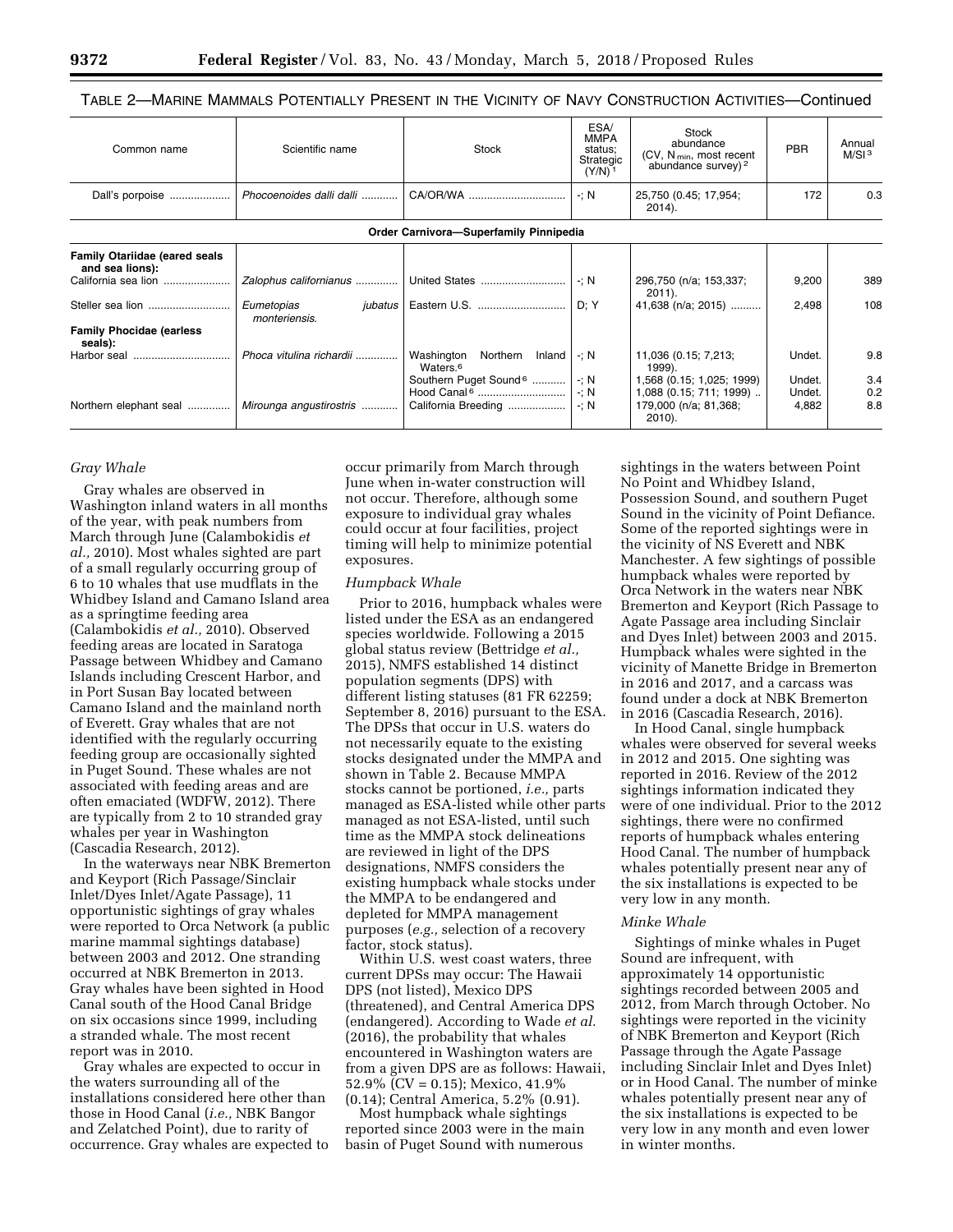## *Killer Whale (Transient)*

Groups of transient killer whales were observed for lengthy periods in Hood Canal in 2003 (59 days) and 2005 (172 days) (London, 2006), but were not observed again until 2016, when they were seen on a handful of days between March and May (including in Dabob Bay). Transient killer whales have been seen infrequently near NBK Bremerton, including in Dyes Inlet and Sinclair Inlet (*e.g.,* sightings in 2010, 2013, and 2015). Sightings in the vicinity of NBK Keyport have also been infrequent, and no records were found for Rich Passage in the vicinity of NBK Manchester. Transient killer whales have been observed in Possession Sound near NS Everett.

West Coast transient killer whales most often travel in small pods averaging four individuals (Baird and Dill, 1996); however, the most commonly observed group size in Puget Sound (waters east of Admiralty Inlet, including Hood Canal, through South Puget Sound and north to Skagit Bay) from 2004 to 2010 was 6 whales (Houghton *et al.,* 2015).

#### *Killer Whales (Resident)*

Critical habitat for southern resident killer whales, designated pursuant to the ESA, includes three specific areas: (1) Summer core area in Haro Strait and waters around the San Juan Islands; (2) Puget Sound; and (3) Strait of Juan de Fuca (71 FR 69054; November 29, 2006). The primary constituent elements essential for conservation of the habitat are: (1) Water quality to support growth and development; (2) Prey species of sufficient quantity, quality, and availability to support individual growth, reproduction, and development, as well as overall population growth; and (3) Passage conditions to allow for migration, resting, and foraging. However, the six naval installations are specifically excluded from the critical habitat designation. A revision to the critical habitat designation is currently under consideration (80 FR 9682; February 24, 2015).

Southern resident killer whales are expected to occur occasionally in the waters surrounding all of the installations except those in Hood Canal, where they have not been reported since 1995 (NMFS, 2006). Southern resident killer whales are rare near NBK Bremerton and Keyport, with the last confirmed sighting in Dyes Inlet in 1997. Southern residents have been observed in Saratoga Passage and Possession Sound near NS Everett.

The stock contains three pods (J, K, and L pods), with pod sizes ranging

from approximately 20 (in J pod) to 40 (in L pod) individuals. Group sizes encountered can be smaller or larger if pods temporarily separate or join together. Therefore, some exposure to groups of up to 20 individuals or more could occur over the 5-year duration.

#### *Harbor Porpoise*

Sightings in Hood Canal have increased in recent years, and an average of six harbor porpoises were sighted per day in deeper waters during line transect vessel surveys conducted in 2011 near NBK Bangor and Dabob Bay (HDR, 2012). Mean group size of harbor porpoises for each survey season in the 2013–2016 aerial surveys was 1.7 (Smultea *et al.,* 2017). Site-specific information is not available for NBK Bremerton, Keyport, or Manchester, but harbor porpoises have been seen infrequently at NS Everett.

## *Dall's Porpoise*

Dall's porpoise are known to occur in Puget Sound, and have been sighted as far south as Carr Inlet in southern Puget Sound and as far north as Saratoga Passage, north of NS Everett (Nysewander *et al.,* 2005; WDFW, 2008). Dall's porpoise could also occasionally occur in Hood Canal. with the last observation in deeper water near NBK Bangor in 2008 (Tannenbaum *et al.,*  2009). However, Dall's porpoise were not observed during vessel line-transect surveys and other monitoring efforts completed in Hood Canal (including Dabob Bay) in 2011 (HDR, 2012). Dall's porpoises have not been documented in the Rich Passage to Agate Passage area in the vicinity of NBK Bremerton or Keyport, but have been observed in Possession Sound near NS Everett (primarily during winter) (Nysewander *et al.,* 2005; WDFW, 2008). Dall's porpoises could be present in waters in the vicinity of any of the installations considered here, and are considered more likely to occur during winter months than summer months in groups of up to 25 individuals.

The Navy conducts surveys at installations with known pinniped haulouts, which are located at NBK Bangor, NBK Bremerton, NBK Manchester, and NS Everett (see Figures 4–2, 4–3, 4–4, and 4–5 of the Navy's application). More detail regarding these surveys may be found in Appendix C of the Navy's application.

#### *Steller Sea Lion*

Steller sea lions have been seasonally documented during shore-based surveys at NBK Bangor in Hood Canal since 2008, with up to 13 individuals observed hauled out on submarines at

Delta Pier. Steller sea lions begin arriving at NBK Bangor in September and depart by the end of May.

Shore-based surveys at NBK Bremerton have not detected Steller sea lions since the surveys were initiated in 2010. A Steller sea lion was sighted on the floating security barrier in 2012 and others were detected during aerial surveys conducted by the Washington Department of Fish and Wildlife (WDFW) in 2013 (Jeffries, 2013).

Steller sea lions haul out on floating platforms in Clam Bay approximately 800 m offshore from the Manchester Fuel Depot's finger pier, approximately 13 km from NBK Bremerton. The Navy conducted surveys of sea lions on the floats from 2012 through 2016; Steller sea lions were seen in all surveyed months except for June, July, and August with as many as 42 individuals present in November 2014. Aerial surveys were conducted by WDFW from March–April 2013, July–August 2013, November 2013, and February 2014. These surveys detected Steller sea lions on the floating platforms during all survey months except July and August, with up to 37 individuals present on one survey in November 2013.

No haul-outs are known in the vicinity of NBK Keyport or Zelatched Point; therefore, no shore-based surveys have been conducted at these installations. No opportunistic sightings have been reported at these installations. The nearest Steller sea lion haul-outs to NBK Keyport are navigation buoys that can support at most two individuals, located over 15 km away in Puget Sound. Therefore, Steller sea lions are not expected to frequent waters off this installation. The only Steller sea lion haul-out in Hood Canal is at NBK Bangor, as described above, which is over 14 km from Zelatched Point.

Shore-based surveys conducted from July 2012 through June 2014 at NS Everett did not detect Steller sea lions. However, occasional observations have been reported from the port security barrier (PSB). Other than these detections on the installation's PSBs, the nearest known Steller sea lion haulout is 22.5 km away; therefore, Steller sea lions are not expected to occur in waters off this installation.

# *California Sea Lion*

California sea lion haul-outs occur at NBK Bangor, NBK Bremerton, and NS Everett. California sea lions are typically present most of the year except for mid-June through July in Washington inland waters, with peak abundance numbers between October and May (NMFS, 1997; Jeffries *et al.,* 2000). During summer months and associated breeding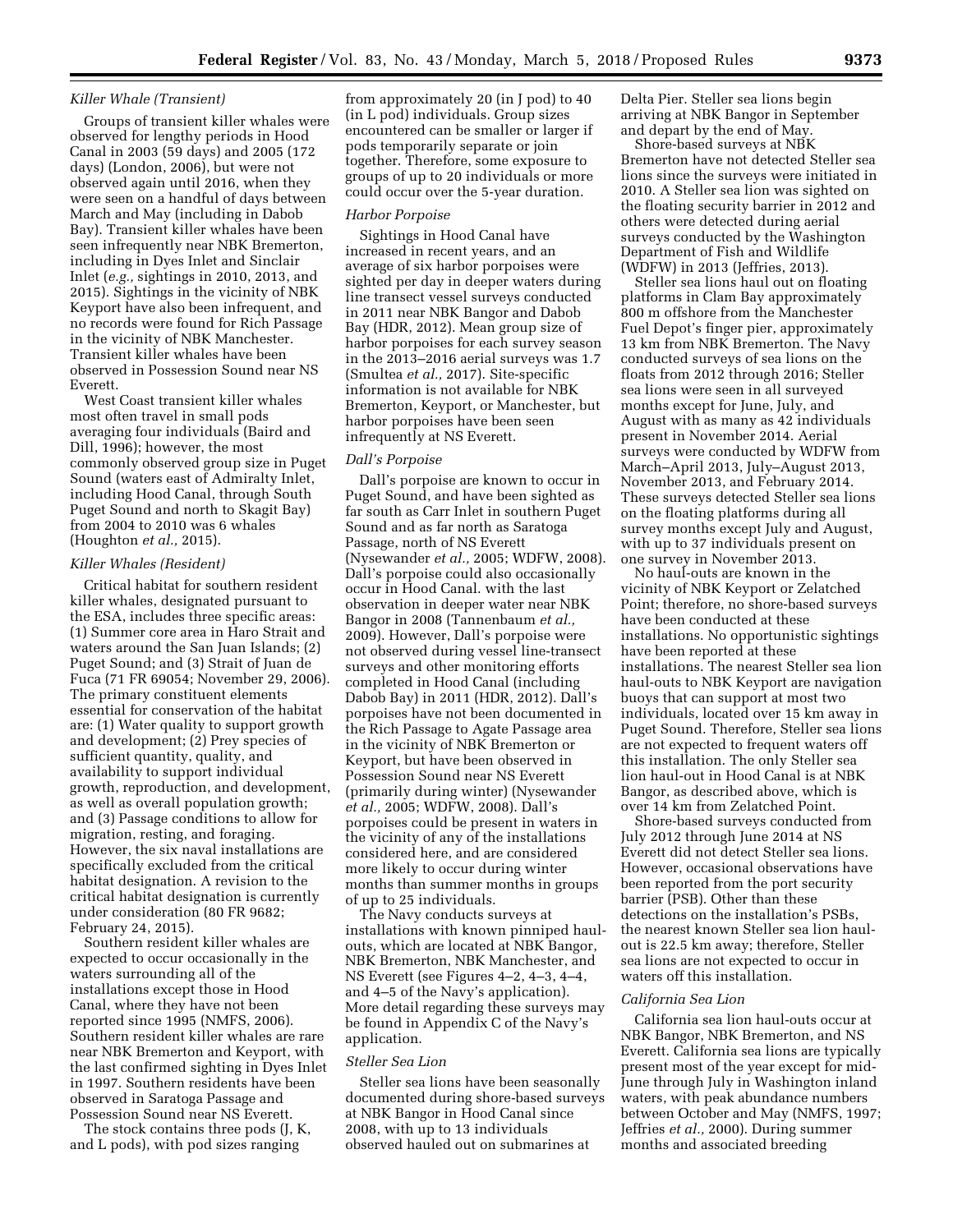periods, the inland waters would not be considered a high-use area by California sea lions, as they would be returning to rookeries in California waters. However, as described below, surveys at Bangor indicate that a few individuals are present through mid-June and have arrived as early as August with at least one individual remaining in July 2014. Surveys at NS Everett from 2012 to 2016 indicate a few individuals may remain year-round.

California sea lions have been documented during shore-based surveys at NBK Bangor in Hood Canal since 2008 in all survey months, with as many as 122 individuals observed at one time (November 2013) hauled out on submarines at Delta Pier and on PSB floats.

California sea lions have been documented during shore- and boatbased surveys at NBK Bremerton since 2010, with as many as 315 individuals hauled out at one time (November 2015) on PSB floats.

California sea lions haul out on floating platforms in Clam Bay approximately 800 m offshore from the Manchester Fuel Depot's finger pier, approximately 13 km from NBK Bremerton. The Navy conducted surveys of sea lions on the floats incidental to other surveys from 2012 through 2016. California sea lions were seen in every survey month except July and August, with as many as 130 individuals present in one survey in October 2014. Aerial surveys were conducted by WDFW from March–April 2013, July–August 2013, November 2013, and February 2014. These surveys detected California sea lions on the floating platforms during all survey months except July, with up to 54 individuals present on one survey in November 2013.

California sea lions have been documented during shore-based surveys at NS Everett from 2012 to 2016 in all survey months, with as many as 215 individuals hauled out at one time (April 2016) on PSB floats.

No shore-based surveys have been conducted at NBK Keyport or Zelatched Point and no opportunistic sightings have been reported at these installations. No haul-outs are known in the vicinity of these installations. The nearest California sea lion haul-outs to NBK Keyport are navigation buoys that can support at most two individuals, located over 15 km away in Puget Sound. Therefore, California sea lions are not expected to frequent waters off this installation. The only California sea lion haul-out in Hood Canal is at NBK Bangor, as described above, which is over 14 km from Zelatched Point.

California sea lions are expected to be exposed to noise from project activities at NBK Bangor, Bremerton, Manchester, and NS Everett because haul-outs are at these installations or nearby. Exposure is estimated to occur primarily from August through the end of the in-water work window in mid-January or early March.

# *Harbor Seal*

Harbor seals in Washington inland waters have been divided into three stocks: Hood Canal, Northern Inland Waters, and Southern Puget Sound. The range of the northern inland waters stock includes Puget Sound north of the Tacoma Narrows Bridge, the San Juan Islands, and the Strait of Juan de Fuca, while the southern Puget Sound stock range includes waters south of the Tacoma Narrows Bridge. Therefore, animals present at NBK Bremerton, NBK Keyport, NBK Manchester, and NS Everett are most likely to be from the northern inland waters stock, while those present at NBK Bangor and Zelatched Point are expected to be from the Hood Canal stock.

Harbor seals are expected to occur year-round at all installations, with the greatest numbers expected at installations with nearby haul-out sites. In Hood Canal, known haul-outs occur on the west side of Hood Canal at the mouth of the Dosewallips River and on the western and northern shorelines in Dabob Bay located approximately 13 and 3.7 km away from NBK Bangor and Zelatched Point, respectively. Sitespecific surveys have not been conducted at Zelatched Point because no haul-outs are documented in this part of Dabob Bay. Vessel-based surveys conducted from 2007 to 2010 at NBK Bangor observed harbor seals in every month of surveys (Agness and Tannenbaum, 2009; Tannenbaum *et al.,*  2009, 2011). Harbor seals were routinely seen during marine mammal monitoring for two construction projects (HDR, 2012; Hart Crowser, 2013, 2014, 2015). Small numbers of harbor seals have been documented hauling out opportunistically at NBK Bangor (*e.g.,*  on the PSB floats, wave screen at Carderock Pier, buoys, barges, marine vessels, and logs) and on man-made floating structures near K/B Dock and Delta Pier. Surveys conducted in August and September 2016 recorded as many as 28 harbor seals hauled out under Marginal Wharf or swimming in adjacent waters. On two occasions, four to six individuals were observed hauled out near Delta Pier. Known harbor seal births include one on the Carderock wave screen in August 2011 and at least one on a small floating dock in fall

2013, and afterbirth reported on a float at Magnetic Silencing Facility. In addition, harbor seal pupping has occurred on a section of the Service Pier since approximately 2001. Harbor seal mother and pup sets were observed in 2014 hauled out on the Carderock wave screen and swimming in nearby waters, and swimming in the vicinity of Delta Pier.

At NS Everett, Navy surveys conducted regularly from 2012 to 2016 have documented up to 491 harbor seals hauling out adjacent to the installation on log rafts in Notch Basin in the East Waterway. Harbor seals occupy the waters and haul-out sites near NS Everett year-round. Based on the survey data, the number of individuals peaks from August to October, with an average maximum number of 343 seals in October. The log rafts are privately owned and their location can vary within the East Waterway, which ranges from approximately 200–300 m wide. Only harbor seals on logs rafts that are within sight distance from NS Everett are counted, and if visible, numbers on floats outside the Notch Basin are noted, but not counted. Therefore, Navy counts of harbor seals hauled out do not necessarily represent the number of hauled out seals in the East Waterway. Pupping is documented on the log rafts; however, no pup counts have been conducted.

No haul-outs have been identified at NBK Bremerton, Keyport, or Manchester. The nearest documented haul-outs to NBK Bremerton are across Sinclair Inlet, approximately 1.1 km away. The nearest documented haul-out to NBK Keyport is in Liberty Bay at the Poulsbo Marina approximately 3.2 km from the Keyport Pier. The nearest documented haul-out to NBK Manchester is Blakely Rocks approximately 5.6 km away on the east side of Bainbridge Island. All haul-outs listed here near the three installations are estimated to have less than 100 individuals.

## *Northern Elephant Seal*

No haul-outs occur in Puget Sound with the exception of individual elephant seals occasionally hauling out for two to four weeks to molt, usually during the spring and summer and typically on sandy beaches (Calambokidis and Baird, 1994). These animals are usually yearlings or subadults and their haul-out locations are unpredictable. One male subadult elephant seal was observed hauled out to molt at Manchester Fuel Depot in 2004. Although regular haul-outs occur in the Strait of Juan de Fuca, the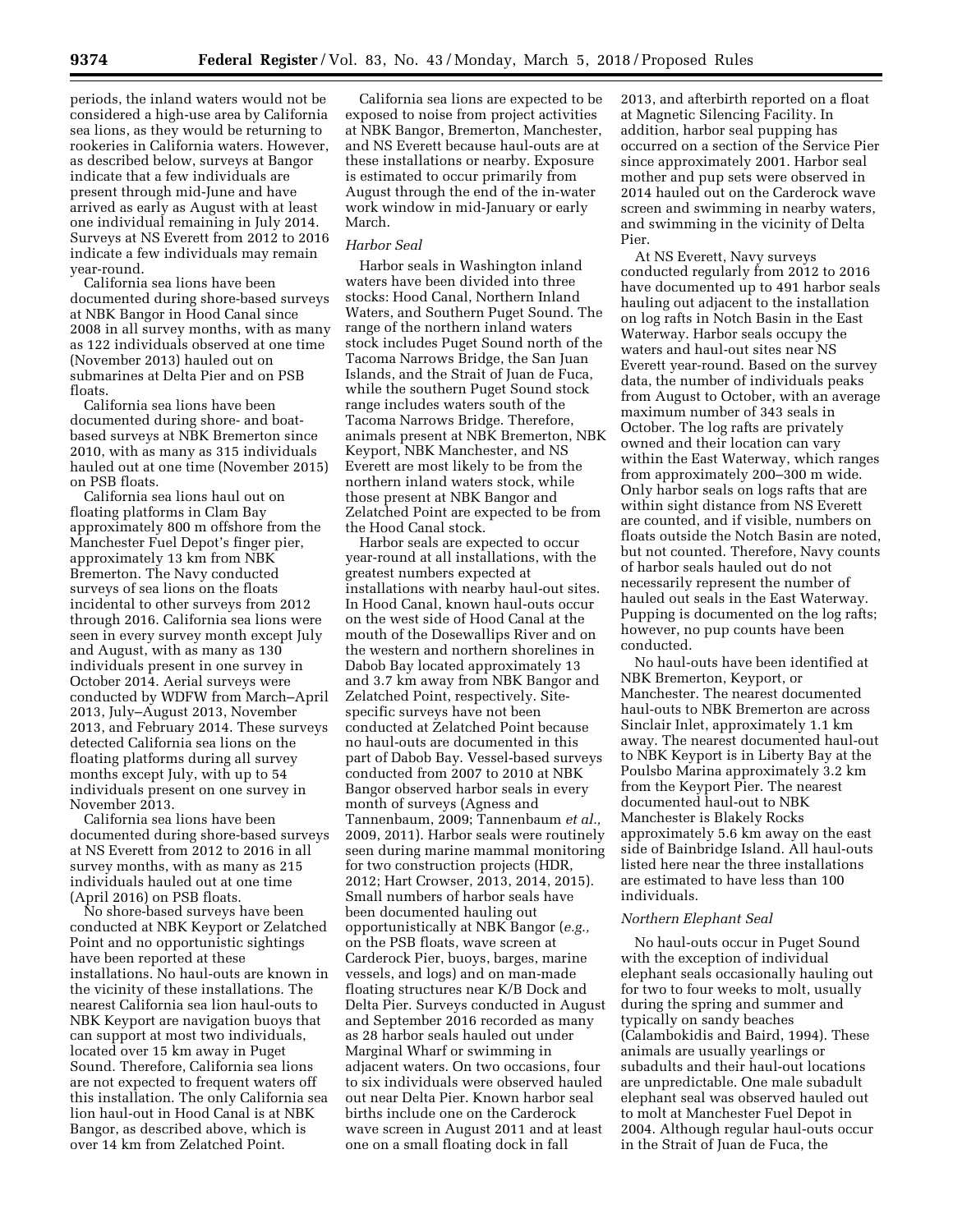occurrence of elephant seals in Puget Sound is unpredictable and rare.

## *Unusual Mortality Events (UME)*

A UME is defined under the MMPA as ''a stranding that is unexpected; involves a significant die-off of any marine mammal population; and demands immediate response.'' The only currently ongoing UME investigation involves California sea lions along the west coast. Beginning in January 2013, elevated strandings of California sea lion pups were observed in southern California, with live sea lion strandings nearly three times higher than the historical average. Findings to date indicate that a likely contributor to the large number of stranded, malnourished pups was a change in the availability of sea lion prey for nursing mothers, especially sardines. The causes and mechanisms of this remain under investigation (*[www.nmfs.noaa.gov/pr/](http://www.nmfs.noaa.gov/pr/health/mmume/californiasealions2013.htm) [health/mmume/california](http://www.nmfs.noaa.gov/pr/health/mmume/californiasealions2013.htm) [sealions2013.htm;](http://www.nmfs.noaa.gov/pr/health/mmume/californiasealions2013.htm)* accessed November 24, 2017).

#### *Marine Mammal Hearing*

Hearing is the most important sensory modality for marine mammals underwater, and exposure to anthropogenic sound can have deleterious effects. To appropriately assess the potential effects of exposure to sound, it is necessary to understand the frequency ranges marine mammals are able to hear. Current data indicate that not all marine mammal species have equal hearing capabilities (*e.g.,*  Richardson *et al.,* 1995; Wartzok and Ketten, 1999; Au and Hastings, 2008). To reflect this, Southall *et al.* (2007) recommended that marine mammals be divided into functional hearing groups based on directly measured or estimated hearing ranges on the basis of available behavioral response data, audiograms derived using auditory evoked potential techniques, anatomical modeling, and other data. Note that no direct measurements of hearing ability have been successfully completed for mysticetes (*i.e.,* low-frequency cetaceans). Subsequently, NMFS (2016) described generalized hearing ranges for these marine mammal hearing groups. Generalized hearing ranges were chosen based on the approximately 65 dB threshold from the normalized composite audiograms, with an exception for lower limits for lowfrequency cetaceans where the result was deemed to be biologically implausible and the lower bound from Southall *et al.* (2007) retained. The functional groups and the associated frequencies are indicated below (note that these frequency ranges correspond

to the range for the composite group, with the entire range not necessarily reflecting the capabilities of every species within that group):

• Low-frequency cetaceans (mysticetes): Generalized hearing is estimated to occur between approximately 7 Hz and 35 kHz;

• Mid-frequency cetaceans (larger toothed whales, beaked whales, and most delphinids): Generalized hearing is estimated to occur between approximately 150 Hz and 160 kHz;

• High-frequency cetaceans (porpoises, river dolphins, and members of the genera *Kogia* and *Cephalorhynchus;* including two members of the genus *Lagenorhynchus,*  on the basis of recent echolocation data and genetic data): Generalized hearing is estimated to occur between approximately 275 Hz and 160 kHz;

• Pinnipeds in water; Phocidae (true seals): Functional hearing is estimated to occur between approximately 50 Hz to 86 kHz;

• Pinnipeds in water; Otariidae (eared seals): Functional hearing is estimated to occur between 60 Hz and 39 kHz for Otariidae.

For more detail concerning these groups and associated frequency ranges, please see NMFS (2016) for a review of available information. Ten marine mammal species (six cetacean and four pinniped (two otariid and two phocid) species) have the potential to co-occur with Navy construction activities. Please refer to Table 2. Of the six cetacean species that may be present, three are classified as low-frequency cetaceans (*i.e.,* all mysticete species), one is classified as a mid-frequency cetacean (*i.e.,* killer whales), and two are classified as high-frequency cetaceans (*i.e.,* porpoises).

# **Potential Effects of the Specified Activity on Marine Mammals and Their Habitat**

This section includes a summary and discussion of the ways that components of the specified activity may impact marine mammals and their habitat. The ''Estimated Take'' section later in this document includes a quantitative analysis of the number of individuals that are expected to be taken by this activity. The ''Negligible Impact Analysis and Determination'' section considers the content of this section and the material it references, the ''Estimated Take'' section, and the ''Proposed Mitigation'' section, to draw conclusions regarding the likely impacts of these activities on the reproductive success or survivorship of individuals and how those impacts on individuals are likely to impact marine mammal

species or stocks. In the following discussion, we provide general background information on sound before considering potential effects to marine mammals from sound produced by pile driving.

#### *Description of Sound Sources*

This section contains a brief technical background on sound, on the characteristics of certain sound types, and on metrics used in this proposal inasmuch as the information is relevant to the specified activity and to a discussion of the potential effects of the specified activity on marine mammals found later in this document. For general information on sound and its interaction with the marine environment, please see, *e.g.,* Au and Hastings (2008); Richardson *et al.*  (1995); Urick (1983).

Sound travels in waves, the basic components of which are frequency, wavelength, velocity, and amplitude. Frequency is the number of pressure waves that pass by a reference point per unit of time and is measured in hertz (Hz) or cycles per second. Wavelength is the distance between two peaks or corresponding points of a sound wave (length of one cycle). Higher frequency sounds have shorter wavelengths than lower frequency sounds, and typically attenuate (decrease) more rapidly, except in certain cases in shallower water. Amplitude is the height of the sound pressure wave or the ''loudness'' of a sound and is typically described using the relative unit of the decibel (dB). A sound pressure level (SPL) in dB is described as the ratio between a measured pressure and a reference pressure (for underwater sound, this is 1 microPascal ( $\mu$ Pa)), and is a logarithmic unit that accounts for large variations in amplitude; therefore, a relatively small change in dB corresponds to large changes in sound pressure. The source level (SL) represents the SPL referenced at a distance of 1 m from the source (referenced to  $1 \mu Pa$ ), while the received level is the SPL at the listener's position (referenced to  $1 \mu Pa$ ).

Root mean square (rms) is the quadratic mean sound pressure over the duration of an impulse. Root mean square is calculated by squaring all of the sound amplitudes, averaging the squares, and then taking the square root of the average (Urick, 1983). Root mean square accounts for both positive and negative values; squaring the pressures makes all values positive so that they may be accounted for in the summation of pressure levels (Hastings and Popper, 2005). This measurement is often used in the context of discussing behavioral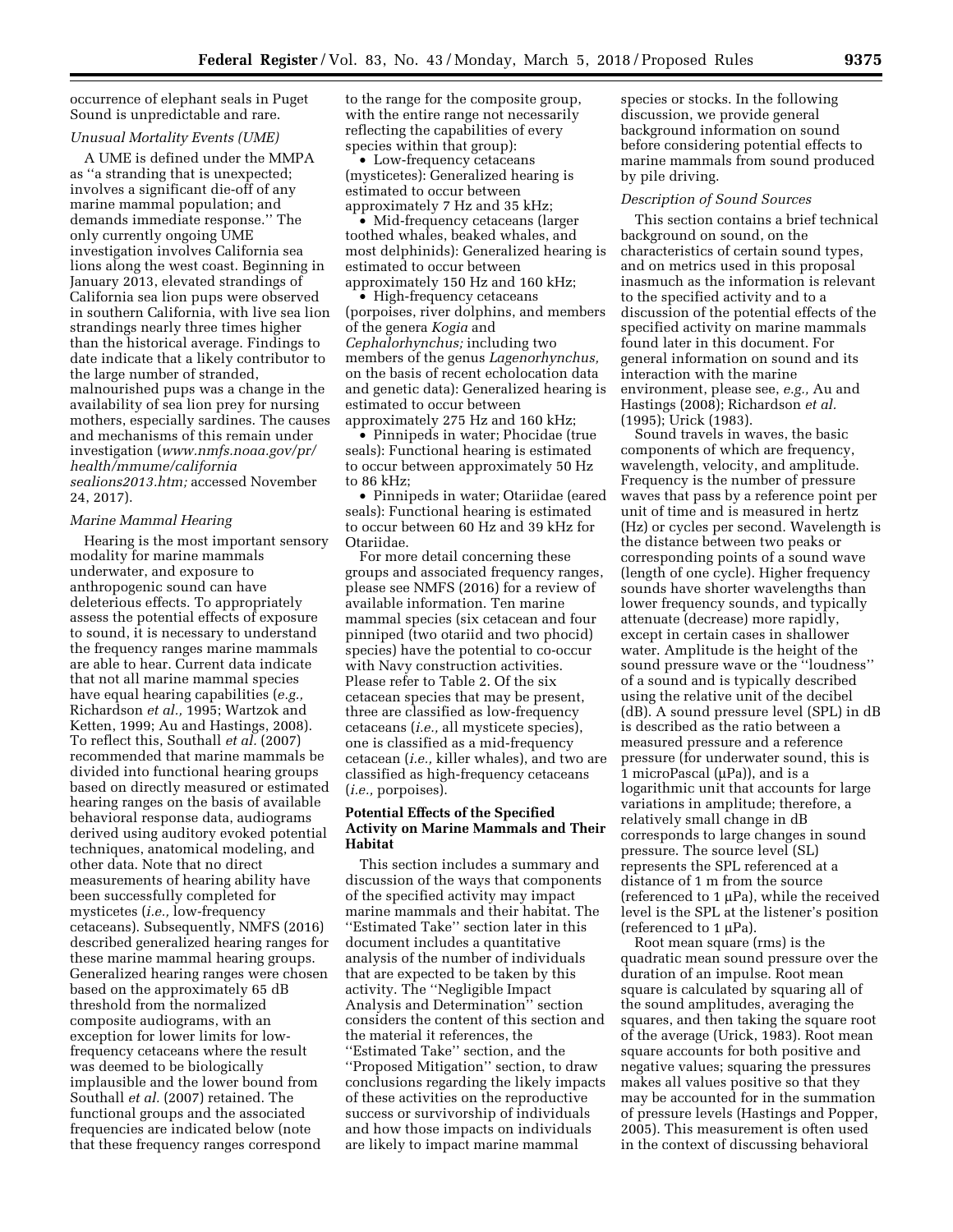effects, in part because behavioral effects, which often result from auditory cues, may be better expressed through averaged units than by peak pressures.

Sound exposure level (SEL; represented as  $dB$  re 1  $\mu Pa^2$ -s) represents the total energy in a stated frequency band over a stated time interval or event, and considers both intensity and duration of exposure. The per-pulse SEL is calculated over the time window containing the entire pulse (*i.e.,* 100 percent of the acoustic energy). SEL is a cumulative metric; it can be accumulated over a single pulse, or calculated over periods containing multiple pulses. Cumulative SEL represents the total energy accumulated by a receiver over a defined time window or during an event. Peak sound pressure (also referred to as zero-to-peak sound pressure or 0-pk) is the maximum instantaneous sound pressure measurable in the water at a specified distance from the source, and is represented in the same units as the rms sound pressure.

When underwater objects vibrate or activity occurs, sound-pressure waves are created. These waves alternately compress and decompress the water as the sound wave travels. Underwater sound waves radiate in a manner similar to ripples on the surface of a pond and may be either directed in a beam or beams or may radiate in all directions (omnidirectional sources), as is the case for sound produced by the pile driving activity considered here. The compressions and decompressions associated with sound waves are detected as changes in pressure by aquatic life and man-made sound receptors such as hydrophones.

Even in the absence of sound from the specified activity, the underwater environment is typically loud due to ambient sound, which is defined as environmental background sound levels lacking a single source or point (Richardson *et al.,* 1995). The sound level of a region is defined by the total acoustical energy being generated by known and unknown sources. These sources may include physical (*e.g.,*  wind and waves, earthquakes, ice, atmospheric sound), biological (*e.g.,*  sounds produced by marine mammals, fish, and invertebrates), and anthropogenic (*e.g.,* vessels, dredging, construction) sound. A number of sources contribute to ambient sound, including wind and waves, which are a main source of naturally occurring ambient sound for frequencies between 200 hertz (Hz) and 50 kilohertz (kHz) (Mitson, 1995). In general, ambient sound levels tend to increase with increasing wind speed and wave height.

Precipitation can become an important component of total sound at frequencies above 500 Hz, and possibly down to 100 Hz during quiet times. Marine mammals can contribute significantly to ambient sound levels, as can some fish and snapping shrimp. The frequency band for biological contributions is from approximately 12 Hz to over 100 kHz. Sources of ambient sound related to human activity include transportation (surface vessels), dredging and construction, oil and gas drilling and production, geophysical surveys, sonar, and explosions. Vessel noise typically dominates the total ambient sound for frequencies between 20 and 300 Hz. In general, the frequencies of anthropogenic sounds are below 1 kHz and, if higher frequency sound levels are created, they attenuate rapidly.

The sum of the various natural and anthropogenic sound sources that comprise ambient sound at any given location and time depends not only on the source levels (as determined by current weather conditions and levels of biological and human activity) but also on the ability of sound to propagate through the environment. In turn, sound propagation is dependent on the spatially and temporally varying properties of the water column and sea floor, and is frequency-dependent. As a result of the dependence on a large number of varying factors, ambient sound levels can be expected to vary widely over both coarse and fine spatial and temporal scales. Sound levels at a given frequency and location can vary by 10–20 decibels (dB) from day to day (Richardson *et al.,* 1995). The result is that, depending on the source type and its intensity, sound from the specified activity may be a negligible addition to the local environment or could form a distinctive signal that may affect marine mammals.

Underwater ambient sound in Puget Sound is comprised of sounds produced by a number of natural and anthropogenic sources and varies both geographically and temporally. Humangenerated sound is a significant contributor to the ambient acoustic environment at the installations considered here. The underwater acoustic environment at each installation will vary depending on the amount of anthropogenic activity, weather conditions, and tidal currents. In high-use installations, such as NBK Bremerton, anthropogenic noise may dominate the ambient soundscape. In areas with less anthropogenic activity (*e.g.,* Zelatched Point), ambient sound is likely to be dominated by sound from natural sources. Under normal weather and traffic conditions, average ambient

sound at all installations is assumed to be below 120 dB rms. More detail regarding specific installations is available in section 2.3.1.5 of the Navy's application. Details of source types are described in the following text.

Sounds are often considered to fall into one of two general types: Pulsed and non-pulsed (defined in the following). The distinction between these two sound types is important because they have differing potential to cause physical effects, particularly with regard to hearing (*e.g.,* Ward, 1997 in Southall *et al.,* 2007). Please see Southall *et al.* (2007) for an in-depth discussion of these concepts. The distinction between these two sound types is not always obvious, as certain signals share properties of both pulsed and non-pulsed sounds. A signal near a source could be categorized as a pulse, but due to propagation effects as it moves farther from the source, the signal duration becomes longer (*e.g.,*  Greene and Richardson, 1988).

Pulsed sound sources (*e.g.,* airguns, explosions, gunshots, sonic booms, impact pile driving) produce signals that are brief (typically considered to be less than one second), broadband, atonal transients (ANSI, 1986, 2005; Harris, 1998; NIOSH, 1998; ISO, 2003) and occur either as isolated events or repeated in some succession. Pulsed sounds are all characterized by a relatively rapid rise from ambient pressure to a maximal pressure value followed by a rapid decay period that may include a period of diminishing, oscillating maximal and minimal pressures, and generally have an increased capacity to induce physical injury as compared with sounds that lack these features.

Non-pulsed sounds can be tonal, narrowband, or broadband, brief or prolonged, and may be either continuous or intermittent (ANSI, 1995; NIOSH, 1998). Some of these nonpulsed sounds can be transient signals of short duration but without the essential properties of pulses (*e.g.,* rapid rise time). Examples of non-pulsed sounds include those produced by vessels, aircraft, machinery operations such as drilling or dredging, vibratory pile driving, and active sonar systems. The duration of such sounds, as received at a distance, can be greatly extended in a highly reverberant environment.

The impulsive sound generated by impact hammers is characterized by rapid rise times and high peak levels. Vibratory hammers produce nonimpulsive, continuous noise at levels significantly lower than those produced by impact hammers. Rise time is slower,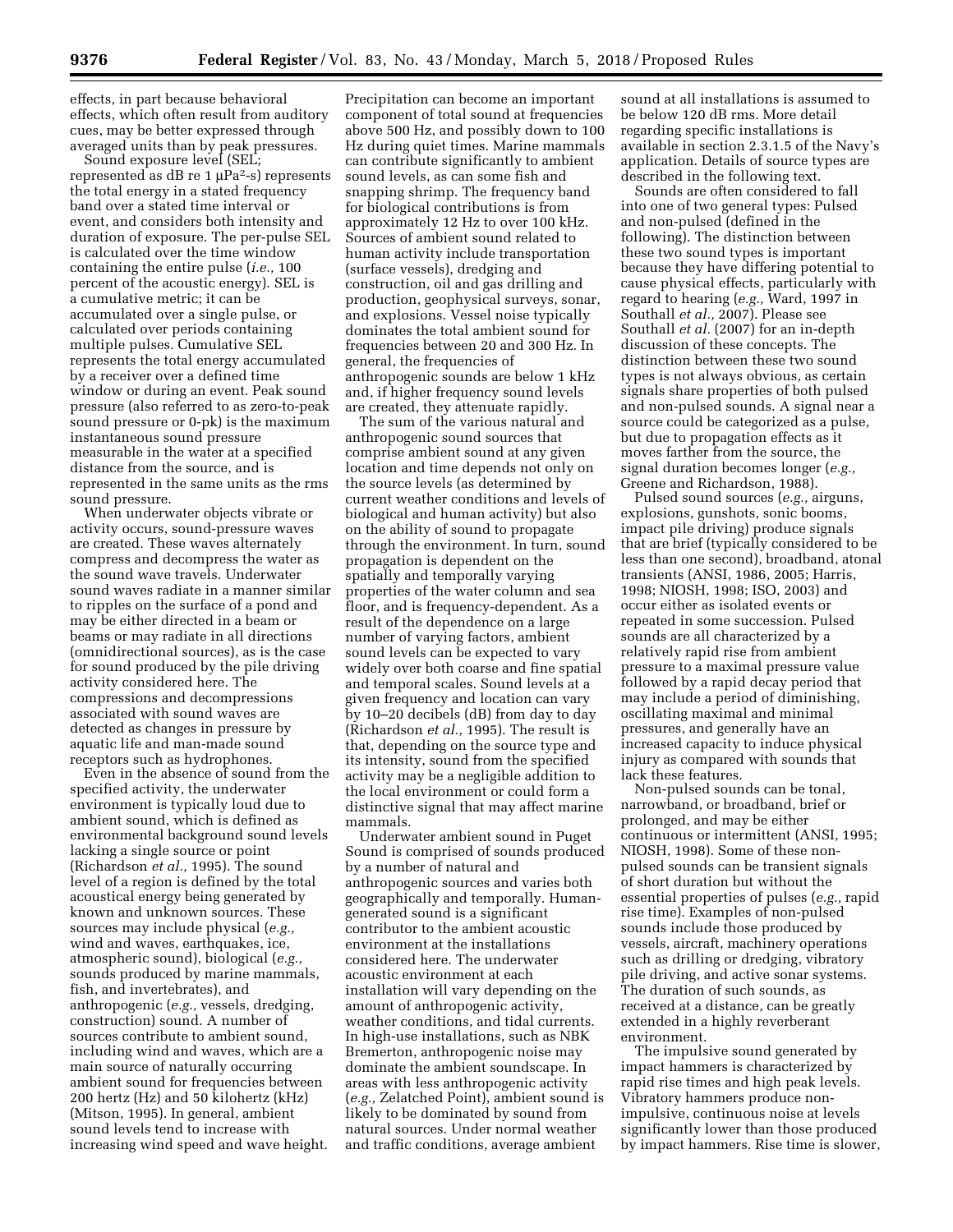reducing the probability and severity of injury, and sound energy is distributed over a greater amount of time (*e.g.,*  Nedwell and Edwards, 2002; Carlson *et al.,* 2005).

# *Acoustic Effects*

We previously provided general background information on marine mammal hearing (see ''Description of Marine Mammals in the Area of the Specified Activity''). Here, we discuss the potential effects of sound on marine mammals.

*Potential Effects of Underwater Sound*—Note that, in the following discussion, we refer in many cases to a review article concerning studies of noise-induced hearing loss conducted from 1996–2015 (*i.e.,* Finneran, 2015). For study-specific citations, please see that work. Anthropogenic sounds cover a broad range of frequencies and sound levels and can have a range of highly variable impacts on marine life, from none or minor to potentially severe responses, depending on received levels, duration of exposure, behavioral context, and various other factors. The potential effects of underwater sound from active acoustic sources can potentially result in one or more of the following: Temporary or permanent hearing impairment, non-auditory physical or physiological effects, behavioral disturbance, stress, and masking (Richardson *et al.,* 1995; Gordon *et al.,* 2004; Nowacek *et al.,*  2007; Southall *et al.*, 2007; Götz *et al.*, 2009). The degree of effect is intrinsically related to the signal characteristics, received level, distance from the source, and duration of the sound exposure. In general, sudden, high level sounds can cause hearing loss, as can longer exposures to lower level sounds. Temporary or permanent loss of hearing will occur almost exclusively for noise within an animal's hearing range. We first describe specific manifestations of acoustic effects before providing discussion specific to pile driving.

Richardson *et al.* (1995) described zones of increasing intensity of effect that might be expected to occur, in relation to distance from a source and assuming that the signal is within an animal's hearing range. First is the area within which the acoustic signal would be audible (potentially perceived) to the animal but not strong enough to elicit any overt behavioral or physiological response. The next zone corresponds with the area where the signal is audible to the animal and of sufficient intensity to elicit behavioral or physiological responsiveness. Third is a zone within which, for signals of high intensity, the

received level is sufficient to potentially cause discomfort or tissue damage to auditory or other systems. Overlaying these zones to a certain extent is the area within which masking (*i.e.,* when a sound interferes with or masks the ability of an animal to detect a signal of interest that is above the absolute hearing threshold) may occur; the masking zone may be highly variable in size.

We describe the more severe effects (*i.e.,* certain non-auditory physical or physiological effects) only briefly as we do not expect that there is a reasonable likelihood that pile driving may result in such effects (see below for further discussion). Potential effects from impulsive sound sources can range in severity from effects such as behavioral disturbance or tactile perception to physical discomfort, slight injury of the internal organs and the auditory system, or mortality (Yelverton *et al.,* 1973). Non-auditory physiological effects or injuries that theoretically might occur in marine mammals exposed to high level underwater sound or as a secondary effect of extreme behavioral reactions (*e.g.,* change in dive profile as a result of an avoidance reaction) caused by exposure to sound include neurological effects, bubble formation, resonance effects, and other types of organ or tissue damage (Cox *et al.,* 2006; Southall *et al.,* 2007; Zimmer and Tyack, 2007; Tal *et al.,* 2015). The construction activities considered here do not involve the use of devices such as explosives or mid-frequency tactical sonar that are associated with these types of effects.

*Threshold Shift*—Marine mammals exposed to high-intensity sound, or to lower-intensity sound for prolonged periods, can experience hearing threshold shift (TS), which is the loss of hearing sensitivity at certain frequency ranges (Finneran, 2015). TS can be permanent (PTS), in which case the loss of hearing sensitivity is not fully recoverable, or temporary (TTS), in which case the animal's hearing threshold would recover over time (Southall *et al.,* 2007). Repeated sound exposure that leads to TTS could cause PTS. In severe cases of PTS, there can be total or partial deafness, while in most cases the animal has an impaired ability to hear sounds in specific frequency ranges (Kryter, 1985).

When PTS occurs, there is physical damage to the sound receptors in the ear (*i.e.,* tissue damage), whereas TTS represents primarily tissue fatigue and is reversible (Southall *et al.,* 2007). In addition, other investigators have suggested that TTS is within the normal bounds of physiological variability and

tolerance and does not represent physical injury (*e.g.,* Ward, 1997). Therefore, NMFS does not consider TTS to constitute auditory injury.

Relationships between TTS and PTS thresholds have not been studied in marine mammals, and there is no PTS data for cetaceans, but such relationships are assumed to be similar to those in humans and other terrestrial mammals. PTS typically occurs at exposure levels at least several decibels above (a 40-dB threshold shift approximates PTS onset; *e.g.,* Kryter *et al.,* 1966; Miller, 1974) that inducing mild TTS (a 6-dB threshold shift approximates TTS onset; *e.g.,* Southall *et al.* 2007). Based on data from terrestrial mammals, a precautionary assumption is that the PTS thresholds for impulse sounds (such as impact pile driving pulses as received close to the source) are at least 6 dB higher than the TTS threshold on a peak-pressure basis and PTS cumulative sound exposure level thresholds are 15 to 20 dB higher than TTS cumulative sound exposure level thresholds (Southall *et al.,* 2007). Given the higher level of sound or longer exposure duration necessary to cause PTS as compared with TTS, it is considerably less likely that PTS could occur.

TTS is the mildest form of hearing impairment that can occur during exposure to sound (Kryter, 1985). While experiencing TTS, the hearing threshold rises, and a sound must be at a higher level in order to be heard. In terrestrial and marine mammals, TTS can last from minutes or hours to days (in cases of strong TTS). In many cases, hearing sensitivity recovers rapidly after exposure to the sound ends. Few data on sound levels and durations necessary to elicit mild TTS have been obtained for marine mammals.

Marine mammal hearing plays a critical role in communication with conspecifics, and interpretation of environmental cues for purposes such as predator avoidance and prey capture. Depending on the degree (elevation of threshold in dB), duration (*i.e.,* recovery time), and frequency range of TTS, and the context in which it is experienced, TTS can have effects on marine mammals ranging from discountable to serious. For example, a marine mammal may be able to readily compensate for a brief, relatively small amount of TTS in a non-critical frequency range that occurs during a time where ambient noise is lower and there are not as many competing sounds present. Alternatively, a larger amount and longer duration of TTS sustained during time when communication is critical for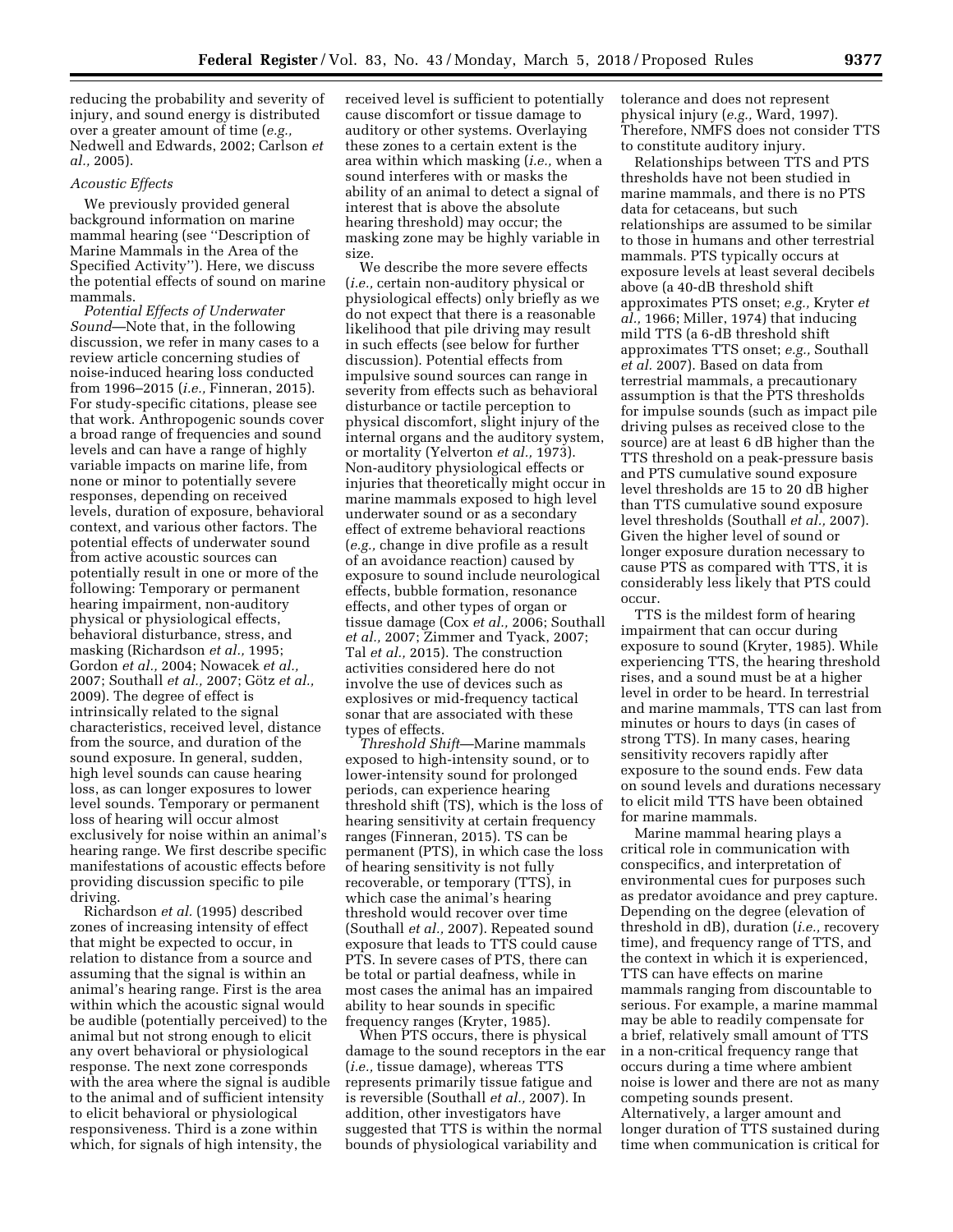successful mother/calf interactions could have more serious impacts.

Currently, TTS data only exist for four species of cetaceans (bottlenose dolphin (*Tursiops truncatus*), beluga whale (*Delphinapterus leucas*), harbor porpoise, and Yangtze finless porpoise (*Neophocoena asiaeorientalis*)) and three species of pinnipeds (northern elephant seal, harbor seal, and California sea lion) exposed to a limited number of sound sources (*i.e.,* mostly tones and octave-band noise) in laboratory settings (Finneran, 2015). TTS was not observed in trained spotted (*Phoca largha*) and ringed (*Pusa hispida*) seals exposed to impulsive noise at levels matching previous predictions of TTS onset (Reichmuth *et al.,* 2016). In general, harbor seals and harbor porpoises have a lower TTS onset than other measured pinniped or cetacean species (Finneran, 2015). Additionally, the existing marine mammal TTS data come from a limited number of individuals within these species. There are no data available on noise-induced hearing loss for mysticetes. For summaries of data on TTS in marine mammals or for further discussion of TTS onset thresholds, please see Southall *et al.* (2007), Finneran and Jenkins (2012), Finneran (2015), and NMFS (2016).

*Behavioral Effects*—Behavioral disturbance may include a variety of effects, including subtle changes in behavior (*e.g.,* minor or brief avoidance of an area or changes in vocalizations), more conspicuous changes in similar behavioral activities, and more sustained and/or potentially severe reactions, such as displacement from or abandonment of high-quality habitat. Behavioral responses to sound are highly variable and context-specific and any reactions depend on numerous intrinsic and extrinsic factors (*e.g.,*  species, state of maturity, experience, current activity, reproductive state, auditory sensitivity, time of day), as well as the interplay between factors (*e.g.,* Richardson *et al.,* 1995; Wartzok *et al.,* 2003; Southall *et al.,* 2007; Weilgart, 2007; Archer *et al.,* 2010). Behavioral reactions can vary not only among individuals but also within an individual, depending on previous experience with a sound source, context, and numerous other factors (Ellison *et al.,* 2012), and can vary depending on characteristics associated with the sound source (*e.g.,* whether it is moving or stationary, number of sources, distance from the source). Please see Appendices B–C of Southall *et al.* (2007) for a review of studies involving marine mammal behavioral responses to sound.

Habituation can occur when an animal's response to a stimulus wanes with repeated exposure, usually in the absence of unpleasant associated events (Wartzok *et al.,* 2003). Animals are most likely to habituate to sounds that are predictable and unvarying. It is important to note that habituation is appropriately considered as a ''progressive reduction in response to stimuli that are perceived as neither aversive nor beneficial,'' rather than as, more generally, moderation in response to human disturbance (Bejder *et al.,*  2009). The opposite process is sensitization, when an unpleasant experience leads to subsequent responses, often in the form of avoidance, at a lower level of exposure. As noted, behavioral state may affect the type of response. For example, animals that are resting may show greater behavioral change in response to disturbing sound levels than animals that are highly motivated to remain in an area for feeding (Richardson *et al.,*  1995; NRC, 2003; Wartzok *et al.,* 2003). Controlled experiments with captive marine mammals have showed pronounced behavioral reactions, including avoidance of loud sound sources (Ridgway *et al.,* 1997; Finneran *et al.,* 2003). Observed responses of wild marine mammals to loud pulsed sound sources (typically airguns or acoustic harassment devices) have been varied but often consist of avoidance behavior or other behavioral changes suggesting discomfort (Morton and Symonds, 2002; see also Richardson *et al.,* 1995; Nowacek *et al.,* 2007). However, many delphinids approach low-frequency airgun source vessels with no apparent discomfort or obvious behavioral change (*e.g.,* Barkaszi *et al.,* 2012), indicating the importance of frequency output in relation to the species' hearing sensitivity.

Available studies show wide variation in response to underwater sound; therefore, it is difficult to predict specifically how any given sound in a particular instance might affect marine mammals perceiving the signal. If a marine mammal does react briefly to an underwater sound by changing its behavior or moving a small distance, the impacts of the change are unlikely to be significant to the individual, let alone the stock or population. However, if a sound source displaces marine mammals from an important feeding or breeding area for a prolonged period, impacts on individuals and populations could be significant (*e.g.,* Lusseau and Bejder, 2007; Weilgart, 2007; NRC, 2005). However, there are broad categories of potential response, which

we describe in greater detail here, that include alteration of dive behavior, alteration of foraging behavior, effects to breathing, interference with or alteration of vocalization, avoidance, and flight.

Changes in dive behavior can vary widely and may consist of increased or decreased dive times and surface intervals as well as changes in the rates of ascent and descent during a dive (*e.g.,*  Frankel and Clark, 2000; Costa *et al.,*  2003; Ng and Leung, 2003; Nowacek *et al.;* 2004; Goldbogen *et al.,* 2013a, 2013b). Variations in dive behavior may reflect interruptions in biologically significant activities (*e.g.,* foraging) or they may be of little biological significance. The impact of an alteration to dive behavior resulting from an acoustic exposure depends on what the animal is doing at the time of the exposure and the type and magnitude of the response.

Disruption of feeding behavior can be difficult to correlate with anthropogenic sound exposure, so it is usually inferred by observed displacement from known foraging areas, the appearance of secondary indicators (*e.g.,* bubble nets or sediment plumes), or changes in dive behavior. As for other types of behavioral response, the frequency, duration, and temporal pattern of signal presentation, as well as differences in species sensitivity, are likely contributing factors to differences in response in any given circumstance (*e.g.,* Croll *et al.,* 2001; Nowacek *et al.;*  2004; Madsen *et al.,* 2006; Yazvenko *et al.,* 2007). A determination of whether foraging disruptions incur fitness consequences would require information on or estimates of the energetic requirements of the affected individuals and the relationship between prey availability, foraging effort and success, and the life history stage of the animal.

Variations in respiration naturally vary with different behaviors and alterations to breathing rate as a function of acoustic exposure can be expected to co-occur with other behavioral reactions, such as a flight response or an alteration in diving. However, respiration rates in and of themselves may be representative of annoyance or an acute stress response. Various studies have shown that respiration rates may either be unaffected or could increase, depending on the species and signal characteristics, again highlighting the importance in understanding species differences in the tolerance of underwater noise when determining the potential for impacts resulting from anthropogenic sound exposure (*e.g.,* Kastelein *et al.,* 2001,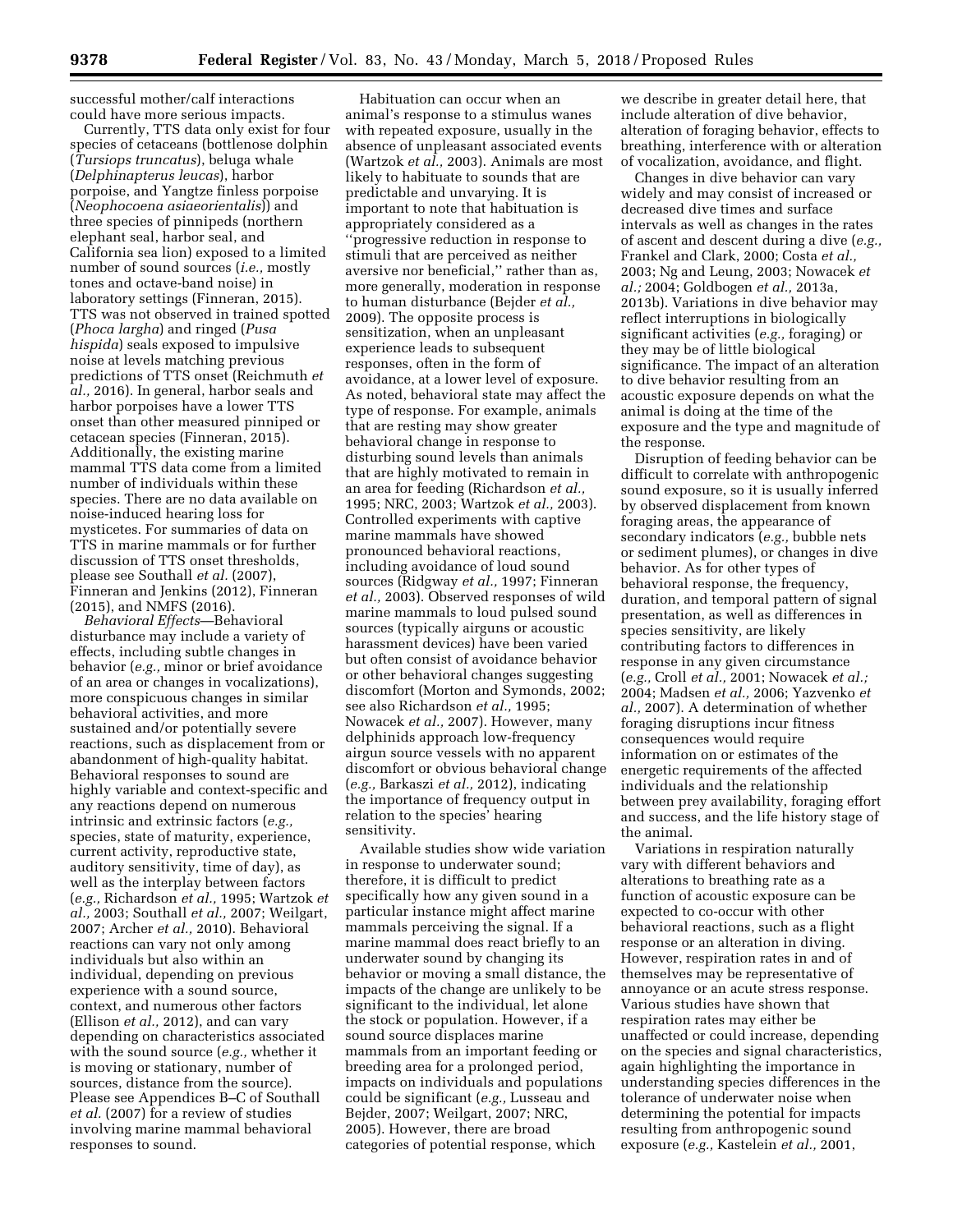2005, 2006; Gailey *et al.,* 2007; Gailey *et al.,* 2016).

Marine mammals vocalize for different purposes and across multiple modes, such as whistling, echolocation click production, calling, and singing. Changes in vocalization behavior in response to anthropogenic noise can occur for any of these modes and may result from a need to compete with an increase in background noise or may reflect increased vigilance or a startle response. For example, in the presence of potentially masking signals, humpback whales and killer whales have been observed to increase the length of their songs (Miller *et al.,* 2000; Fristrup *et al.,* 2003; Foote *et al.,* 2004), while right whales have been observed to shift the frequency content of their calls upward while reducing the rate of calling in areas of increased anthropogenic noise (Parks *et al.,* 2007). In some cases, animals may cease sound production during production of aversive signals (Bowles *et al.,* 1994).

Avoidance is the displacement of an individual from an area or migration path as a result of the presence of a sound or other stressors, and is one of the most obvious manifestations of disturbance in marine mammals (Richardson *et al.,* 1995). For example, gray whales are known to change direction—deflecting from customary migratory paths—in order to avoid noise from airgun surveys (Malme *et al.,*  1984). Avoidance may be short-term, with animals returning to the area once the noise has ceased (*e.g.,* Bowles *et al.,*  1994; Goold, 1996; Stone *et al.,* 2000; Morton and Symonds, 2002; Gailey *et al.,* 2007). Longer-term displacement is possible, however, which may lead to changes in abundance or distribution patterns of the affected species in the affected region if habituation to the presence of the sound does not occur (*e.g.,* Blackwell *et al.,* 2004; Bejder *et al.,*  2006; Teilmann *et al.,* 2006).

A flight response is a dramatic change in normal movement to a directed and rapid movement away from the perceived location of a sound source. The flight response differs from other avoidance responses in the intensity of the response (*e.g.,* directed movement, rate of travel). Relatively little information on flight responses of marine mammals to anthropogenic signals exist, although observations of flight responses to the presence of predators have occurred (Connor and Heithaus, 1996). The result of a flight response could range from brief, temporary exertion and displacement from the area where the signal provokes flight to, in extreme cases, marine mammal strandings (Evans and

England, 2001). However, it should be noted that response to a perceived predator does not necessarily invoke flight (Ford and Reeves, 2008), and whether individuals are solitary or in groups may influence the response.

Behavioral disturbance can also impact marine mammals in more subtle ways. Increased vigilance may result in costs related to diversion of focus and attention (*i.e.,* when a response consists of increased vigilance, it may come at the cost of decreased attention to other critical behaviors such as foraging or resting). These effects have generally not been demonstrated for marine mammals, but studies involving fish and terrestrial animals have shown that increased vigilance may substantially reduce feeding rates (*e.g.,* Beauchamp and Livoreil, 1997; Fritz *et al.,* 2002; Purser and Radford, 2011). In addition, chronic disturbance can cause population declines through reduction of fitness (*e.g.,* decline in body condition) and subsequent reduction in reproductive success, survival, or both (*e.g.,* Harrington and Veitch, 1992; Daan *et al.,* 1996; Bradshaw *et al.,* 1998). However, Ridgway *et al.* (2006) reported that increased vigilance in bottlenose dolphins exposed to sound over a fiveday period did not cause any sleep deprivation or stress effects.

Many animals perform vital functions, such as feeding, resting, traveling, and socializing, on a diel cycle (24-hour cycle). Disruption of such functions resulting from reactions to stressors such as sound exposure are more likely to be significant if they last more than one diel cycle or recur on subsequent days (Southall *et al.,* 2007). Consequently, a behavioral response lasting less than one day and not recurring on subsequent days is not considered particularly severe unless it could directly affect reproduction or survival (Southall *et al.,* 2007). Note that there is a difference between multi-day substantive behavioral reactions and multi-day anthropogenic activities. For example, just because an activity lasts for multiple days does not necessarily mean that individual animals are either exposed to activity-related stressors for multiple days or, further, exposed in a manner resulting in sustained multi-day substantive behavioral responses.

*Stress Responses*—An animal's perception of a threat may be sufficient to trigger stress responses consisting of some combination of behavioral responses, autonomic nervous system responses, neuroendocrine responses, or immune responses (*e.g.,* Seyle, 1950; Moberg, 2000). In many cases, an animal's first and sometimes most economical (in terms of energetic costs)

response is behavioral avoidance of the potential stressor. Autonomic nervous system responses to stress typically involve changes in heart rate, blood pressure, and gastrointestinal activity. These responses have a relatively short duration and may or may not have a significant long-term effect on an animal's fitness.

Neuroendocrine stress responses often involve the hypothalamus-pituitaryadrenal system. Virtually all neuroendocrine functions that are affected by stress—including immune competence, reproduction, metabolism, and behavior—are regulated by pituitary hormones. Stress-induced changes in the secretion of pituitary hormones have been implicated in failed reproduction, altered metabolism, reduced immune competence, and behavioral disturbance (*e.g.,* Moberg, 1987; Blecha, 2000). Increases in the circulation of glucocorticoids are also equated with stress (Romano *et al.,* 2004).

The primary distinction between stress (which is adaptive and does not normally place an animal at risk) and ''distress'' is the cost of the response. During a stress response, an animal uses glycogen stores that can be quickly replenished once the stress is alleviated. In such circumstances, the cost of the stress response would not pose serious fitness consequences. However, when an animal does not have sufficient energy reserves to satisfy the energetic costs of a stress response, energy resources must be diverted from other functions. This state of distress will last until the animal replenishes its energetic reserves sufficient to restore normal function.

Relationships between these physiological mechanisms, animal behavior, and the costs of stress responses are well-studied through controlled experiments and for both laboratory and free-ranging animals (*e.g.,* Holberton *et al.,* 1996; Hood *et al.,*  1998; Jessop *et al.,* 2003; Krausman *et al.,* 2004; Lankford *et al.,* 2005). Stress responses due to exposure to anthropogenic sounds or other stressors and their effects on marine mammals have also been reviewed (Fair and Becker, 2000; Romano *et al.,* 2002b) and, more rarely, studied in wild populations (*e.g.,* Romano *et al.,* 2002a). For example, Rolland *et al.* (2012) found that noise reduction from reduced ship traffic in the Bay of Fundy was associated with decreased stress in North Atlantic right whales. These and other studies lead to a reasonable expectation that some marine mammals will experience physiological stress responses upon exposure to acoustic stressors and that it is possible that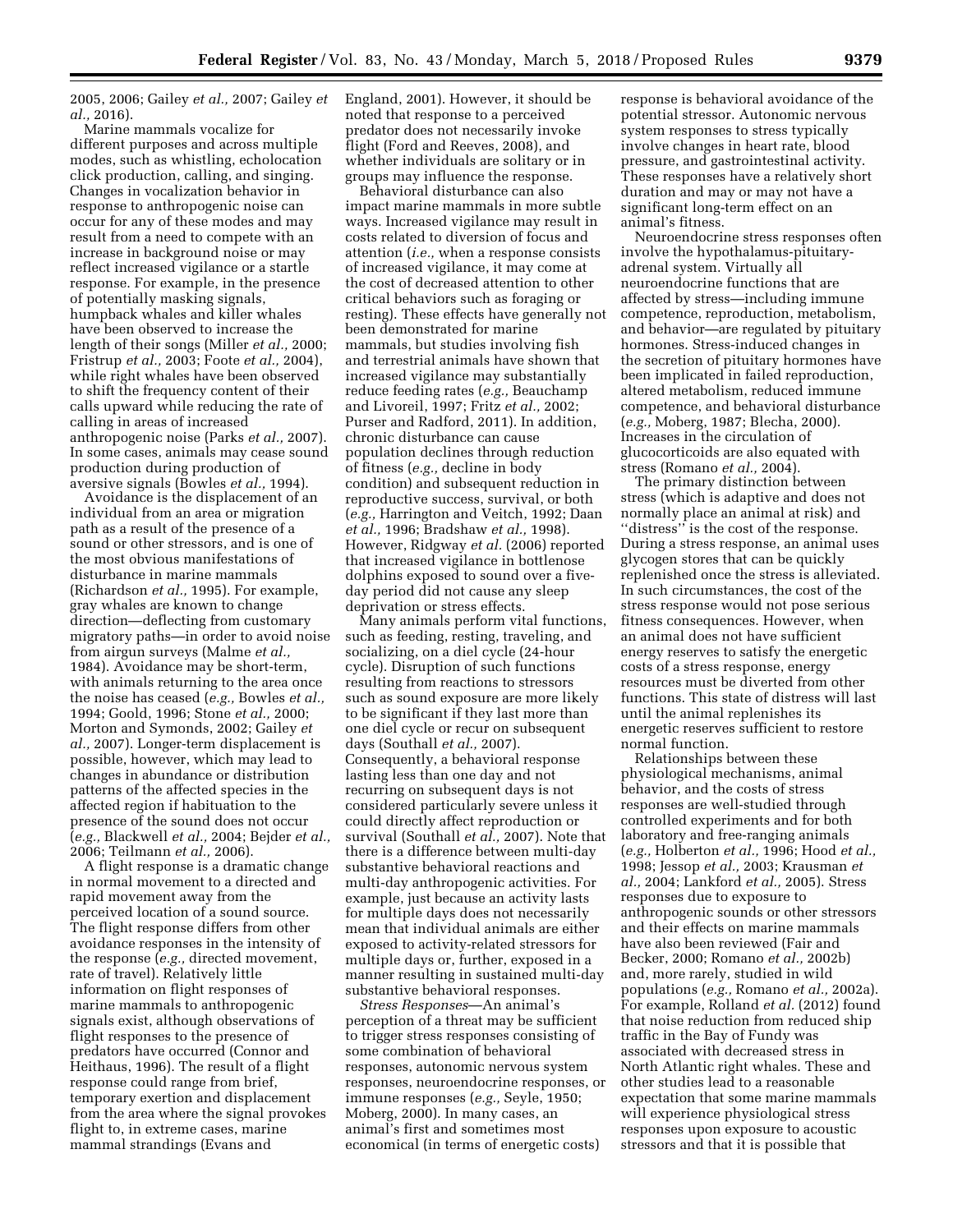some of these would be classified as ''distress.'' In addition, any animal experiencing TTS would likely also experience stress responses (NRC, 2003).

*Auditory Masking*—Sound can disrupt behavior through masking, or interfering with, an animal's ability to detect, recognize, or discriminate between acoustic signals of interest (*e.g.,*  those used for intraspecific communication and social interactions, prey detection, predator avoidance, navigation) (Richardson *et al.,* 1995; Erbe *et al.,* 2016). Masking occurs when the receipt of a sound is interfered with by another coincident sound at similar frequencies and at similar or higher intensity, and may occur whether the sound is natural (*e.g.,* snapping shrimp, wind, waves, precipitation) or anthropogenic (*e.g.,* shipping, sonar, seismic exploration) in origin. The ability of a noise source to mask biologically important sounds depends on the characteristics of both the noise source and the signal of interest (*e.g.,*  signal-to-noise ratio, temporal variability, direction), in relation to each other and to an animal's hearing abilities (*e.g.,* sensitivity, frequency range, critical ratios, frequency discrimination, directional discrimination, age or TTS hearing loss), and existing ambient noise and propagation conditions.

Under certain circumstances, marine mammals experiencing significant masking could also be impaired from maximizing their performance fitness in survival and reproduction. Therefore, when the coincident (masking) sound is man-made, it may be considered harassment when disrupting or altering critical behaviors. It is important to distinguish TTS and PTS, which persist after the sound exposure, from masking, which occurs during the sound exposure. Because masking (without resulting in TS) is not associated with abnormal physiological function, it is not considered a physiological effect, but rather a potential behavioral effect.

The frequency range of the potentially masking sound is important in determining any potential behavioral impacts. For example, low-frequency signals may have less effect on highfrequency echolocation sounds produced by odontocetes but are more likely to affect detection of mysticete communication calls and other potentially important natural sounds such as those produced by surf and some prey species. The masking of communication signals by anthropogenic noise may be considered as a reduction in the communication space of animals (*e.g.,* Clark *et al.,* 2009)

and may result in energetic or other costs as animals change their vocalization behavior (*e.g.,* Miller *et al.,*  2000; Foote *et al.,* 2004; Parks *et al.,*  2007; Di Iorio and Clark, 2009; Holt *et al.,* 2009). Masking can be reduced in situations where the signal and noise come from different directions (Richardson *et al.,* 1995), through amplitude modulation of the signal, or through other compensatory behaviors (Houser and Moore, 2014). Masking can be tested directly in captive species (*e.g.,* Erbe, 2008), but in wild populations it must be either modeled or inferred from evidence of masking compensation. There are few studies addressing real-world masking sounds likely to be experienced by marine mammals in the wild (*e.g.,* Branstetter *et al.,* 2013).

Masking affects both senders and receivers of acoustic signals and can potentially have long-term chronic effects on marine mammals at the population level as well as at the individual level. Low-frequency ambient sound levels have increased by as much as 20 dB (more than three times in terms of SPL) in the world's ocean from pre-industrial periods, with most of the increase from distant commercial shipping (Hildebrand, 2009). All anthropogenic sound sources, but especially chronic and lower-frequency signals (*e.g.,* from vessel traffic), contribute to elevated ambient sound levels, thus intensifying masking.

*Potential Effects of Navy Activity*—As described previously (see ''Description of Active Acoustic Sound Sources''), the Navy proposes to conduct pile driving, including impact and vibratory driving. The effects of pile driving on marine mammals are dependent on several factors, including the size, type, and depth of the animal; the depth, intensity, and duration of the pile driving sound; the depth of the water column; the substrate of the habitat; the standoff distance between the pile and the animal; and the sound propagation properties of the environment. With both types of pile driving, it is likely that the onset of pile driving could result in temporary, short term changes in an animal's typical behavioral patterns and/or avoidance of the affected area. These behavioral changes may include (Richardson *et al.,* 1995): changing durations of surfacing and dives, number of blows per surfacing, or moving direction and/or speed; reduced/increased vocal activities; changing/cessation of certain behavioral activities (such as socializing or feeding); visible startle response or aggressive behavior (such as tail/fluke slapping or jaw clapping); avoidance of

areas where sound sources are located; and/or flight responses.

The biological significance of many of these behavioral disturbances is difficult to predict, especially if the detected disturbances appear minor. However, the consequences of behavioral modification could be expected to be biologically significant if the change affects growth, survival, or reproduction. Significant behavioral modifications that could lead to effects on growth, survival, or reproduction, such as drastic changes in diving/ surfacing patterns or significant habitat abandonment are extremely unlikely in this area (*i.e.,* shallow waters in modified industrial areas).

The onset of behavioral disturbance from anthropogenic sound depends on both external factors (characteristics of sound sources and their paths) and the specific characteristics of the receiving animals (hearing, motivation, experience, demography) and is difficult to predict (Southall *et al.,* 2007).

Whether impact or vibratory driving, sound sources would be active for relatively short durations, with relation to potential for masking. The frequencies output by pile driving activity are lower than those used by most species expected to be regularly present for communication or foraging. We expect insignificant impacts from masking, and any masking event that could possibly rise to Level B harassment under the MMPA would occur concurrently within the zones of behavioral harassment already estimated for vibratory and impact pile driving, and which have already been taken into account in the exposure analysis.

# *Anticipated Effects on Marine Mammal Habitat*

The proposed activities would not result in permanent impacts to habitats used directly by marine mammals, but may have potential short-term impacts to food sources such as forage fish. The proposed activities could also affect acoustic habitat (see masking discussion above), but meaningful impacts are unlikely. There are no known foraging hotspots, or other ocean bottom structures of significant biological importance to marine mammals present in the marine waters in the vicinity of the project areas. Therefore, the main impact issue associated with the proposed activity would be temporarily elevated sound levels and the associated direct effects on marine mammals, as discussed previously in this preamble. The most likely impact to marine mammal habitat occurs from pile driving effects on likely marine mammal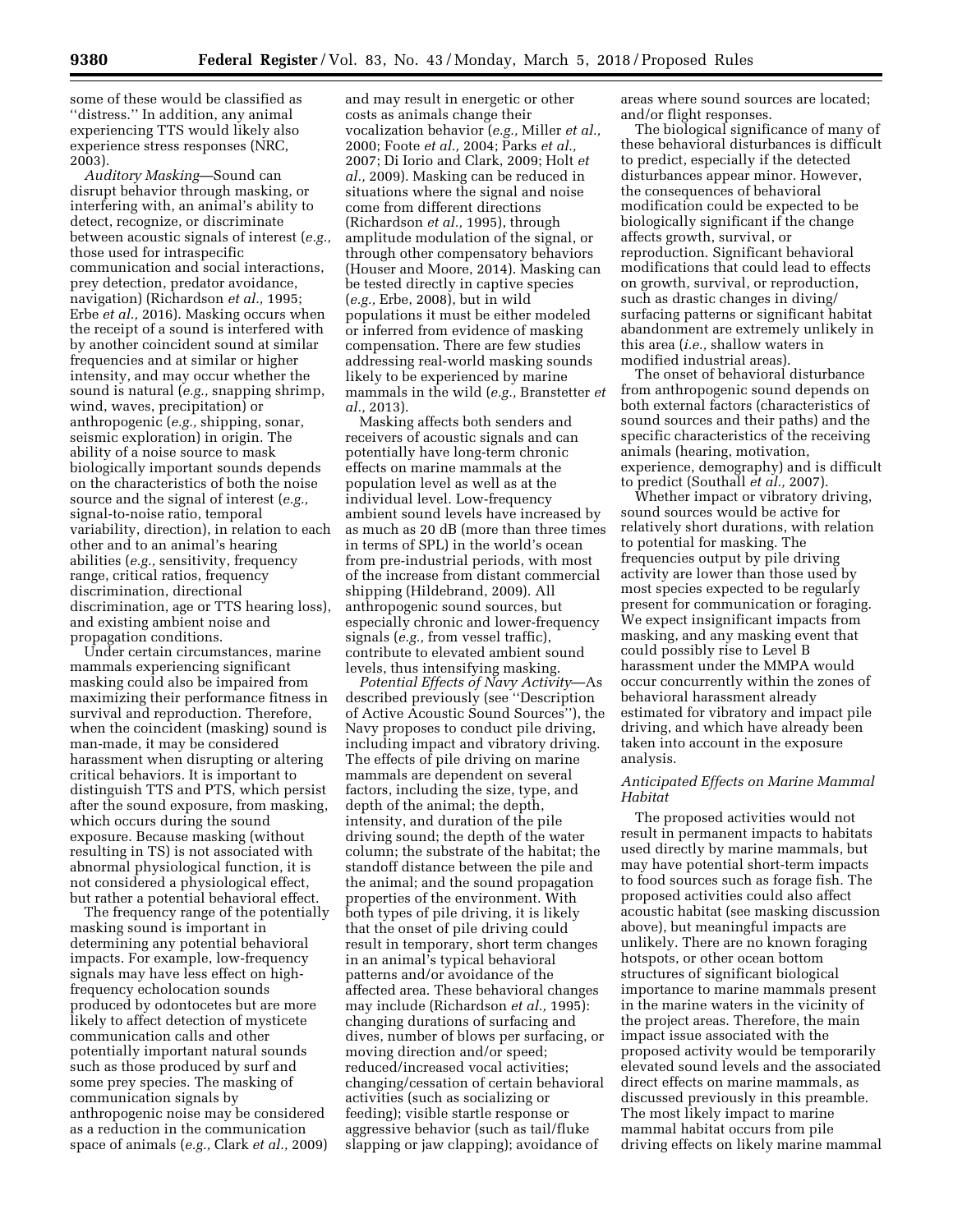prey (*i.e.,* fish) near the six installations. Impacts to the immediate substrate during installation and removal of piles are anticipated, but these would be limited to minor, temporary suspension of sediments, which could impact water quality and visibility for a short amount of time, but which would not be expected to have any effects on individual marine mammals. Impacts to substrate are therefore not discussed further.

*Effects to Prey*—Sound may affect marine mammals through impacts on the abundance, behavior, or distribution of prey species (*e.g.,* crustaceans, cephalopods, fish, zooplankton). Marine mammal prey varies by species, season, and location and, for some, is not well documented. Here, we describe studies regarding the effects of noise on known marine mammal prey.

Fish utilize the soundscape and components of sound in their environment to perform important functions such as foraging, predator avoidance, mating, and spawning (*e.g.,*  Zelick *et al.,* 1999; Fay, 2009). Depending on their hearing anatomy and peripheral sensory structures, which vary among species, fishes hear sounds using pressure and particle motion sensitivity capabilities and detect the motion of surrounding water (Fay *et al.,* 2008). The potential effects of noise on fishes depends on the overlapping frequency range, distance from the sound source, water depth of exposure, and species-specific hearing sensitivity, anatomy, and physiology. Key impacts to fishes may include behavioral responses, hearing damage, barotrauma (pressure-related injuries), and mortality.

Fish react to sounds which are especially strong and/or intermittent low-frequency sounds, and behavioral responses such as flight or avoidance are the most likely effects. Short duration, sharp sounds can cause overt or subtle changes in fish behavior and local distribution. The reaction of fish to noise depends on the physiological state of the fish, past exposures, motivation (*e.g.,* feeding, spawning, migration), and other environmental factors. Hastings and Popper (2005) identified several studies that suggest fish may relocate to avoid certain areas of sound energy. Additional studies have documented effects of pile driving on fish, although several are based on studies in support of large, multiyear bridge construction projects (*e.g.,* Scholik and Yan, 2001, 2002; Popper and Hastings, 2009). Several studies have demonstrated that impulse sounds might affect the distribution and behavior of some fishes, potentially impacting foraging

opportunities or increasing energetic costs (*e.g.,* Fewtrell and McCauley, 2012; Pearson *et al.,* 1992; Skalski *et al.,*  1992; Santulli *et al.,* 1999; Paxton *et al.,*  2017). However, some studies have shown no or slight reaction to impulse sounds (*e.g.,* Pena *et al.,* 2013; Wardle *et al.,* 2001; Jorgenson and Gyselman, 2009; Cott *et al.,* 2012). More commonly, though, the impacts of noise on fish are temporary.

SPLs of sufficient strength have been known to cause injury to fish and fish mortality. However, in most fish species, hair cells in the ear continuously regenerate and loss of auditory function likely is restored when damaged cells are replaced with new cells. Halvorsen *et al.* (2012a) showed that a TTS of 4–6 dB was recoverable within 24 hours for one species. Impacts would be most severe when the individual fish is close to the source and when the duration of exposure is long. Injury caused by barotrauma can range from slight to severe and can cause death, and is most likely for fish with swim bladders. Barotrauma injuries have been documented during controlled exposure to impact pile driving (Halvorsen *et al.,*  2012b; Casper *et al.,* 2013).

The most likely impact to fish from pile driving activities at the project areas would be temporary behavioral avoidance of the area. The duration of fish avoidance of an area after pile driving stops is unknown, but a rapid return to normal recruitment, distribution and behavior is anticipated. In general, impacts to marine mammal prey species are expected to be minor and temporary due to the expected short daily duration of individual pile driving events and the relatively small areas being affected. It is also not expected that the industrial environment of the Naval installations provides important fish habitat or harbors significant amounts of forage fish.

The area likely impacted by the activities is relatively small compared to the available habitat in inland waters in the region. Any behavioral avoidance by fish of the disturbed area would still leave significantly large areas of fish and marine mammal foraging habitat in the nearby vicinity. As described in the preceding, the potential for Navy construction to affect the availability of prey to marine mammals or to meaningfully impact the quality of physical or acoustic habitat is considered to be insignificant. Effects to habitat will not be discussed further in this document.

# **Estimated Take**

This section provides an estimate of the number of incidental takes proposed for authorization, which will inform both NMFS's consideration of whether the number of takes is ''small'' and the negligible impact determination.

Except with respect to certain activities not pertinent here, section 3(18) of the MMPA defines ''harassment'' as: Any act of pursuit, torment, or annoyance which (i) has the potential to injure a marine mammal or marine mammal stock in the wild (Level A harassment); or (ii) has the potential to disturb a marine mammal or marine mammal stock in the wild by causing disruption of behavioral patterns, including, but not limited to, migration, breathing, nursing, breeding, feeding, or sheltering (Level B harassment).

Take of marine mammals incidental to Navy construction activities could occur as a result of Level A or Level B harassment. Below we describe how the potential take is estimated.

## *Acoustic Thresholds*

NMFS recommends the use of acoustic thresholds that identify the received level of underwater sound above which exposed marine mammals would be reasonably expected to exhibit behavioral disruptions (equated to Level B harassment) or to incur PTS of some degree (equated to Level A harassment).

*Level B Harassment*—Although available data are consistent with the basic concept that louder sounds evoke more significant behavioral responses than softer sounds, defining sound levels that disrupt behavioral patterns is difficult because responses depend on the context in which the animal receives the sound, including an animal's behavioral mode when it hears sounds (*e.g.,* feeding, resting, or migrating), prior experience, and biological factors (*e.g.,* age and sex). Some species, such as beaked whales, are known to be more highly sensitive to certain anthropogenic sounds than other species. Other contextual factors, such as signal characteristics, distance from the source, and signal to noise ratio, may also help determine response to a given received level of sound. Therefore, levels at which responses occur are not necessarily consistent and can be difficult to predict (Southall *et al.,* 2007; Ellison *et al.,* 2012; Bain and Williams, 2006).

However, based on the practical need to use a relatively simple threshold based on available information that is both predictable and measurable for most activities, NMFS has historically used a generalized acoustic threshold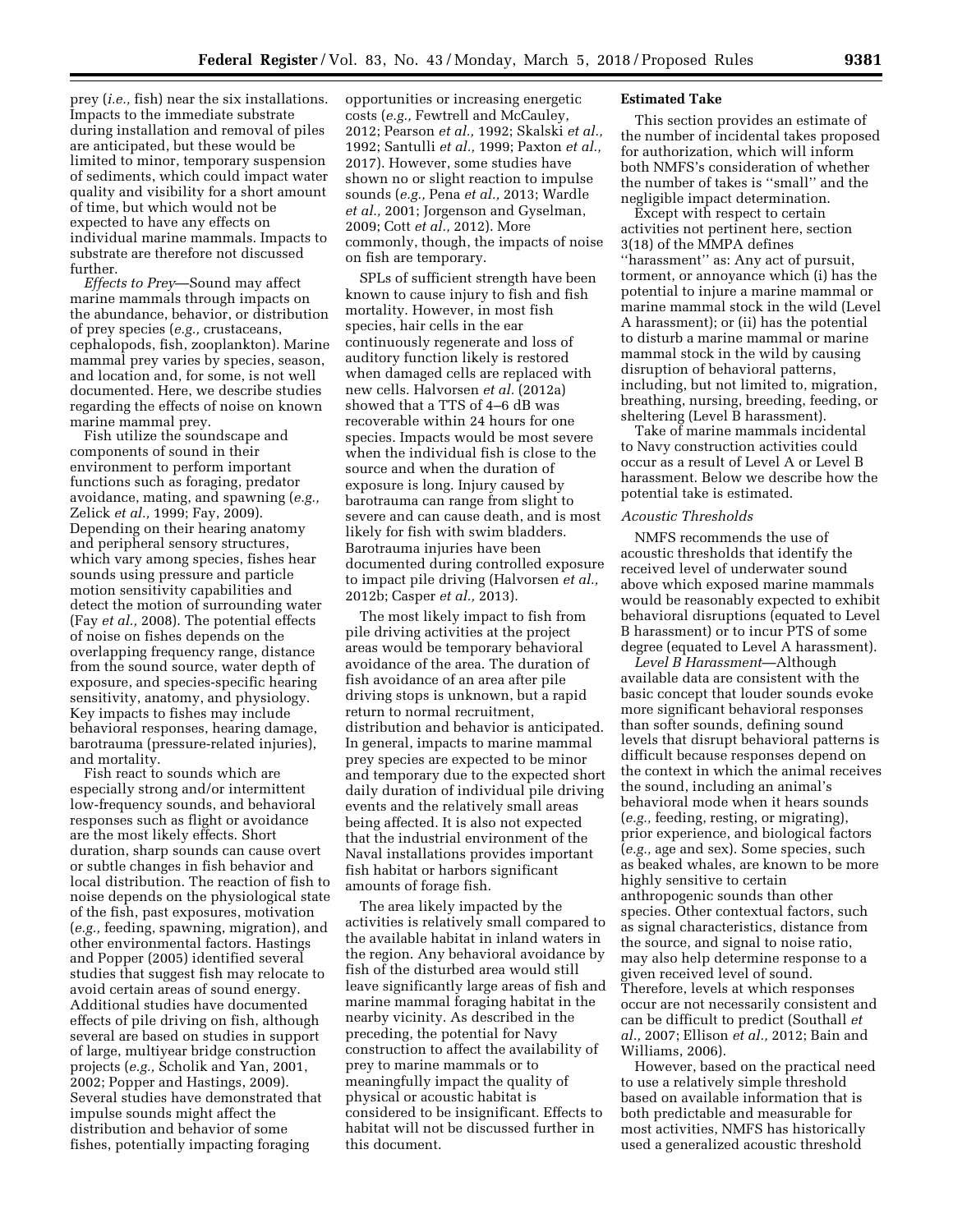based on received level to estimate the onset of Level B harassment. These thresholds are 160 dB rms (impulsive sources) and 120 dB rms (continuous sources).

*Level A Harassment*—NMFS's *Technical Guidance for Assessing the Effects of Anthropogenic Sound on Marine Mammal Hearing* (NMFS, 2016) identifies dual criteria to assess the potential for auditory injury (Level A harassment) to occur for different marine mammal groups (based on hearing sensitivity) as a result of exposure to noise. The technical guidance identifies the received levels, or thresholds, above which individual marine mammals are predicted to experience changes in their hearing sensitivity for all underwater anthropogenic sound sources, and reflects the best available science on the potential for noise to affect auditory sensitivity by:

• Dividing sound sources into two groups (*i.e.,* impulsive and nonimpulsive) based on their potential to affect hearing sensitivity;

• Choosing metrics that best address the impacts of noise on hearing

sensitivity, *i.e.,* peak sound pressure level (peak SPL) (reflects the physical properties of impulsive sound sources to affect hearing sensitivity) and cumulative sound exposure level (cSEL) (accounts for not only level of exposure but also duration of exposure); and

• Dividing marine mammals into hearing groups and developing auditory weighting functions based on the science supporting that not all marine mammals hear and use sound in the same manner.

The premise of the dual criteria approach is that, while there is no definitive answer to the question of which acoustic metric is most appropriate for assessing the potential for injury, both the received level and duration of received signals are important to an understanding of the potential for auditory injury. Therefore, peak SPL is used to define a pressure criterion above which auditory injury is predicted to occur, regardless of exposure duration (*i.e.,* any single exposure at or above this level is considered to cause auditory injury), and cSEL is used to account for the total

energy received over the duration of sound exposure (*i.e.,* both received level and duration of exposure) (Southall *et al.,* 2007; NMFS, 2016). As a general principle, whichever criterion is exceeded first (*i.e.,* results in the largest isopleth) would be used as the effective injury criterion (*i.e.,* the more precautionary of the criteria). Note that cSEL acoustic threshold levels incorporate marine mammal auditory weighting functions, while peak pressure thresholds do not (*i.e.,* flat or unweighted). Weighting functions for each hearing group (*e.g.,* low-, mid-, and high-frequency cetaceans) are described in NMFS (2016).

NMFS (2016) recommends 24 hours as a maximum accumulation period relative to cSEL thresholds. These thresholds were developed by compiling and synthesizing the best available science, and are provided in Table 3 below. The references, analysis, and methodology used in the development of the thresholds are described in NMFS (2016), which is available online at: *[www.nmfs.noaa.gov/](http://www.nmfs.noaa.gov/pr/acoustics/guidelines.htm)  [pr/acoustics/guidelines.htm.](http://www.nmfs.noaa.gov/pr/acoustics/guidelines.htm)* 

# TABLE 3—EXPOSURE CRITERIA FOR AUDITORY INJURY

|               | Peak<br>pressure | Cumulative sound exposure<br>level <sup>2</sup> |               |  |  |
|---------------|------------------|-------------------------------------------------|---------------|--|--|
| Hearing group |                  | Impulsive<br>(dB)                               | Non-impulsive |  |  |
|               | 219              | 183                                             | 199           |  |  |
|               | 230              | 185                                             | 198           |  |  |
|               | 202              | 155                                             | 173           |  |  |
|               | 218              | 185                                             | 201           |  |  |
|               | 232              | 203                                             | 219           |  |  |

<sup>1</sup> Referenced to 1 μPa; unweighted within generalized hearing range.<br><sup>2</sup> Referenced to 1 μPa<sup>2</sup>-s; weighted according to appropriate auditory weighting function.

# *Zones of Ensonification*

*Sound Propagation*—Transmission loss (TL) is the decrease in acoustic intensity as an acoustic pressure wave propagates out from a source. TL parameters vary with frequency, temperature, sea conditions, current, source and receiver depth, water depth, water chemistry, and bottom composition and topography. The general formula for underwater TL is:

 $TL = B * log<sub>10</sub>(R<sub>1</sub>/R<sub>2</sub>)$ 

#### Where:

- B = transmission loss coefficient (assumed to be 15)
- $R_1$  = the distance of the modeled SPL from the driven pile, and
- $R<sub>2</sub>$  = the distance from the driven pile of the initial measurement.

This formula neglects loss due to scattering and absorption, which is

assumed to be zero here. The degree to which underwater sound propagates away from a sound source is dependent on a variety of factors, most notably the water bathymetry and presence or absence of reflective or absorptive conditions including in-water structures and sediments. Spherical spreading occurs in a perfectly unobstructed (freefield) environment not limited by depth or water surface, resulting in a 6 dB reduction in sound level for each doubling of distance from the source (20 \* log(range)). Cylindrical spreading occurs in an environment in which sound propagation is bounded by the water surface and sea bottom, resulting in a reduction of 3 dB in sound level for each doubling of distance from the source (10 \* log(range)). As is common practice in coastal waters, here we assume practical spreading loss (4.5 dB

reduction in sound level for each doubling of distance). Practical spreading is a compromise that is often used under conditions where water depth increases as the receiver moves away from the shoreline, resulting in an expected propagation environment that would lie between spherical and cylindrical spreading loss conditions.

*Sound Source Levels*—The intensity of pile driving sounds is greatly influenced by factors such as the type of piles, hammers, and the physical environment in which the activity takes place. There are source level measurements available for certain pile types and sizes from the specific environment of several of the installations considered here (*i.e.,* NBK Bangor and NBK Bremerton), but not from all. Numerous studies have examined sound pressure levels (SPLs)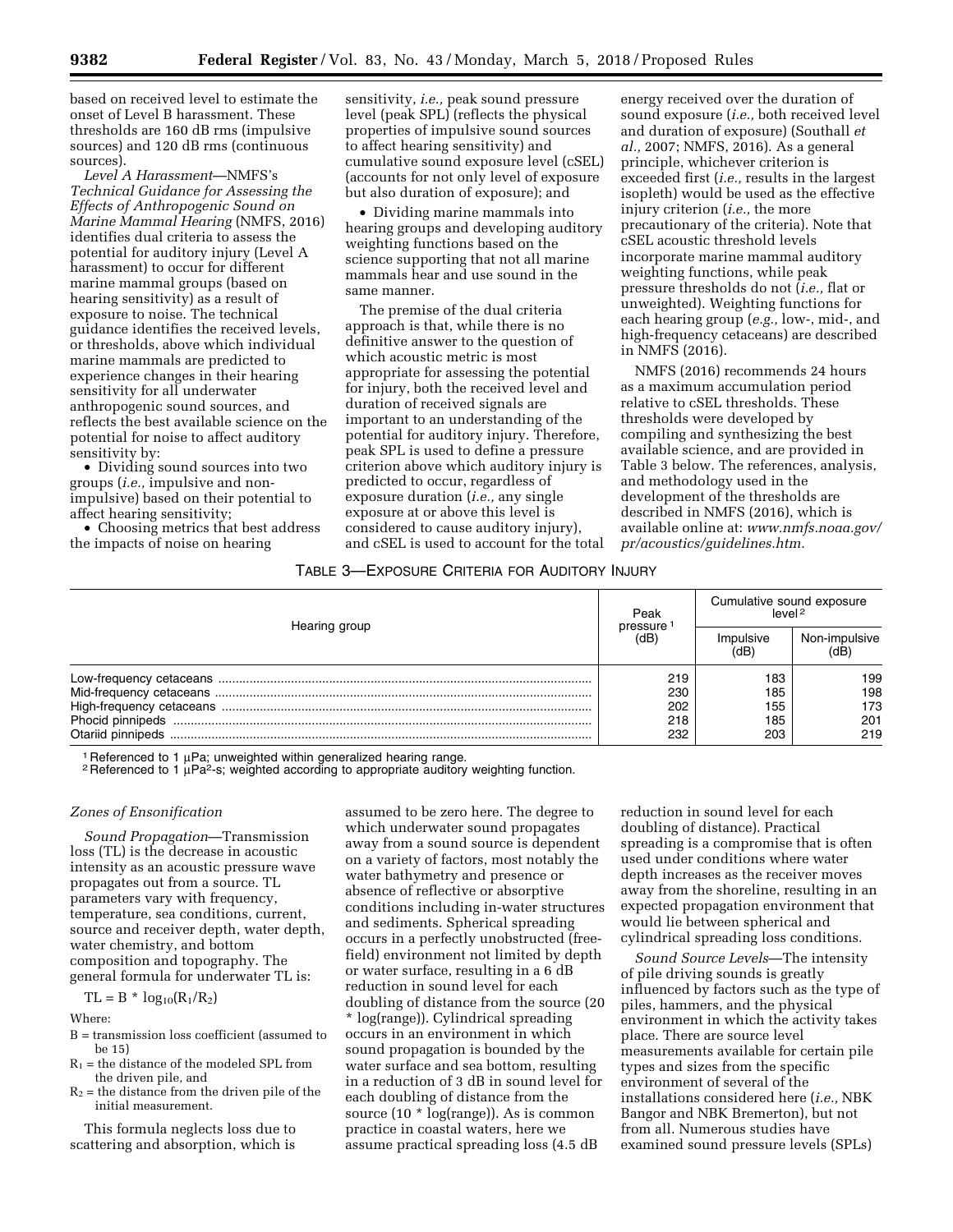recorded from underwater pile driving projects in California (*e.g.,* Caltrans, 2015) and elsewhere in Washington. In order to determine reasonable SPLs and their associated effects on marine

mammals that are likely to result from pile driving at the six installations, studies with similar properties to the specified activity were evaluated. Full details are available in Appendix B of

the Navy's application, which evaluates available data sources for each pile size and type in order to develop reasonable proxy values.

| Method    | Type                          | Size<br>(in)                  | <b>SPL</b><br>$(rms)$ <sup>1</sup> | SPL (peak) $12$                              | SEL <sup>13</sup>                                              |
|-----------|-------------------------------|-------------------------------|------------------------------------|----------------------------------------------|----------------------------------------------------------------|
|           | Plastic<br>Timber<br>Concrete | 13<br>12/14<br>18<br>24       | 178                                | Not available<br>Not available<br>184<br>189 | Not available.<br>Not available.<br>159.<br>166.               |
|           | Steel pipe                    | 12/13<br>14<br>24<br>30<br>36 | 177<br>184   <br>192 (others)      | 192<br>200                                   | 167.<br>174.<br>181.<br>186.<br>181 (Bangor).<br>184 (others). |
| Vibratory | Timber                        | 12<br>13/14                   |                                    |                                              | $n/a$ .<br>n/a.                                                |
|           | Steel pipe                    | 13/14<br>16/24<br>30/36       | 161<br>167 (others)                | n/a                                          | $n/a$ .<br>$n/a$ .<br>$n/a$ .                                  |
|           | Steel sheet                   | n/a                           |                                    |                                              | $n/a$ .                                                        |

1Source levels presented at standard distance of 10 m from the driven pile. Peak source levels are not typically evaluated for vibratory pile driving, as they are lower than the relevant thresholds for auditory injury. SEL source levels for vibratory driving are equivalent to SPL (rms) source levels.

Acoustic measurements were conducted during impact driving of 24 and 36-in steel piles in 2011 at NBK Bangor (Navy, 2012). However, for the 24-in piles only seven strikes from a single pile were measured, and the reported values are lower than those from other projects reviewed. Therefore, these data were not considered in the selection of the most appropriate proxy value. For 36-in piles, the reported values from this study are directly used in evaluating similar pile driving at NBK Bangor. For 24-in piles, data from projects conducted by the Washington State Department of Transportation (WSDOT) at Bainbridge Island and Friday Harbor, as well as data from several projects conducted in California and Oregon were considered. The two Washington projects were used in developing the proxy value, as these locations were considered to be representative of substrate conditions likely encountered in other locations in Puget Sound (WSDOT, 2005a, 2005b). For 30-in piles, data from projects conducted by WSDOT at three locations—Bainbridge Island, Friday Harbor, and Vashon Island (WSDOT, 2005b, 2008, 2010b; Jasco, 2005)—as well as from one project in California were considered. The three Washington projects were again used in developing the proxy value, for the same reasons. For impact driving of 36-in piles, data from the Navy project at NBK Bangor (Navy, 2012), from two WSDOT projects

(at Mukilteo and Anacortes) (WSDOT, 2007a, 2007b), and from one project in California were considered. The three projects conducted in Washington inland waters were used in developing the proxy value. Values for impact driving of small diameter steel pipe piles were taken from the summary value tables provided by Caltrans (2015) (see Table I.2–1 in that publication). No values are provided for 13-in steel piles; therefore, we assume that source levels for 12-in piles would apply to 13-in piles. While values for both 12-in and 14-in piles are provided, we believe that the 12-in values are more appropriate as the water depth for these measurements is closer to what would be encountered at the Navy project sites. No SEL source level is provided; therefore, we assume that the SEL source level is 10 dB less than the SPL (rms) source level. This is a conservative assumption, as the average difference between SPL (rms) and SEL source levels given in the Caltrans (2015) summary table is 11.5 dB.

The 2011 Navy study described above provided data from measurements of vibratory driving of 36-in steel piles (Navy, 2012), while a separate 2011 project at NBK Bangor provided measurements from vibratory driving of 30-in piles (Miner, 2012). These projects together provide directly applicable data for use in evaluating vibratory driving of 30- and 36-in steel piles at NBK Bangor. For vibratory driving of 30- and 36-in

steel piles at other locations, data from a variety of additional studies from other locations in Washington (Coupeville, Edmonds, Vashon Island, Port Townsend, and Anacortes) (WSDOT 2010c, 2010d, 2010e, 2011b, 2012) were considered and, with the two Navy studies, used in developing a proxy value for 30- and 36-in piles. The same 2011 NBK Bangor study provided limited data for vibratory driving of 24 in piles, while the separate 2012 NBK Bangor provided data from vibratory driving of 16-in piles. These were considered together with a WSDOT study from Friday Harbor (WSDOT, 2010a) and with data from a project at the Trinidad Bay in Humboldt County, CA (Caltrans, 2015) to develop a generally applicable proxy value for 16 and 24-in piles. The proxy source level for vibratory driving of 13-in steel piles is taken from a study at the Mad River Slough in Arcata, CA, and is assumed to be applicable to 14-in piles as well (Caltrans, 2015). Caltrans (2015) also provides a summary value of 155 dB rms for vibratory driving of 12-in steel piles. For vibratory driving of sheet piles, data from multiple projects conducted in Oakland, CA (Berth 23, Berth 30, and Berth 35/37 at Port of Oakland; Caltrans, 2015) were considered in developing an appropriate proxy value. Values for vibratory installation are conservatively assumed to apply to vibratory extraction of samesized piles.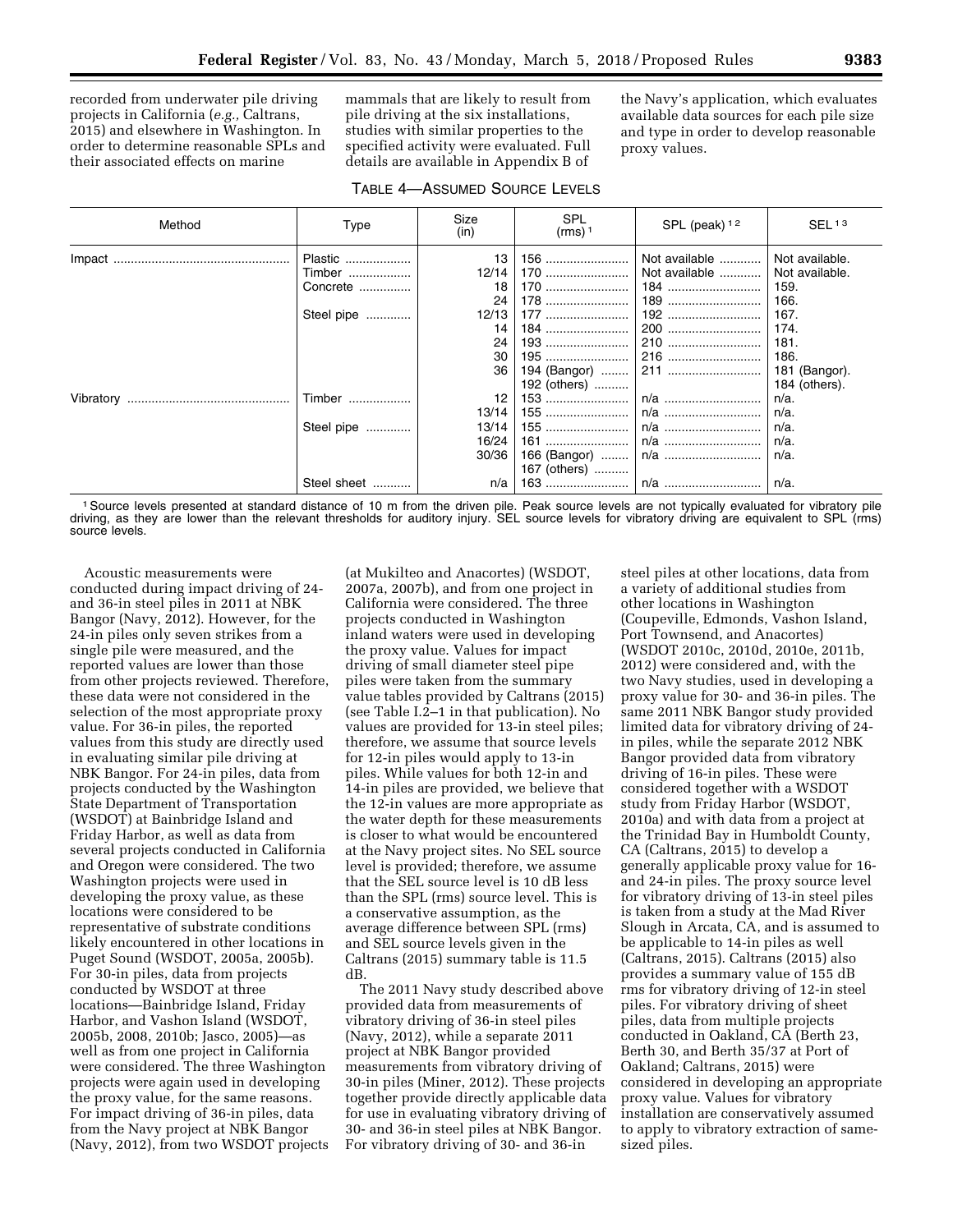Acoustic measurements were conducted during impact driving of 24 in concrete piles in 2015 at NBK Bremerton (Navy, 2016). These measurements provide a proxy value for use during impact driving of 24-in concrete piles at all facilities. For impact driving of smaller concrete piles, data from three projects conducted at Concord, CA and Berkeley, CA and involving impact driving of 16- and 18 in piles (Caltrans, 2015) were evaluated and used in developing a proxy value.

Relatively few data are available for timber and plastic piles. The proxy value for impact driving of plastic piles is from a project conducted in Solano County, CA (Illingworth and Rodkin, 2008). For impact driving of timber piles, data from one study in Alameda, CA, provides the proxy source level (Caltrans, 2015). However, we assume that the assumed source level for impact driving of 14-in steel piles is a suitable proxy for impact driving of larger diameter timber piles (18-in). For vibratory extraction of timber piles, the Navy considered measured values from NBK Bremerton (Navy, 2016) as well as data from a WSDOT project at Port Townsend involving removal of 12-in timber piles (WSDOT, 2011a). Source levels for vibratory driving of 13/14-in timber piles is assumed as a reasonable proxy for vibratory removal of timber and plastic piles up to 18-in diameter.

The Navy proposes to use bubble curtains when impact driving steel piles of 24-in diameter and greater, except at NBK Bremerton and NBK Keyport (see Proposed Mitigation for further discussion). For the reasons described in the next paragraph, we assume here that use of the bubble curtain would result in a reduction of 8 dB from the assumed SPL (rms) and SPL (peak) source levels for these pile sizes, and reduce the applied source levels accordingly. For determining distances to the cumulative SEL injury thresholds, auditory weighting functions were applied to the attenuated one-second SEL spectra for steel pipe piles (see Appendix E of the Navy's application).

During the 2011 study at NBK Bangor, the Navy conducted comparative measurements of source levels when impact driving steel piles with and without a bubble curtain. Across all piles (36- and 48-in) and all metrics (rms, peak, SEL), the weighted average effective attenuation was 9 dB. The Navy also reviewed unconfined bubble curtain attenuation rates from available reports from projects in Washington, California, and Oregon that impact drove steel pipe piles of up to 48-in diameter. These results are summarized in Table 3–2 of Appendix A in the Navy's application. Of the studies reviewed, significant variability in attenuation occurred; however, an average of at least 8 dB of peak SPL attenuation was achieved on ten of the twelve projects. Some of the lower attenuation levels reported were attributed to failures in setting up or operating the bubble curtain system (*e.g.,* bottom ring not seated on the substrate, poor airflow). While proper set-up and operation of the system is critical, and variability in performance should be expected, we believe that in the circumstances evaluated here an effective attenuation performance of 8 dB is a reasonable assumption.

*Level A Harassment*—In order to assess the potential for injury on the basis of the cumulative SEL metric, one must estimate the total strikes per day (impact driving) or the total driving duration per day (vibratory driving). To provide a general estimate of pile driving daily durations/strikes, the Navy reviewed information from past projects (Table 5). Navy geotechnical and engineering staff used data from a large wharf construction project at NBK Bangor to estimate pile driving time and strikes needed to install steel piles using impact hammers. Vibratory installation was estimated to take a median time of 10 minutes per pile with 45 minutes estimated as a maximum.

For steel piles that are ''proofed,'' a median of approximately 600 strikes per pile was estimated. However, not all projects will require proofing every pile.

Some projects will require only a subset of piles be proofed and some projects, such as those installing fender piles, may not require any proofing because the structure is not load-bearing. Other piles may encounter difficult substrate and need to be advanced further with an impact driver. For piles that cannot be advanced with a vibratory driver, less than approximately 1,300 strikes was conservatively estimated to complete installation. Based on these estimates, no more than 4,000 strikes are estimated to occur on any one day. This estimate would account for approximately six steel piles installed with a median time of 14 minutes per pile (∼1.5 hours of drive time) or three steel piles needing extended driving. Estimates of concrete pile impact driving durations are based on data for the installation of fender piles at NBK Bremerton. For purposes of analysis, impact pile driving of concrete piles is estimated to take a maximum of 4 hours or an average of 1.5 hours in a day.

Actual driving duration at any of the project sites will vary due to substrate conditions and the type and energy of impact hammers. For example, during a past project at NBK Bangor (where most of the steel pile work will occur), four piles were installed with a vibratory driver and impact proofed in 61 minutes total (vibratory and impact driving) with an average of 172 strikes/pile. Additionally, some of the anticipated pile driving is contingent on emergent needs or emergencies that could potentially never occur. Therefore, estimates of marine mammal exposure based on the maximum strike numbers would be too conservative for this programmatic analysis of all potential project sites. Table 5 presents an estimate of average strikes per day; average strikes per day and average daily duration values are used in the exposure analyses. For vibratory driving of piles less than 16-in, a daily duration of 0.5 hours was assumed; for vibratory driving of larger piles a daily duration of 2.25 hours was assumed.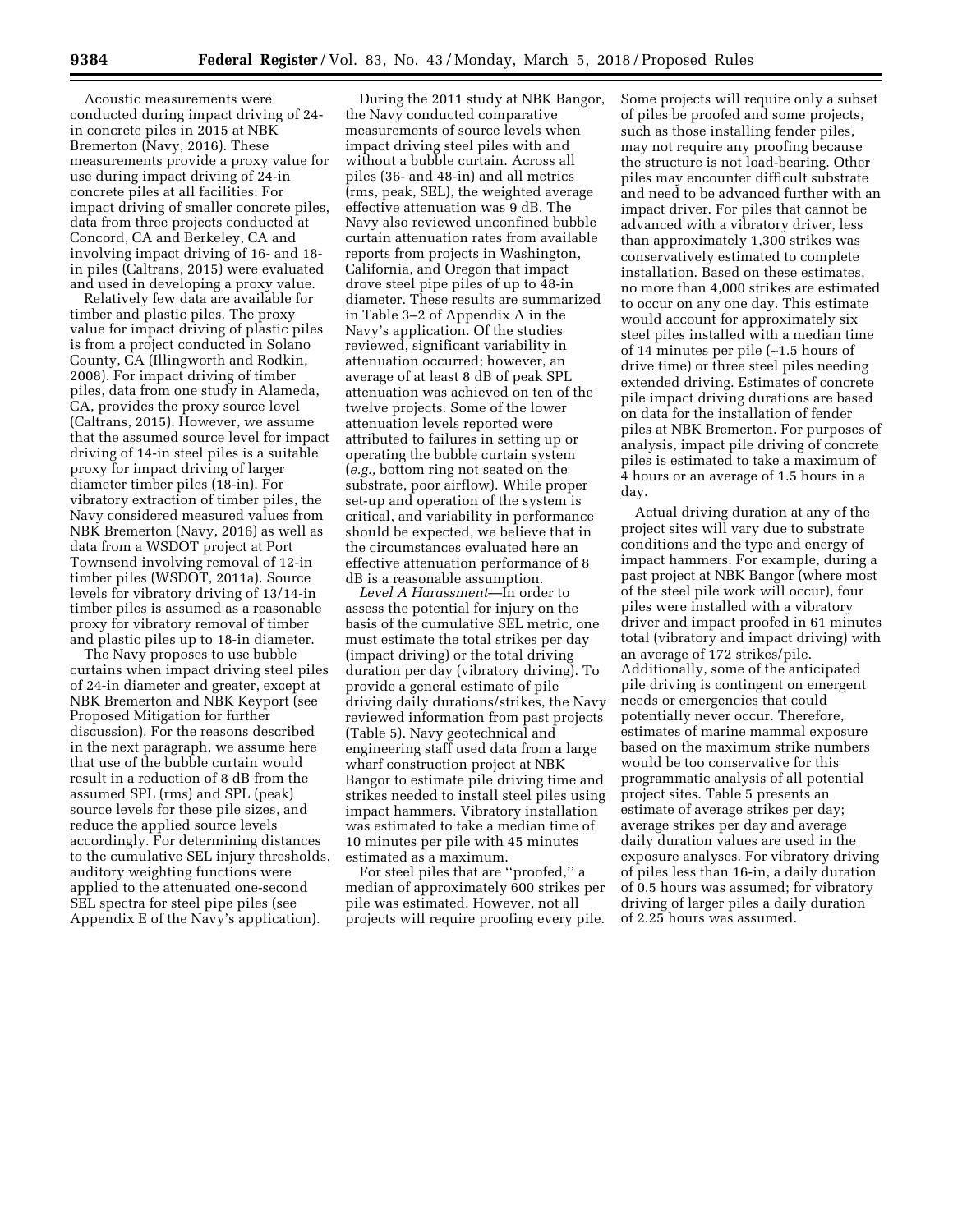|                      | Installation | <b>Estimated duration</b> |                                         |  |  |
|----------------------|--------------|---------------------------|-----------------------------------------|--|--|
| Pile type and method | rate per day | Average<br>strikes/dav    | Average daily duration                  |  |  |
|                      | No data      | $1 < 1.000$   No data.    |                                         |  |  |
|                      | 1–6          |                           | 1,000 $\vert$ 4.5 minutes to 1.5 hours. |  |  |
|                      | $1 - 11$     |                           | $24,000$ 3 minutes to 4 hours.          |  |  |
|                      | $2 - 17$     |                           | $n/a$   0-31 minutes. $3$               |  |  |
|                      | 1–6          |                           | $n/a$   10 minutes to 4.5 hours. 4      |  |  |

TABLE 5—ESTIMATED DAILY STRIKES AND DRIVING DURATION

<sup>1</sup> All 14-in piles are expected to be vibratory driven for full embedment depth. In the event that conditions requiring impact driving are encountered, very few strikes are expected to be necessary.

<sup>2</sup> Estimate based on data from 272 piles installed at NBK Bremerton.

3Estimate based on data from 70 piles installed at NBK Bremerton.

4Estimate based on data from 809 piles installed at NBK Bangor. Maximum assumes six piles advanced at a rate of 45 minutes per pile.

Delineation of potential injury zones on the basis of the peak pressure metric was performed using the SPL(peak) values provided in Table 4 above. As described previously, source levels for peak pressure are unweighted within the generalized hearing range, while SEL source levels are weighted according to the appropriate auditory weighting function. Delineation of potential injury zones on the basis of the cumulative SEL metric for vibratory driving was performed using a singlefrequency weighting factor adjustment (WFA) of 2.5 kHz, as recommended by the NMFS User Spreadsheet, described in Appendix D of NMFS's Technical Guidance (NMFS, 2016). In order to assist in simple application of the auditory weighting functions, NMFS recommends WFAs for use with specific types of activities that produce broadband or narrowband noise. WFAs consider marine mammal auditory weighting functions by focusing on a single frequency. This will typically result in higher predicted exposures for broadband sounds, since only one frequency is being considered, compared to exposures associated with the ability to fully incorporate the

Technical Guidance's weighting functions.

Because use of the WFA typically results in an overestimate of zone size, the Navy took an alternative approach to delineating potential injury zones for impact driving of 24- and 36-in steel piles and 24-in concrete piles. Note that, because data is not available for all pile sizes and types, we conservatively assume the following in using the available data for 24- and 36-in steel piles and 24-in concrete piles: (1) Injury zones for impact driving 14-in piles are equivalent to the zones for 24-in piles with no bubble curtain; (2) injury zones for impact driving plastic and timber piles and for 18-in concrete piles are equivalent to the zones for 24-in concrete piles; and (3) injury zones for impact driving 30-in steel piles are equivalent to the zones calculated for 36-in piles (both with and without bubble curtain).

This approach, described in detail in Appendix E of the Navy's application, incorporated frequency weighting adjustments by applying the auditory weighting function over the entire onesecond SEL spectral data sets from impact pile driving. If this information for a particular pile size was not available, the next highest source level

was used to produce a conservative estimate of areas above threshold values. Sound level measurements from construction activities during the 2011 Test Pile Program at NBK Bangor were used for evaluation of impact-driven steel piles, and sound level measurements from construction activities during the 2015 Intermediate Maintenance Facility Pier 6 Fender Pile Replacement Project at NBK Bremerton were used for evaluation of impactdriven concrete piles.

In consideration of the assumptions relating to propagation, sound source levels, and the methodology applied by the Navy towards incorporating frequency weighting adjustments for delineation of cumulative SEL injury zones for impact driving of steel and concrete piles, notional radial distances to relevant thresholds were calculated (Table 6). However, these distances are sometimes constrained by topography. Actual notional ensonified zones at each facility are shown in Tables 6–1 to 6– 6b of the Navy's application. These zones are modeled on the basis of a notional pile located at the seaward end of a given structure in order to provide a conservative estimate of ensonified area.

#### TABLE 6—CALCULATED DISTANCES TO LEVEL A HARASSMENT ZONES

| Pile                             | Driver | PW  |      | OW  |      |     |       | MF  |      | HF  |       |
|----------------------------------|--------|-----|------|-----|------|-----|-------|-----|------|-----|-------|
|                                  |        | рk  | cSEL | pk  | cSEL | pk  | cSEL  | pk  | cSEL | pk  | cSEL  |
| 24-in concrete <sup>1</sup>      |        |     | 34   |     |      |     | 216   |     |      |     | 136   |
|                                  |        |     | 25   |     | 1.4  |     | 136   |     |      |     | 185   |
|                                  |        |     | 86   |     |      |     | 159   |     |      | 34  | 342   |
|                                  |        |     | 158  |     |      |     | 736   |     |      | 12  | 541   |
|                                  |        | 3   | 736  |     | 46   | з   | 2.512 |     | 63   | 40  | 2.512 |
| 12- to 14-in timber <sup>3</sup> |        | n/a |      | n/a | ا>   | n/a |       | n/a |      | n/a |       |
| 16- and 24-in steel $4$          |        | n/a |      | n/a |      | n/a | 12    | n/a |      | n/a |       |
| 30- and 36-in steel (Bangor) $4$ |        | n/a | 15   | n/a |      | n/a | 25    | n/a |      | n/a | 37    |
| 30- and 36-in steel (others) $4$ |        | n/a | 18   | n/a |      | n/a | 30    | n/a |      | n/a | 43    |
|                                  |        | n/a | 10   | n/a |      | n/a | 16    | n/a |      | n/a | 24    |

PW=Phocid; OW=Otariid; LF=low frequency; MF=mid frequency; HF=high frequency; pk=peak pressure; cSEL=cumulative SEL; BC=bubble curtain.<br>1Assumes 4,000 strikes per day.

<sup>2</sup> Assumes 1,000 strikes per day. Bubble curtain will be used for 24-, 30-, and 36-in steel piles except at NBK Bremerton and NBK Keyport. Steel piles will not be<br>installed at NBK Manchester.<br><sup>3</sup> Assumes 30 minute daily d

4Assumes 2.25 hour daily driving duration.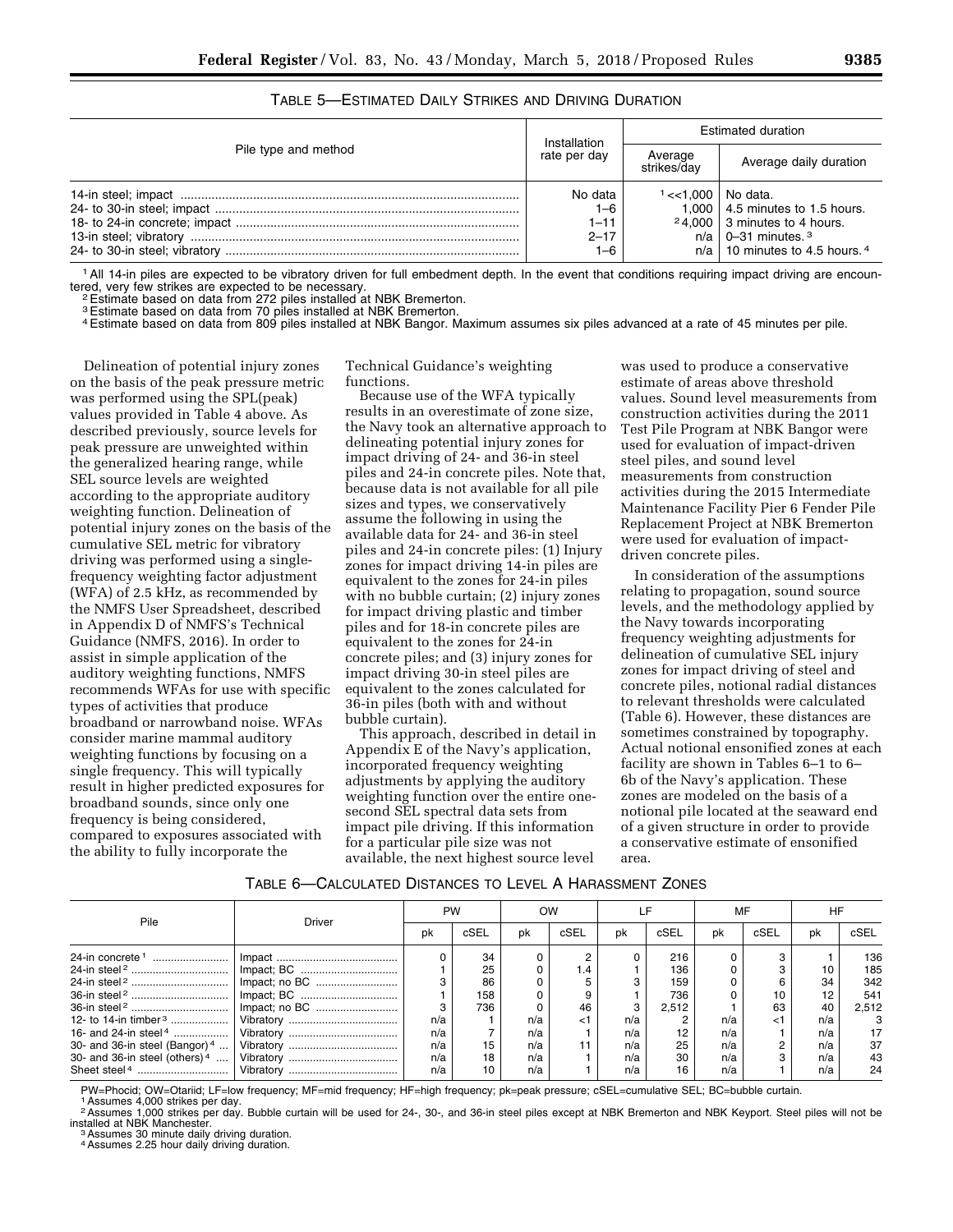*Airborne Noise*—Although pinnipeds are known to haul-out regularly on manmade objects in the vicinity of some of the potential project sites, we believe that incidents of take resulting solely from airborne sound are unlikely. There is a possibility that an animal could surface in-water, but with head out, within the area in which airborne sound exceeds relevant thresholds and thereby be exposed to levels of airborne sound that we associate with harassment, but any such occurrence would likely be accounted for in our estimation of incidental take from underwater sound.

Certain locations where pinnipeds may haul-out may be within an airborne noise harassment zone. We generally recognize that pinnipeds occurring within an estimated airborne harassment zone, whether in the water or hauled out, could be exposed to airborne sound that may result in behavioral harassment. However, any animal exposed to airborne sound above the behavioral harassment threshold is likely to also be exposed to underwater sound above relevant thresholds (which are typically in all cases larger zones than those associated with airborne sound). Thus, the behavioral harassment of these animals is already accounted for in these estimates of potential take. Multiple incidents of exposure to sound above NMFS's thresholds for behavioral harassment are not believed to result in increased behavioral disturbance, in either nature or intensity of disturbance reaction. Therefore, we do not believe that authorization of incidental take resulting from airborne sound for pinnipeds is warranted, and airborne sound is not discussed further here. Further information regarding anticipated airborne noise from pile driving may be found in section 6.8 of the Navy's application.

*Summary*—Here, we summarize facility-specific information about piles to be removed and installed. In general, it is likely that pile removals may be accomplished via a combination of methods (*e.g.,* vibratory driver, cut at mudline, direct pull). However, for

purposes of analysis we assume that all removals would be via vibratory driver. In addition, we assume that installation of all steel piles larger than 14-in would require use of both impact and vibratory drivers, although it is likely that some of these piles would be installed solely via use of the vibratory driver. All concrete, timber, and plastic piles would be installed solely via impact driver. Steel sheet piles and steel pipe piles of 14-in diameter and smaller would be installed solely via vibratory driver. All piles removed are assumed to be replaced at a 1:1 ratio, although it is likely that a lesser number of replacement piles would be required. For full details, please see Appendix A of the Navy's application.

• NBK Bangor: The Navy anticipates ongoing maintenance work at the older Explosives Handling Wharf (EHW–1), including removal and replacement of up to 44 piles. Replacement of up to 75 piles is anticipated for contingency repairs at any existing structure. Piles to be removed would be steel, timber, and/ or concrete, and replacement piles would be steel and/or concrete. As a conservative scenario, all piles are assumed to be 36-in steel for purposes of analysis.

• Zelatched Point: Replacement of up to 20 piles is anticipated for contingency repairs. Piles to be removed would be 12-in timber piles, while replacement piles could be steel, timber, and/or concrete. As a conservative scenario, all replacement piles are assumed to be 36-in steel for purposes of analysis.

• NBK Bremerton: The Navy anticipates ongoing maintenance work at multiple existing structures. At Pier 5, 360 timber fender piles would be removed and replaced with concrete piles. Timber piles are assumed to be 14-in diameter, and concrete piles are assumed to be 24-in. At Pier 4, 80 timber fender piles would be replaced with steel piles—timber and steel piles are assumed to be 14-in diameter. Anticipated repairs to other piers would require removal of up to 20 timber piles,

followed by installation of steel sheet piles. Replacement of up to 75 piles is anticipated for contingency repairs at any existing structure. Piles to be removed would be steel and/or timber, and replacement piles would be 24-in concrete. The largest estimated Level B ZOI results from vibratory driving of sheet piles, which is expected to occur for only twenty of the estimated total of 168 activity days. The Navy has elected to assume this largest estimated ZOI for all 168 activity days as a conservative scenario.

• NBK Keyport: Replacement of up to 20 piles is anticipated for contingency repairs. Piles to be removed would be steel and/or concrete (up to 18-in), while replacement piles would be steel. As a conservative scenario, all replacement piles are assumed to be 36 in steel for purposes of analysis.

• NBK Manchester: Replacement of up to 50 piles is anticipated for contingency repairs. Piles to be removed would be timber and/or plastic (up to 18-in), while replacement piles could be timber, plastic, and/or concrete. As a conservative scenario, all replacement piles are assumed to be 24-in concrete for purposes of analysis.

• NS Everett: The Navy anticipates minor repairs at the North Wharf, requiring replacement of two concrete piles (assumed to be 24-in). Replacement of up to 76 piles is anticipated for contingency repairs. Piles to be removed would include one steel pile and 75 timber piles. The one steel pile would be replaced by a 36-in steel pile, while the timber piles could be replaced by concrete and/or timber piles. As a conservative scenario, these replacement piles are assumed to be 24 in concrete for purposes of analysis.

Behavioral harassment zones and associated areas of ensonification are identified in Table 7 below. Although not all zones are applied to the exposure analysis, these may be effected as part of the required monitoring. Ensonified areas vary based on topography in the vicinity of the facility and are provided for each relevant facility.

## TABLE 7—RADIAL DISTANCES TO RELEVANT BEHAVIORAL ISOPLETHS AND ASSOCIATED ENSONIFIED AREAS

| Pile size and type | Impact<br>(160-dB rms) <sup>1</sup> | Ensonified area <sup>2</sup> | Vibratory<br>$(120-dB)^3$ | Ensonified area <sup>2</sup>                                                                              |
|--------------------|-------------------------------------|------------------------------|---------------------------|-----------------------------------------------------------------------------------------------------------|
|                    |                                     |                              |                           | $n/a \mid n/a$ .                                                                                          |
|                    |                                     |                              |                           | 1.6 3.8 (Manchester Finger Pier); 4.6<br>(Manchester Fuel Pier).                                          |
|                    |                                     |                              |                           | 2.2 $\,$ 6.8 (Bremerton); 5.9 (Manchester<br>Finger Pier); 7.8 (Manchester<br>Fuel Pier): 6 9.4 (Everett) |
|                    |                                     | 159   0.08                   | n/a                       | n/a.                                                                                                      |
|                    |                                     |                              |                           | $2.2 \mid 6.8$ (Bremerton).                                                                               |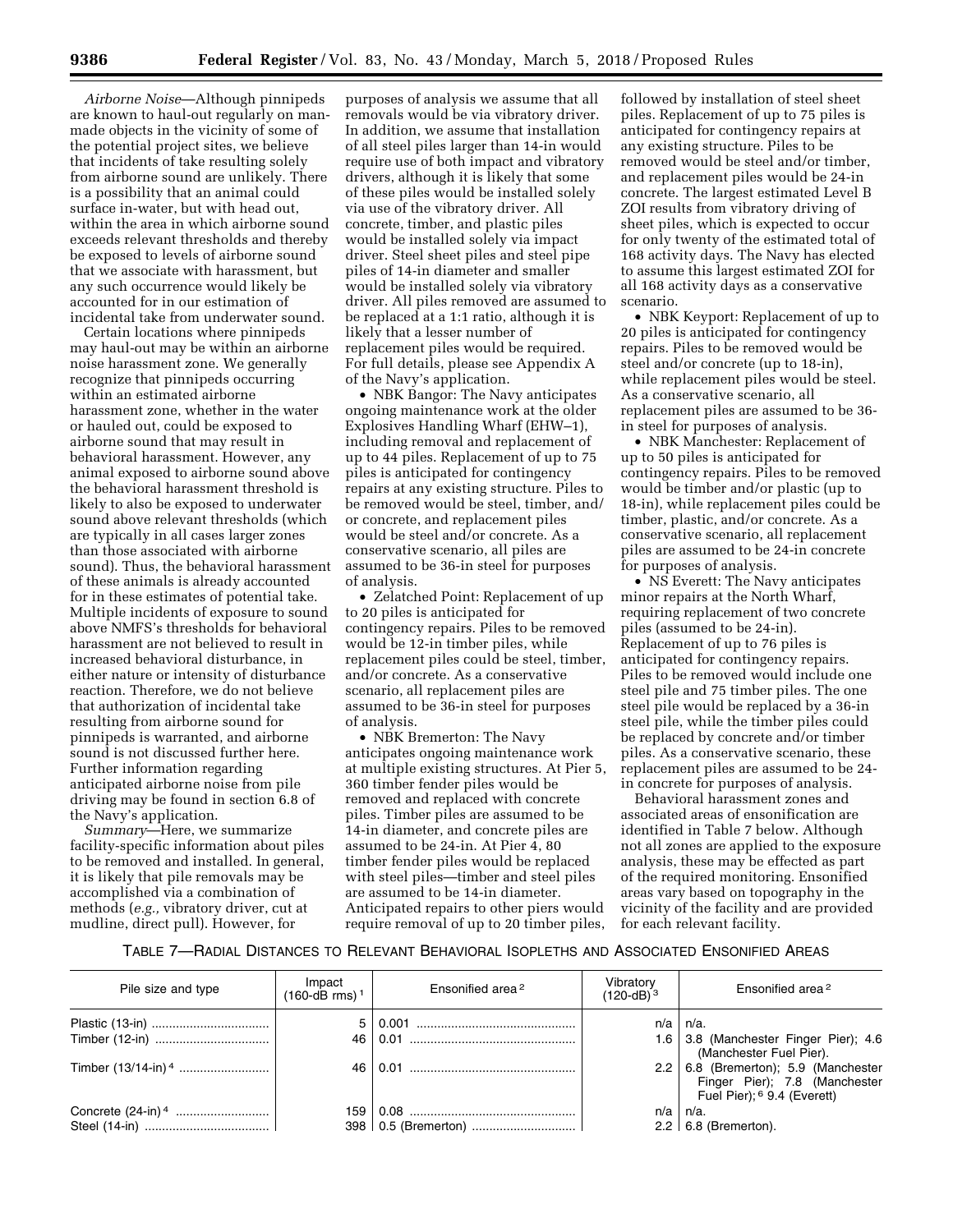TABLE 7—RADIAL DISTANCES TO RELEVANT BEHAVIORAL ISOPLETHS AND ASSOCIATED ENSONIFIED AREAS—Continued

| Pile size and type                | Impact<br>$(160 - dB$ rms) <sup>1</sup> | Ensonified area <sup>2</sup>                                                           | Vibratory<br>$(120-dB)^3$      | Ensonified area <sup>2</sup>                                                                                         |
|-----------------------------------|-----------------------------------------|----------------------------------------------------------------------------------------|--------------------------------|----------------------------------------------------------------------------------------------------------------------|
|                                   | 464                                     | 0.48 (Zelatched Point)                                                                 | n/a                            | n/a.                                                                                                                 |
| Steel (24-in; no BC) <sup>5</sup> |                                         |                                                                                        | 5.4                            | 26.8 (Bangor); 4.9 (Keyport); 37.9<br>(Zelatched Point).                                                             |
| Steel (30-in; BC)                 | 631                                     | 0.91 (Bangor); 0.85 (Zelatched<br>Point); 1.2 (Everett).                               | n/a                            | n/a.                                                                                                                 |
| Steel (30-in; no BC)              |                                         |                                                                                        | Same as 36-in   Same as 36-in. |                                                                                                                      |
|                                   |                                         | 541 (Bangor);   0.7 (Bangor); 0.36 (Zelatched<br>398 (others)   Point); 0.5 (Everett). | $n/a$ l                        | n/a.                                                                                                                 |
| Steel (36-in; no BC)              |                                         |                                                                                        |                                | 11.7 (Bangor); $\vert$ 4.9 (Keyport); 75.24 (Zelatched<br>13.6 (others)   Point); 117.8 (Everett); 40.9<br>(Bangor). |
|                                   | n/a                                     | n/a                                                                                    | 7.4                            | 15.0 (Bremerton).                                                                                                    |

BC=bubble curtain.

1 Radial distance to threshold in meters.

2Ensonified area in square kilometers.

3 Radial distance to threshold in kilometers.

<sup>4</sup>Zones for impact driving of 18-in concrete piles are equivalent to those for impact driving of timber piles. Zones for vibratory removal of up to 18-in diameter plastic/timber piles are assumed to be equivalent to those

Zones for vibratory driving of 16-in steel piles assumed equivalent to those for 24-in steel piles.

6Worst-case values for vibratory extraction of timber/plastic piles at NBK Manchester, where piles to be removed are a maximum 18-in diameter.

#### *Marine Mammal Occurrence*

Available information regarding marine mammal occurrence in the vicinity of the six installations includes density information aggregated in the Navy's Marine Mammal Species Density Database (NMSDD; Navy, 2015) or sitespecific survey information from particular installations (*e.g.,* local pinniped counts). More recent density estimates for harbor porpoise are available in Smultea *et al.* (2017). The latter of these is described in Appendix C of the Navy's application. First, for each installation we describe anticipated frequency of occurrence and the information deemed most appropriate for the exposure estimates. For all facilities, large whales (humpback whale, minke whale, and gray whale), killer whales (transient and resident), and the elephant seal are considered as occurring only rarely and unpredictably, on the basis of past sighting records. For these species,

average group size is considered in concert with expected frequency of occurrence to develop the most realistic exposure estimate. Although certain species are not expected to occur at all at some facilities—for example, resident killer whales are not expected to occur in Hood Canal—the Navy has developed an overall take estimate and request for these species that would apply to activities occurring over the 5-year duration at all six installations.

• NBK Bangor: In addition to the species described above, the Dall's porpoise is considered as a rare, unpredictably occurring species. A density-based analysis is used for the harbor porpoise, while data from sitespecific abundance surveys is used for the California sea lion, Steller sea lion, and harbor seal.

• Zelatched Point: In addition to the species described above, the Dall's porpoise is considered as a rare, unpredictably occurring species. A

TABLE 8—MARINE MAMMAL DENSITIES

density-based analysis is used for the harbor porpoise, California sea lion, Steller sea lion, and harbor seal.

• NBK Bremerton: A density-based analysis is used for the harbor porpoise, Dall's porpoise, and Steller sea lion, while data from site-specific abundance surveys is used for the California sea lion and harbor seal.

• NBK Keyport: A density-based analysis is used for the harbor porpoise, Dall's porpoise, California sea lion, Steller sea lion, and harbor seal.

• NBK Manchester: A density-based analysis is used for the harbor porpoise, Dall's porpoise, and harbor seal, while data from site-specific abundance surveys is used for the California sea lion and Steller sea lion.

• NS Everett: A density-based analysis is used for the harbor porpoise, Dall's porpoise, and Steller sea lion, while data from site-specific abundance surveys is used for the California sea lion and harbor seal.

| Species | Region | Density<br>(June–February) |
|---------|--------|----------------------------|
|         |        | 0.44                       |
|         |        | 0.75                       |
|         |        | 0.53                       |
|         |        | 0.25                       |
|         |        | 0.039                      |
|         |        | 0.0368                     |
|         |        | 0.0251                     |
|         |        | 0.1266                     |
|         |        | 0.279                      |
|         |        | 2.2062                     |
|         |        | 1.219                      |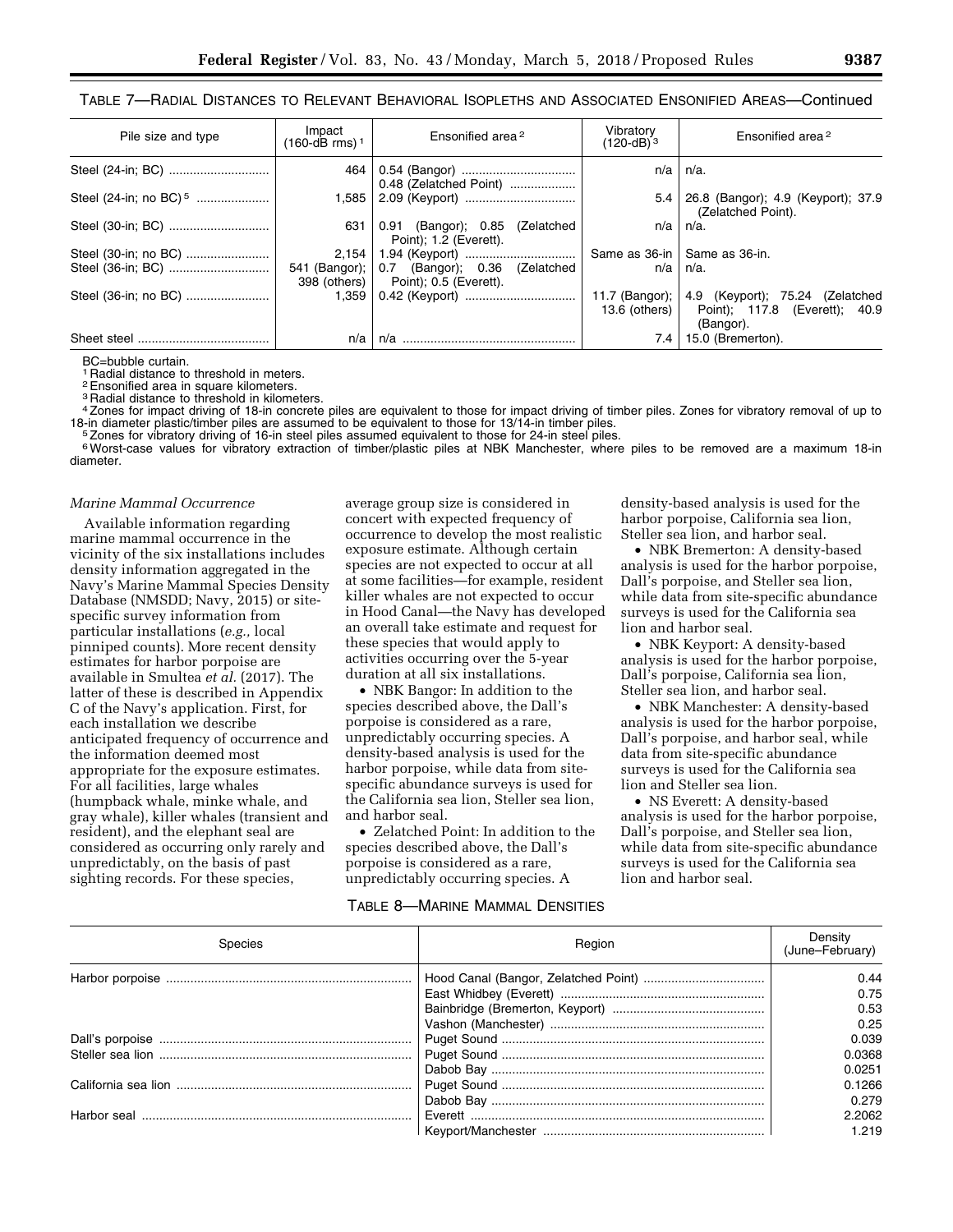# TABLE 8—MARINE MAMMAL DENSITIES—Continued

| Species                                                      | Region | Density<br>(June-February) |
|--------------------------------------------------------------|--------|----------------------------|
|                                                              |        | 9.918                      |
| Sources: Navy, 2015; Smultea et al., 2017 (harbor porpoise). |        |                            |

#### *Exposure Estimates*

To quantitatively assess exposure of marine mammals to noise from pile driving activities, the Navy proposed three methods, to be used depending on the species' spatial and temporal occurrence. For species with rare or infrequent occurrence at a given installation during the in-water work window, the likelihood of interaction was reviewed on the basis of past records of occurrence (described in Description of Marine Mammals in the Area of the Specified Activity) and the potential maximum duration of work days at each installation, as well as total work days for all installations. Occurrence of the species in this category (*i.e.,* large whales, killer whales, elephant seal (all installations), and Dall's porpoise (Hood Canal)) would not be anticipated to extend for multiple days. For the large whales and killer whales, the duration of occurrence was set to two days, expected to be roughly equivalent to one transit in the vicinity of a project site. The calculation for species with rare or infrequent occurrence is:

Exposure estimate = expected group size  $\times$ probable duration

For species that occur regularly but for which site-specific abundance information is not available, density estimates (Table 8) were used to determine the number of animals potentially exposed on any one day of pile driving or extraction. The calculation for density-based analysis of species with regular occurrence is:

Exposure estimate =  $N$  (density)  $\times$  ZOI (area) × maximum days of pile driving

For remaining species, site-specific abundance information (*i.e.,* average monthly maximum over the time period when pile driving will occur) was used:

Exposure estimate =  $\text{Abundance} \times \text{maximum}$ days of pile driving

*Large Whales*—For each species of large whale (*i.e.,* humpback whale, minke whale, and gray whale), we assume rare and infrequent occurrence at all installations. For all three species, if observed, they typically occur singly or in pairs. Therefore, for all three species, we assume that a pair of whales may occur in the vicinity of an installation for a total of two days. We

do not expect that this would happen multiple times, and cannot predict where such an occurrence may happen, so propose to authorize a total of four takes of each species in total for the 5 year duration (across all installations).

It is important to note that the Navy proposes to implement a shutdown of pile driving activity if any large whale is observed within any defined harassment zone (see Proposed Mitigation). Therefore, the proposed take authorization is intended to provide insurance against the event that whales occur within Level B harassment zones that cannot be fully observed by monitors. As a result of this proposed mitigation, we do not believe that Level A harassment is a likely outcome upon occurrence of any large whale. While the calculated Level A harassment zone is as large as 2.5 km for impact driving of 36-in steel piles without a bubble curtain (ranging from 136–736 m for other impact driving scenarios), this requires that a whale be present at that range for the full assumed duration of 1,000 pile strikes (expected to require 1.5 hours). Given the Navy's commitment to shut down upon observation of a large whale, and the likelihood that the presence of a large whale in the vicinity of any Navy installation would be known due to reporting via Orca Network, we do not expect that any whale would be present within a Level A harassment zone for sufficient duration to actually experience PTS.

*Killer Whales*—For killer whales, the proposed take authorization is derived via the same thought process described above for large whales. For transient killer whales, we assume an average group size of six whales occurring for a period of two days. The resulting total proposed take authorization of 12 would also account for the low probability that a larger group occurred once. For resident killer whales, we assume an average group size of 20 whales occurring for two days. This is equivalent to the expected pod size for J pod, which is most likely to occur in the vicinity of Navy installations, but would also account for the unlikely occurrence of L pod (with a size of approximately 40 whales) once in the vicinity of any Navy installation.

Similar to large whales, the Navy proposes to implement shutdown of pile driving activity at any time that any killer whale is observed within any calculated harassment zone. We expect this to minimize the extent and duration of any behavioral harassment. Given the small size of calculated Level A harassment zones—maximum of 63 m for the worst-case scenario of impactdriven 36-in steel piles with no bubble curtain, other scenarios range from 1–10 m—we do not anticipate any potential for Level A harassment of killer whales.

*Dall's Porpoise*—Using the density given in Table 8, the largest appropriate ZOI for each of the four installations in Puget Sound, and the number of days associated with each of these installations (as indicated in harbor porpoise section below), the total estimated exposure of Dall's porpoises above Level B harassment thresholds is 146. Dall's porpoises are not expected to occur in Hood Canal. Dall's porpoises are not expected to occur frequently in the vicinity of Navy installations and have not been reported in recent years. This total proposed take authorization (146) is applied to all installations over the 5-year duration.

The Navy proposes to implement shutdown of pile driving activity at any time if a Dall's porpoise is observed in any harassment zone. Therefore, the take estimate is precautionary in accounting for potential occurrence in areas that cannot be visually observed or in the event that porpoises appear within behavioral harassment zones before shutdown can be implemented. As was described for large whales, as a result of this proposed mitigation, we do not believe that Level A harassment is a likely outcome. While the calculated Level A harassment zone is as large as 2.5 km for impact driving of 36-in steel piles without a bubble curtain (ranging from 136–541 m for other impact driving scenarios), this requires that a porpoise be present at that range for the full assumed duration of 1,000 pile strikes (expected to require 1.5 hours). Given the Navy's commitment to shut down upon observation of a porpoise, and the likelihood that a porpoise would engage in aversive behavior prior to experiencing PTS, we do not expect that any porpoise would be present within a Level A harassment zone for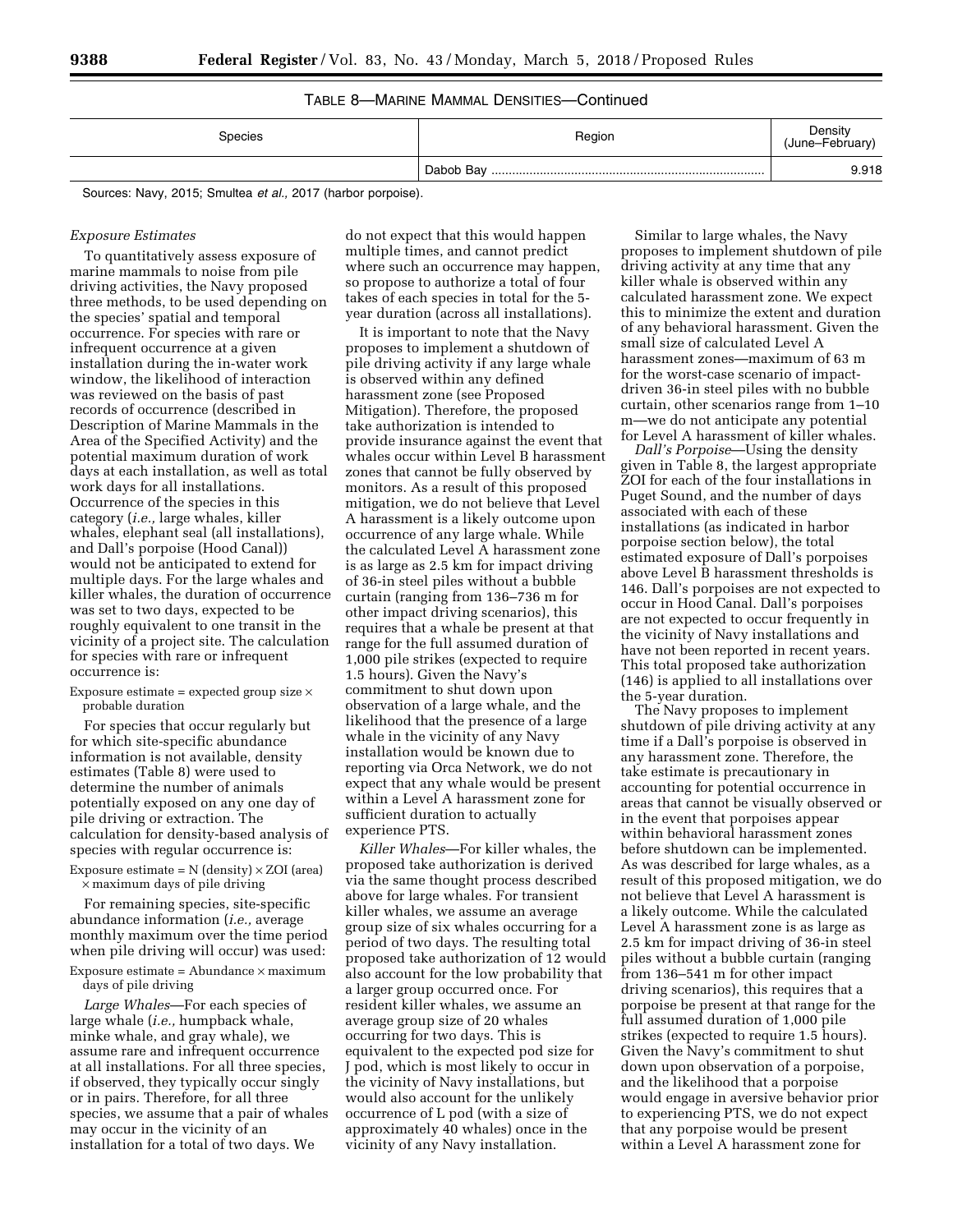sufficient duration to actually experience PTS.

*Harbor Porpoise*—Level B exposure estimates for harbor porpoise were calculated for each installation using the appropriate density given in Table 8, the largest appropriate ZOI for each installation, and the appropriate number of days.

• NBK Bangor: Using the Hood Canal sub-region density, 119 days of pile driving, and the largest ZOI calculated for pile driving at this location (40.9 km2 for vibratory installation of 30- or 36-in steel piles) produces an estimate of 2,142 incidents of Level B exposure for harbor porpoise.

• Zelatched Point: Using the Hood Canal sub-region density, 20 days of pile driving, and the largest ZOI calculated for pile driving at this location (75.24 km2 for vibratory installation of 30- or 36-in steel piles) produces an estimate of 662 incidents of Level B exposure for harbor porpoise.

• NBK Bremerton: Using the Bainbridge sub-region density, 168 days of pile driving, and the largest ZOI calculated for pile driving at this location (15 km2 for vibratory installation of sheet steel piles) produces an estimate of 1,336 incidents of Level B exposure for harbor porpoise.

• NBK Keyport: Using the Bainbridge sub-region density, 20 days of pile driving, and the largest ZOI calculated for pile driving at this location (4.9 km2 for vibratory installation of 30- or 36-in steel piles) produces an estimate of 52 incidents of Level B exposure for harbor porpoise.

• NBK Manchester: Using the Vashon sub-region density, 50 days of pile driving, and the largest ZOI calculated for vibratory removal of timber piles (7.8 km2 for vibratory extraction of timber piles) produces an estimate of 98 incidents of Level B exposure for harbor porpoise.

• NS Everett: Using the East Whidbey sub-region density, 78 days of pile driving, and the largest ZOI calculated for vibratory extraction of timber piles (9.4 km2) produces an estimate of 552 incidents of Level B exposure for harbor porpoise. Although some vibratory installation is anticipated for a single steel pile, we anticipate this would occur for only a brief period. Therefore, use of the assumed zone for vibratory extraction of timber piles is appropriate in accounting for reasonably expected marine mammal exposure at this location.

The Navy proposes to implement shutdown of pile driving activity at any time if a harbor porpoise is observed in any harassment zone. Therefore, the take estimate is precautionary in

accounting for potential occurrence in areas that cannot be visually observed or in the event that porpoises appear within behavioral harassment zones before shutdown can be implemented. As was described for large whales, as a result of this proposed mitigation, we do not believe that Level A harassment is a likely outcome. While the calculated Level A harassment zone is as large as 2.5 km for impact driving of 36-in steel piles without a bubble curtain (ranging from 136–541 m for other impact driving scenarios), this requires that a porpoise be present at that range for the full assumed duration of 1,000 pile strikes (expected to require 1.5 hours). Given the Navy's commitment to shut down upon observation of a porpoise, and the likelihood that a porpoise would engage in aversive behavior prior to experiencing PTS, we do not expect that any porpoise would be present within a Level A harassment zone for sufficient duration to actually experience PTS.

*Steller Sea Lion*—Level B exposure estimates for Steller sea lions were calculated for each installation using the appropriate density given in Table 8 or site-specific abundance, the largest appropriate ZOI for each installation, and the appropriate number of days. Please see Appendix C of the Navy's application for details of site-specific abundance information.

• NBK Bangor: Steller sea lions are routinely seen hauled out from mid-September through May, with a maximum daily haul-out count of 13 individuals in November 2014. Because the daily average number of Steller sea lions hauled out at Bangor has increased since 2013 compared to prior years, the Navy relied on 2013–2016 monitoring data to determine the average of the maximum count of hauled out Steller sea lions for each month in the in-water work window. The average of the monthly maximum counts during the in-water work window provides an estimate of three sea lions present per day. Using this value for 119 days results in an estimate of 357 incidents of Level B exposure.

• Zelatched Point: Using the Dabob Bay density value, 20 days of pile driving, and the largest ZOI calculated for pile driving at this location (75.24 km2 for vibratory installation of 30- or 36-in steel piles) produces an estimate of 38 incidents of Level B exposure for Steller sea lions.

• NBK Bremerton: Using the Puget Sound density value, 168 days of pile driving, and the largest ZOI calculated for pile driving at this location (15 km2 for vibratory installation of sheet steel piles) produces an estimate of 93

incidents of Level B exposure for Steller sea lions.

• NBK Keyport: Using the Puget Sound density value, 20 days of pile driving, and the largest ZOI calculated for pile driving at this location (4.9 km2 for vibratory installation of 30- or 36-in steel piles) produces an estimate of four incidents of Level B exposure for Steller sea lions.

• NBK Manchester: Sea lions haul out on floats approximately 800 m offshore. Based on shore-based observations conducted intermittently in 2012–2013 and more frequently in 2014–2016, in addition to aerial surveys conducted by WDFW in selected months in 2013– 2014, the Navy estimates that 10 Steller sea lions may be present on any given day. Using this average value for 50 days results in an estimate of 500 incidents of Level B exposure.

• NS Everett: Using the Puget Sound density value, 78 days of pile driving, and the largest ZOI calculated for this location (9.4 km2) produces an estimate of 27 incidents of Level B exposure for harbor porpoise.

Given the small size of calculated Level A harassment zones—maximum of 43 m for the worst-case scenario of impact-driven 36-in steel piles with no bubble curtain, other scenarios range from 1–11 m—we do not anticipate any potential for Level A harassment of Steller sea lions.

*California Sea Lions*—Level B exposure estimates for California sea lions were calculated for each installation using the appropriate density given in Table 8 or site-specific abundance, the largest appropriate ZOI for each installation, and the appropriate number of days. Please see Appendix C of the Navy's application for details of site-specific abundance information.

• NBK Bangor: California sea lions are routinely seen hauled out in all months other than July. Because the daily average number of California sea lions hauled out at Bangor has increased since 2013 compared to prior years, the Navy relied on 2013–2016 monitoring data to determine the average of the maximum count of hauled out California sea lions for each month in the in-water work window. The average of the monthly maximum counts during the in-water work window provides an estimate of 49 sea lions per day. Using this value for 119 days results in an estimate of 5,831 incidents of Level B exposure.

• Zelatched Point: Using the Dabob Bay density value, 20 days of pile driving, and the largest ZOI calculated for pile driving at this location (75.24 km2 for vibratory installation of 30- or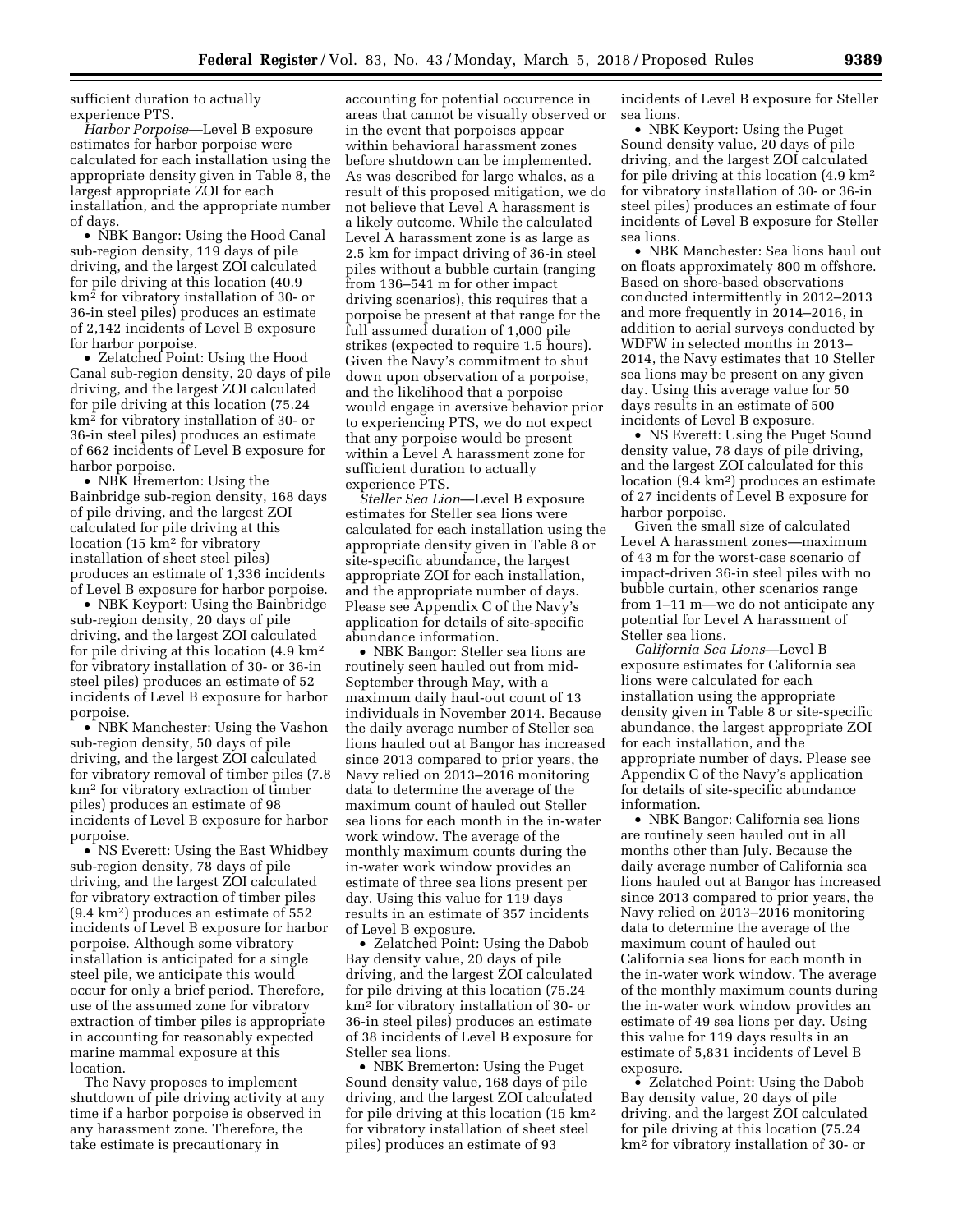36-in steel piles) produces an estimate of 420 incidents of Level B exposure for California sea lions.

• NBK Bremerton: California sea lions are routinely seen hauled out on floats at NBK Bremerton. Survey data from 2012–2016 indicate as many as 144 animals hauled out each day during this time period, with the majority of animals observed August through May and the greatest numbers observed in November. The average of the monthly maximum counts during the in-water work window provides an estimate of 69 sea lions per day. Using this value for 168 days results in an estimate of 11,592 incidents of Level B exposure.

• NBK Keyport: Using the Puget Sound density value, 20 days of pile driving, and the largest ZOI calculated for pile driving at this location (4.9 km2 for vibratory installation of 30- or 36-in steel piles) produces an estimate of 12 incidents of Level B exposure for California sea lions.

• NBK Manchester: Sea lions haul out on floats approximately 800 m offshore. Based on shore-based observations conducted intermittently in 2012–2013 and more frequently in 2014–2016, in addition to aerial surveys conducted by WDFW in selected months in 2013– 2014, the Navy estimates that 43 California sea lions may be present on any given day. Using this average value for 50 days results in a Level B exposure estimate of 2,150 incidents of Level B exposure.

• NS Everett: California sea lions are routinely seen hauled out on floats at NS Everett. Survey data from 2012–2016 indicate as many as 130 animals hauled out each day during this time period, with the majority of animals observed July through February and the greatest numbers observed in November. The average of the monthly maximum counts during the in-water work window provides an estimate of 67 sea lions per day. Using this value for 78 days results in an estimate of 5,148 incidents of Level B exposure.

Given the small size of calculated Level A harassment zones—maximum of 43 m for the worst-case scenario of impact-driven 36-in steel piles with no bubble curtain, other scenarios range from 1–11 m—we do not anticipate any potential for Level A harassment of California sea lions.

*Harbor Seal*—Harbor seals are expected to occur year-round at all installations, with the greatest numbers expected at installations with nearby haul-out sites. Level B exposure estimates for harbor seals were calculated for each installation using the appropriate density given in Table 8 or site-specific abundance, the largest

appropriate ZOI for each installation, and the appropriate number of days. Please see Appendix C of the Navy's application for details of site-specific abundance information.

Harbor seals are expected to be the most abundant marine mammal at all installations, often occurring in and around existing in-water structures in a way that may restrict observers' ability to adequately observe seals and subsequently implement shutdowns. In addition, the calculated Level A harassment zones are significantly larger than those for sea lions, which may also be abundant at various installations at certain times of year. For harbor seals, the largest calculated Level A harassment zone is 736 m (compared with a maximum zone of 43 m for sea lions), calculated for the worst-case scenario of impact-driven 36-in steel piles without use of the bubble curtain. Other scenarios range from 25–158 m. Therefore, we assume that some Level A harassment is likely to occur for harbor seals and provide installation-specific estimates below.

• NBK Bangor: The closest major haul-outs to NBK Bangor that are regularly used by harbor seals are located approximately 13.2 km away. However, a small haul-out occurs under Marginal Wharf and small numbers of harbor seals are known to routinely haul out around the Carderock pier. Boatbased surveys and monitoring indicate that harbor seals regularly swim in the waters at NBK Bangor. Surveys conducted in August and September 2016 recorded as many as 28 harbor seals hauled out per day under Marginal Wharf or swimming in adjacent waters. Assuming a few other individuals may be present elsewhere on the Bangor waterfront, the Navy estimates that 35 harbor seals may be present per day near the installation during summer and early fall, which are expected to be months with greatest abundance of seals. Using this value for 119 days results in an estimate of 4,165 incidents of Level B exposure.

Considering the largest Level A harassment zone expected to typically occur at NBK Bangor (158 m), and assuming as a precaution that one seal per day could remain within the calculated zone for a sufficient period to accumulate enough energy to result in PTS, we propose to authorize 119 incidents of take by Level A harassment. It is important to note that the estimate of potential Level A harassment for NBK Bangor is expected to be an overestimate, as planned projects are not expected to occur near Marginal Wharf—the location where most harbor seal activity occurs.

• Zelatched Point: Using the Dabob Bay density value, 20 days of pile driving, and the largest ZOI calculated for pile driving at this location (75.24 km2 for vibratory installation of 30- or 36-in steel piles) produces an estimate of 14,925 incidents of Level B exposure for harbor seals. The largest calculated Level A harassment zone at Zelatched Point would be 158 m. However, because harbor seals are not known to haul-out or congregate in the vicinity of in-water structures, as is the case at NBK Bangor, we do not anticipate that Level A harassment will occur at Zelatched Point and do not propose to authorize such take.

• NBK Bremerton: Harbor seals do not typically haul out at NBK Bremerton, but are commonly present in the nearby vicinity within Sinclair Inlet. Marine mammal surveys conducted nearby during the construction of the Manette Bridge (WSDOT, 2011, 2012) indicate that approximately 11 animals may be present per day. Using this value for 168 days results in an estimate of 1,848 incidents of Level B exposure. The largest Level A harassment zone at NBK Bremerton would be 86 m and, given the lack of regular presence of harbor seals in close proximity to existing in-water structures, we do not anticipate that Level A harassment will occur at NBK Bremerton and do not propose to authorize such take.

• NBK Keyport: No harbor seal haulouts have been identified at this installation. Using the Puget Sound density value, 20 days of pile driving, and the largest ZOI calculated for pile driving at this location (4.9 km2 for vibratory installation of 30- or 36-in steel piles) produces an estimate of 119 incidents of Level B exposure for harbor seals. Given the lack of haul-outs and of regular harbor seal presence at this installation, we do not anticipate that Level A harassment will occur at NBK Keyport and do not propose to authorize such take.

• NBK Manchester: No harbor seal haul-outs have been identified at this installation. Using the appropriate density value, 50 days of pile driving, and the largest ZOI calculated for vibratory extraction of timber piles (7.8 km2) produces an estimate of 477 incidents of Level B exposure for harbor seals. Given the lack of haul-outs and of regular harbor seal presence at this installation, we do not anticipate that Level A harassment will occur at NBK Manchester and do not propose to authorize such take.

• NS Everett: Harbor seals haul out year-round on log rafts adjacent to NS Everett. Surveys from 2012–2016 indicate as many as 491 animals hauled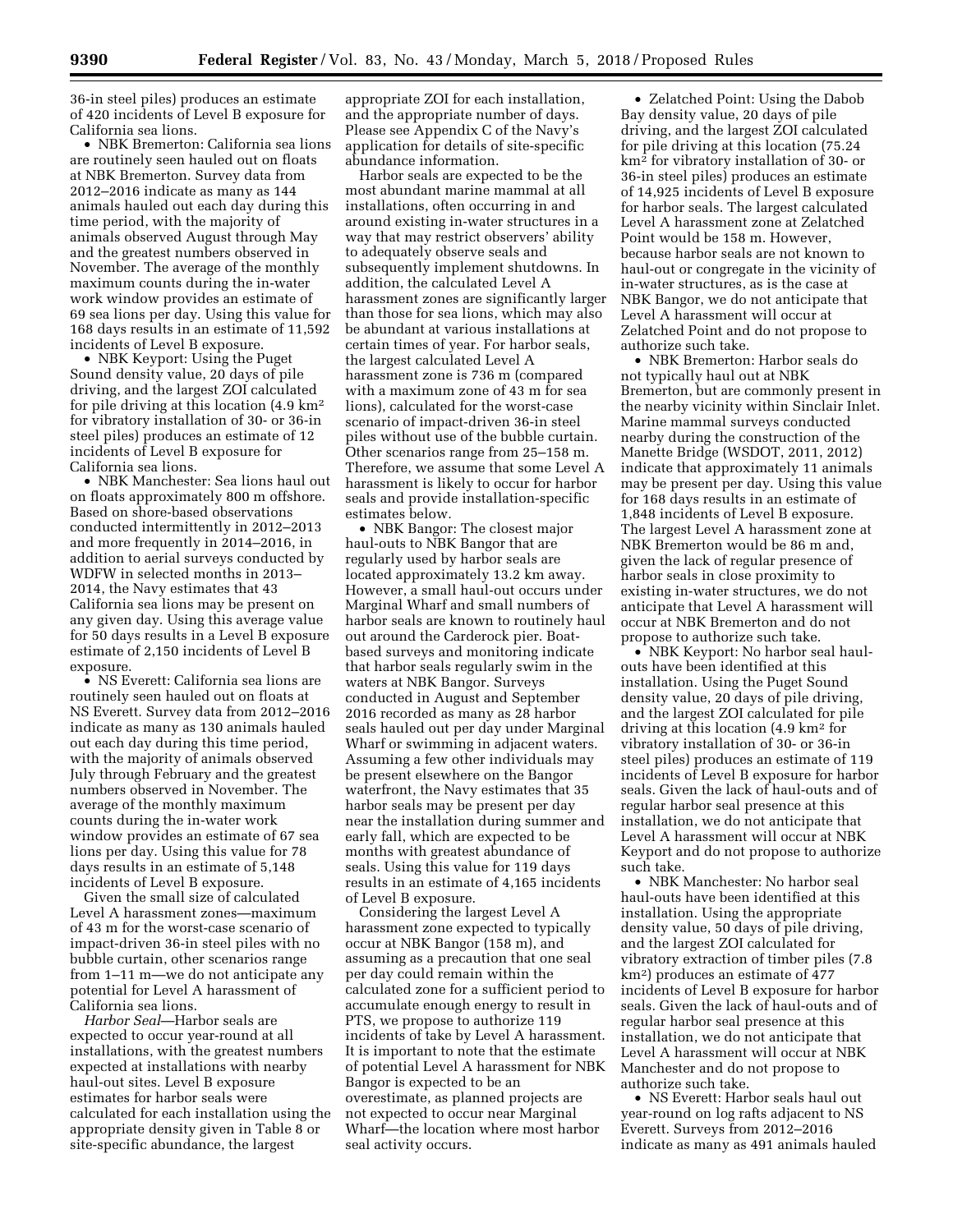out each day during the in-water work period from July through January with the maximum number observed in September and October. The average of the monthly maximum counts during the in-water work window provides an estimate of 212 seals per day. Using this value for 78 days results in an estimate of 16,536 incidents of Level B exposure.

The largest Level A harassment zone calculated for NS Everett (158 m) would occur for only one day during impact driving of the single 36-in steel pile. During the remainder of pile driving at this installation, the largest Level A zone would be 34 m (impact driving of 24-in concrete piles). Given the abundant seal population at this site, we assume that some portion of the seal population may be present and

unobserved within these zones for a sufficient period to accumulate enough energy to result in PTS. For the larger zone, the Navy assumes that five percent of animals present (11) may occur within the Level A zone for such a duration, while for the smaller zone associated with concrete piles, the Navy assumes that one percent (2) of the population may occur within the zone for such a duration. Therefore, we propose to authorize 165 incidents of take by Level A harassment (*i.e.,* two seals on each of the 77 concrete pile driving days in addition to 11 seals on the one day on which a steel pile would be installed).

*Northern Elephant Seal*—Northern elephant seals are considered rare visitors to Puget Sound. However,

solitary juvenile elephant seals have been known to sporadically haul out to molt in Puget Sound during spring and summer months. Because there are occasional sightings in Puget Sound, the Navy reasons that exposure of up to one seal to noise above Level B harassment thresholds could occur for a two-day duration. This event could occur at any installation over the 5-year duration.

The total proposed take authorization for all species and installations is summarized in Table 9 below. No authorization of take by Level A harassment is proposed for authorization, except a total of 286 such incidents for harbor seals (anticipated to occur at NBK Bangor and NS Everett only).

TABLE 9—PROPOSED TAKE AUTHORIZATION BY LEVEL B HARASSMENT

| <b>Species</b> | Bangor                           | Zelatched<br>Point         | Brem-<br>erton                 | Keyport         | Man-<br>chester           | Everett                | Total                              | Percent <sup>1</sup>      |
|----------------|----------------------------------|----------------------------|--------------------------------|-----------------|---------------------------|------------------------|------------------------------------|---------------------------|
|                | Applies across all installations |                            |                                |                 |                           |                        |                                    | 0.2                       |
|                | Applies across all installations |                            |                                |                 |                           |                        | 4                                  | 0.02                      |
|                | Applies across all installations |                            |                                |                 |                           |                        | 4                                  | 0.6                       |
|                | Applies across all installations |                            |                                |                 |                           |                        | 12                                 | 4.9                       |
|                | Applies across all installations |                            |                                |                 |                           |                        | 40                                 | 48.2                      |
|                | Applies across all installations |                            |                                |                 |                           |                        | 146                                | 0.6                       |
|                | 2,142<br>357<br>5,831<br>4,680   | 662<br>38<br>420<br>14.925 | 1.336<br>93<br>11,592<br>1.848 | 52<br>12<br>119 | 98<br>500<br>2,150<br>477 | 552<br>5,148<br>16,536 | 4,842<br>1,019<br>25,153<br>38,585 | 43.1<br>2.4<br>8.5<br>n/a |
|                | Applies across all installations |                            |                                |                 |                           |                        | 2                                  | 0.001                     |

1Please see Small Numbers Analysis for more details about these percentages.

#### **Proposed Mitigation**

Under Section 101(a)(5)(A) of the MMPA, NMFS must set forth the permissible methods of taking pursuant to such activity, and other means of effecting the least practicable adverse impact on such species or stock and its habitat, paying particular attention to rookeries, mating grounds, and areas of similar significance, and on the availability of such species or stock for taking for certain subsistence uses (''least practicable adverse impact''). NMFS does not have a regulatory definition for ''least practicable adverse impact.'' However, NMFS's implementing regulations require applicants for incidental take authorizations to include information about the availability and feasibility (economic and technological) of equipment, methods, and manner of conducting such activity or other means of effecting the least practicable adverse impact upon the affected species or

stocks and their habitat (50 CFR 216.104(a)(11)).

In evaluating how mitigation may or may not be appropriate to ensure the least practicable adverse impact on species or stocks and their habitat, we carefully consider two primary factors:

(1) The manner in which, and the degree to which, implementation of the measure(s) is expected to reduce impacts to marine mammal species or stocks, their habitat, and their availability for subsistence uses. This analysis will consider such things as the nature of the potential adverse impact (such as likelihood, scope, and range), the likelihood that the measure will be effective if implemented, and the likelihood of successful implementation.

(2) The practicability of the measure for applicant implementation. Practicability of implementation may consider such things as cost, impact on operations, personnel safety, and practicality of implementation.

The mitigation strategies described below largely follow those required and successfully implemented under previous incidental take authorizations issued in association with similar construction activities. Measurements from similar pile driving events were coupled with practical spreading loss and other relevant information to estimate zones of influence (ZOI; see ''Estimated Take''); these ZOI values were used to develop mitigation measures for pile driving activities at the six installations. Background discussion related to underwater sound concepts and terminology is provided in the section on ''Description of Sound Sources,'' earlier in this preamble. The ZOIs were used to inform the mitigation zones that would be established to prevent Level A harassment and to minimize Level B harassment for all cetacean species, while providing estimates of the areas within which Level B harassment might occur.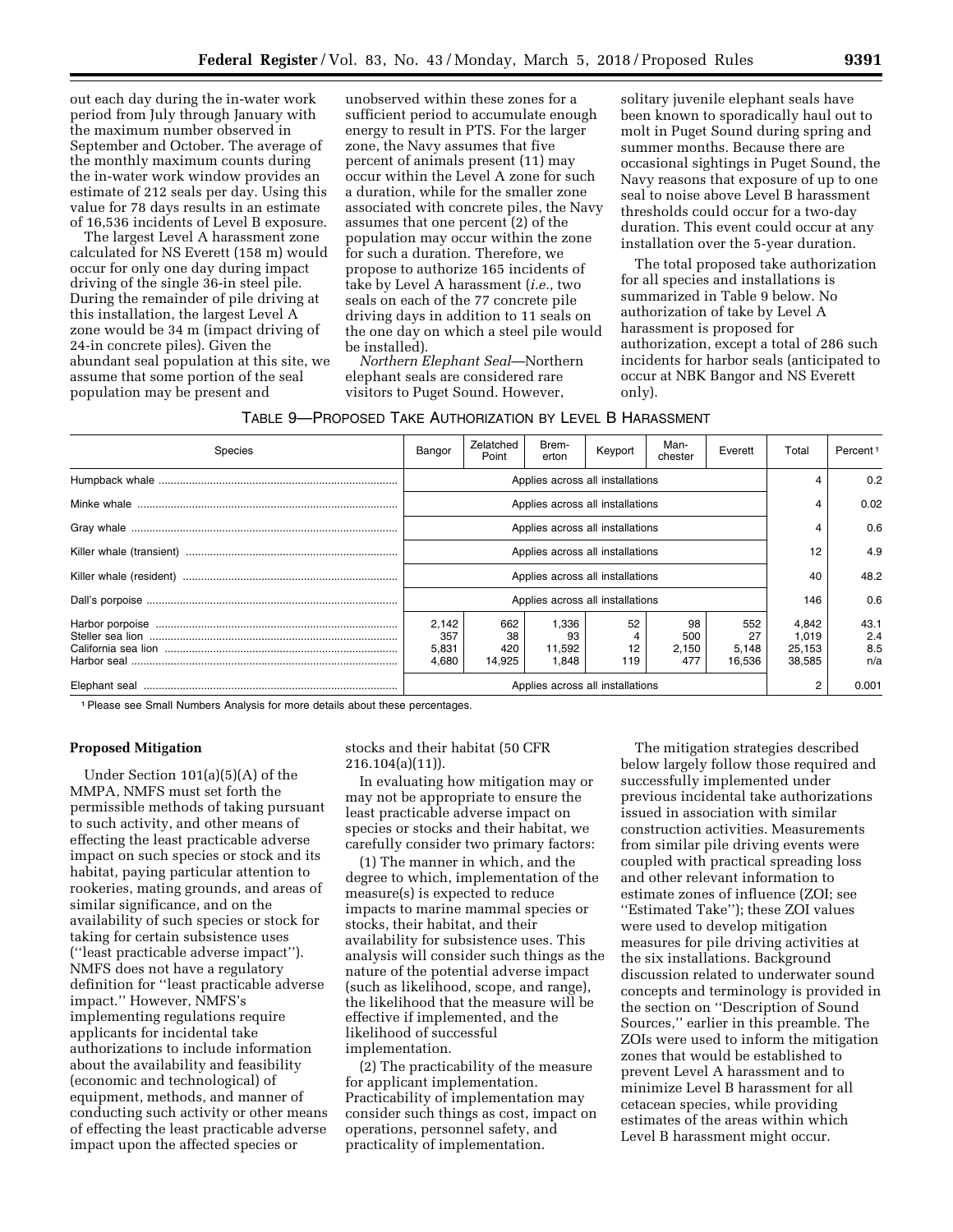During installation of steel piles, the Navy would use vibratory driving to the maximum extent practicable. In addition to the specific measures described later in this section, the Navy would conduct briefings for construction supervisors and crews, the marine mammal monitoring team, and Navy staff prior to the start of all pile driving activity, and when new personnel join the work, in order to explain responsibilities, communication procedures, the marine mammal monitoring protocol, and operational procedures. Other mitigation requirements committed to by the Navy but not relating to marine mammals (*e.g.,* construction best management practices) are described in section 11 of the Navy's application.

## *Timing*

As described previously, the Navy would adhere to in-water work windows designed for the protection of fish. These timing windows would also benefit marine mammals by limiting the annual duration of construction activities. At NBK Bangor and Zelatched Point, the Navy would adhere to a July 16 through January 15 window, while at the remaining facilities this window is extended to February 15.

On a daily basis, in-water construction activities will occur only during daylight hours (sunrise to sunset) except from July 16 to September 15 when impact pile driving will only occur starting two hours after sunrise and ending two hours before sunset in order to protect marbled murrelets (*Brachyramphus marmoratus*) during the nesting season.

## *Monitoring and Shutdown for Pile Driving*

The following measures would apply to the Navy's mitigation through shutdown and disturbance zones:

*Shutdown Zone*—The purpose of a shutdown zone is to define an area within which shutdown of activity would occur upon sighting of a marine mammal (or in anticipation of an animal entering the defined area), thus preventing some undesirable outcome, such as auditory injury or behavioral disturbance of sensitive species (serious injury or death are unlikely outcomes even in the absence of mitigation measures). For all pile driving activities, the Navy would establish a minimum shutdown zone with a radial distance of 10 m. This minimum zone is intended to prevent the already unlikely possibility of physical interaction with construction equipment and to establish a precautionary minimum zone with regard to acoustic effects.

Using NMFS's user spreadsheet, an optional companion spreadsheet associated with the alternative implementation methodology provided in Appendix D of NMFS's acoustic guidance (NMFS, 2016), pile type, size, and pile driving methodology-specific zones within which auditory injury (*i.e.,*  Level A harassment) could occur were calculated. For larger steel piles and concrete piles, an alternative methodology (described in greater detail in ''Estimated Take'' and in Appendix E of the Navy's application) was used. The user spreadsheet is publicly available online at *[www.nmfs.noaa.gov/pr/](http://www.nmfs.noaa.gov/pr/acoustics/guidelines.htm) [acoustics/guidelines.htm.](http://www.nmfs.noaa.gov/pr/acoustics/guidelines.htm)* In using the spreadsheet, practical spreading loss was used in addition to information regarding assumed number of pile strikes per day (for impact pile driving) and daily duration of pile driving (for vibratory pile driving). Relevant information was provided in Tables 3– 5 and calculated zones were provided in Table 6.

In many cases, especially for vibratory driving, the minimum shutdown zone of 10 m is expected to contain the area in which auditory injury could occur. In all circumstances where the predicted Level A harassment zone exceeds the minimum zone, the Navy proposes to implement a shutdown zone equal to the predicted Level A harassment zone (see Table 6). In all cases, predicted injury zones are calculated on the basis of cumulative sound exposure, as peak pressure source levels produce smaller predicted zones. In addition, the Navy proposes to implement shutdown upon observation of any cetacean within a calculated Level B harassment zone (see Table 7).

Injury zone predictions generated using the optional user spreadsheet are precautionary due to a number of simplifying assumptions. For example, the spreadsheet tool assumes that marine mammals remain stationary during the activity and does not account for potential recovery between intermittent sounds. In addition, the tool incorporates the acoustic guidance's weighting functions through use of a single-frequency weighting factor adjustment intended to represent the signal's 95 percent frequency contour percentile (*i.e.,* upper frequency below which 95 percent of total cumulative energy is contained; Charif *et al.,* 2010). This will typically result in higher predicted exposures for broadband sounds, since only one frequency is being considered, compared to exposures associated with the ability to fully incorporate the guidance's weighting functions. Note that the caveats related to WFA do not

apply to the alternative method used by the Navy and applied to impact driving of 24- and 36-in steel piles and 24-in concrete piles.

*Disturbance Zone*—Disturbance zones are the areas in which sound pressure levels equal or exceed 160 and 120 dB rms (for impact and vibratory pile driving, respectively). Disturbance zones provide utility for monitoring conducted for mitigation purposes (*i.e.,*  shutdown zone monitoring) by establishing monitoring protocols for areas adjacent to the shutdown zones and, as noted above, the disturbance zones act as de facto shutdown zones for cetaceans. Monitoring of disturbance zones enables observers to be aware of and communicate the presence of marine mammals in the project area but outside the shutdown zone, and thus prepare for potential shutdowns of activity. For cetaceans, the Navy would implement shutdowns upon observation of any cetacean within a disturbance zone (while acknowledging that some disturbance zones are too large to practicably monitor)—these would also be recorded as incidents of harassment. For pinnipeds, the primary purpose of disturbance zone monitoring is for documenting incidents of Level B harassment; disturbance zone monitoring is discussed in greater detail later (see ''Proposed Monitoring and Reporting''). Nominal radial distances for disturbance zones are shown in Table 7.

In order to document observed incidents of harassment, monitors record all marine mammal observations, regardless of location. The observer's location and the location of the pile being driven are known, and the location of the animal may be estimated as a distance from the observer and then compared to the location from the pile. It may then be estimated whether the animal was exposed to sound levels constituting incidental harassment on the basis of predicted distances to relevant thresholds in post-processing of observational data, and a precise accounting of observed incidents of harassment created. This information may then be used to extrapolate observed takes to reach an approximate understanding of actual total takes, in cases where the entire zone was not monitored.

*Monitoring Protocols*—Monitoring would be conducted before, during, and after pile driving activities. In addition, observers will record all incidents of marine mammal occurrence, regardless of distance from activity, and monitors will document any behavioral reactions in concert with distance from piles being driven. Observations made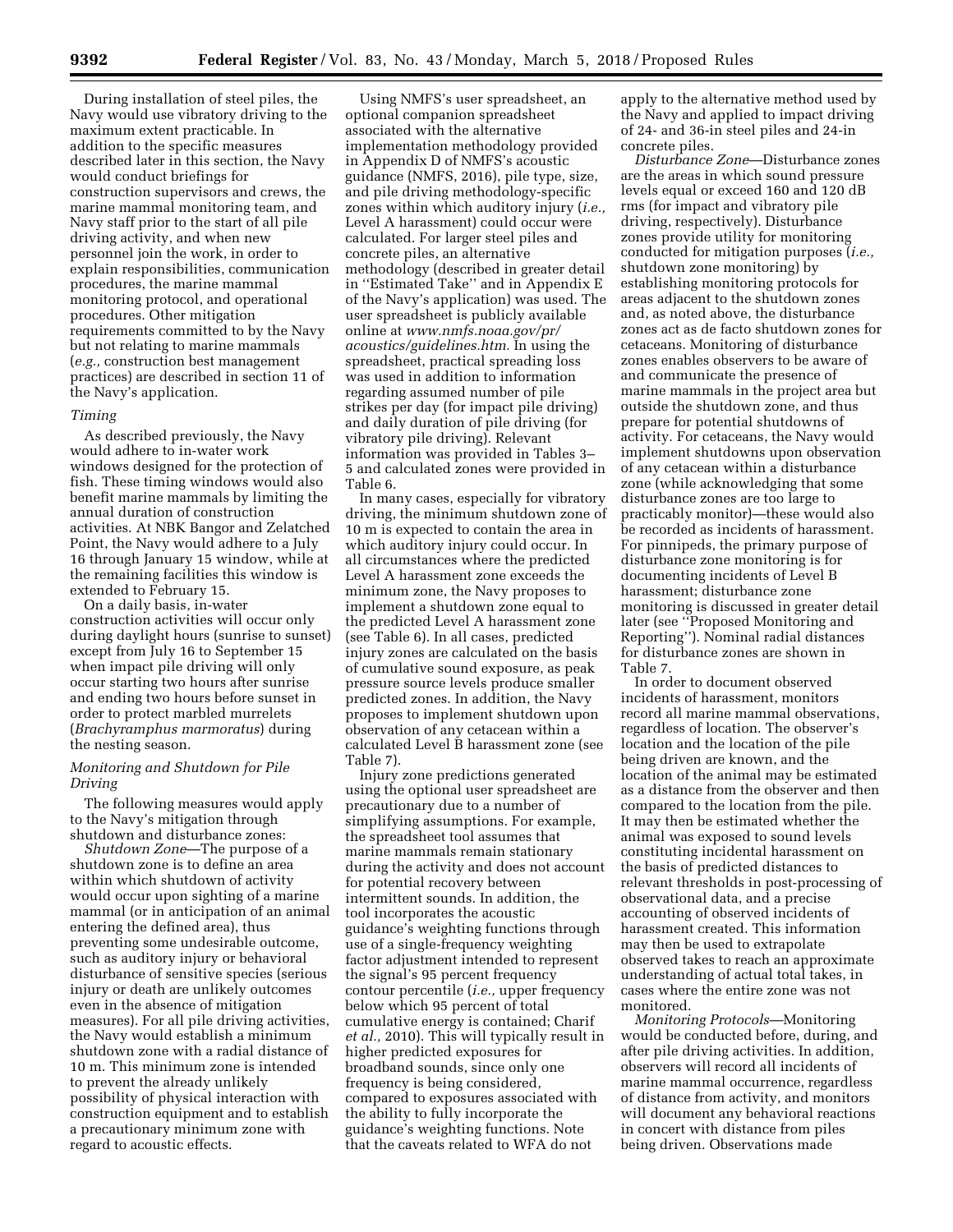outside the shutdown zone will not result in shutdown; that pile segment will be completed without cessation, unless the animal approaches or enters the shutdown zone, at which point all pile driving activities would be halted. Monitoring will take place from 15 minutes prior to initiation through 30 minutes post-completion of pile driving activities. Pile driving activities include the time to install or remove a single pile or series of piles, as long as the time elapsed between uses of the pile driving equipment is no more than 30 minutes.

The following additional measures apply to visual monitoring:

(1) Monitoring will be conducted by qualified, trained protected species observers, who will be placed at the best vantage point(s) practicable (*i.e.,* from a small boat, construction barges, on shore, or any other suitable location) to monitor for marine mammals and implement shutdown/delay procedures when applicable by calling for the shutdown to the hammer operator. Observers would have no other construction-related tasks while conducting monitoring. Observers should have the following minimum qualifications:

• Visual acuity in both eyes (correction is permissible) sufficient for discernment of moving targets at the water's surface with ability to estimate target size and distance; use of binoculars may be necessary to correctly identify the target;

• Ability to conduct field observations and collect data according to assigned protocols;

• Experience or training in the field identification of marine mammals, including the identification of behaviors;

• Sufficient training, orientation, or experience with the construction operation to provide for personal safety during observations;

• Writing skills sufficient to document observations including, but not limited to: The number and species of marine mammals observed; dates and times when in-water construction activities were conducted; dates and times when in-water construction activities were suspended to avoid potential incidental injury of marine mammals from construction noise within a defined shutdown zone; and marine mammal behavior; and

• Ability to communicate orally, by radio or in person, with project personnel to provide real-time information on marine mammals observed in the area as necessary.

Observer teams employed by the Navy in satisfaction of the mitigation and monitoring requirements described

herein must meet the following additional requirements:

• Independent observers (*i.e.,* not construction personnel) are required.

• At least one observer must have prior experience working as an observer.

• Other observers may substitute education (degree in biological science or related field) or training for experience.

• Where a team of three or more observers are required, one observer should be designated as lead observer or monitoring coordinator. The lead observer must have prior experience working as an observer.

• We will require submission and approval of observer CVs.

(2) Prior to the start of pile driving activity, the shutdown zone will be monitored for 15 minutes to ensure that it is clear of marine mammals. Pile driving will only commence once observers have declared the shutdown zone clear of marine mammals; animals will be allowed to remain in the shutdown zone (*i.e.,* must leave of their own volition), and their behavior will be monitored and documented. The shutdown zone may only be declared clear, and pile driving started, when the entire shutdown zone is visible (*i.e.,*  when not obscured by dark, rain, fog, etc.). In addition, if such conditions should arise during impact pile driving that is already underway, the activity would be halted.

(3) If a marine mammal approaches or enters the shutdown zone during the course of pile driving operations, activity will be halted and delayed until either the animal has voluntarily left and been visually confirmed beyond the shutdown zone or fifteen minutes have passed without re-detection of the animal. Monitoring will be conducted throughout the time required to drive a pile and for thirty minutes following the conclusion of pile driving.

#### *Soft Start*

The use of a soft start procedure is believed to provide additional protection to marine mammals by warning marine mammals or providing them with a chance to leave the area prior to the hammer operating at full capacity, and typically involves a requirement to initiate sound from the hammer at reduced energy followed by a waiting period. This procedure is repeated two additional times. It is difficult to specify the reduction in energy for any given hammer because of variation across drivers and, for impact hammers, the actual number of strikes at reduced energy will vary because operating the hammer at less than full power results in ''bouncing'' of the

hammer as it strikes the pile, resulting in multiple ''strikes.'' The Navy will utilize soft start techniques for impact pile driving. We require an initial set of three strikes from the impact hammer at reduced energy, followed by a 30 second waiting period, then 2 subsequent 3-strike sets. Soft start will be required at the beginning of each day's impact pile driving work and at any time following a cessation of impact pile driving of thirty minutes or longer; the requirement to implement soft start for impact driving is independent of whether vibratory driving has occurred within the prior 30 minutes.

#### *Bubble Curtain*

Sound levels can be greatly reduced during impact pile driving using sound attenuation devices, including bubble curtains, which create a column of air bubbles rising around a pile from the substrate to the water surface. The air bubbles absorb and scatter sound waves emanating from the pile, thereby reducing the sound energy. Bubble curtains may be confined or unconfined. Cushion blocks are also commonly used by construction contractors in order to protect equipment and the driven pile; use of cushion blocks typically reduces emitted sound pressure levels to some extent.

The literature presents a wide array of observed attenuation results for bubble curtains (see Appendix B of the Navy's application). The variability in attenuation levels is due to variation in design, as well as differences in site conditions and difficulty in properly installing and operating in-water attenuation devices. As a general rule, reductions of greater than 10 dB cannot be reliably predicted. Prior monitoring by the Navy during a project at NBK Bangor reported a range of measured values for realized attenuation mostly within 6 to 12 dB, but with an overall average of 9 dB in effective attenuation (Illingworth and Rodkin, 2012).

The Navy would use a bubble curtain during impact driving of all steel piles greater than 14-in diameter in water depths greater than 2 ft (0.67 m), except at NBK Bremerton and Keyport. Bubble curtains are not proposed for use during impact driving of smaller steel piles or other pile types due to the relatively low source levels, as the requirement to deploy the curtain system at each driven pile results in a significantly lower production rate. Where a bubble curtain is used, the contractor would be required to turn it on prior to the soft start in order to flush fish from the area closest to the driven pile.

Bubble curtains cannot be used at NBK Bremerton and Keyport due to the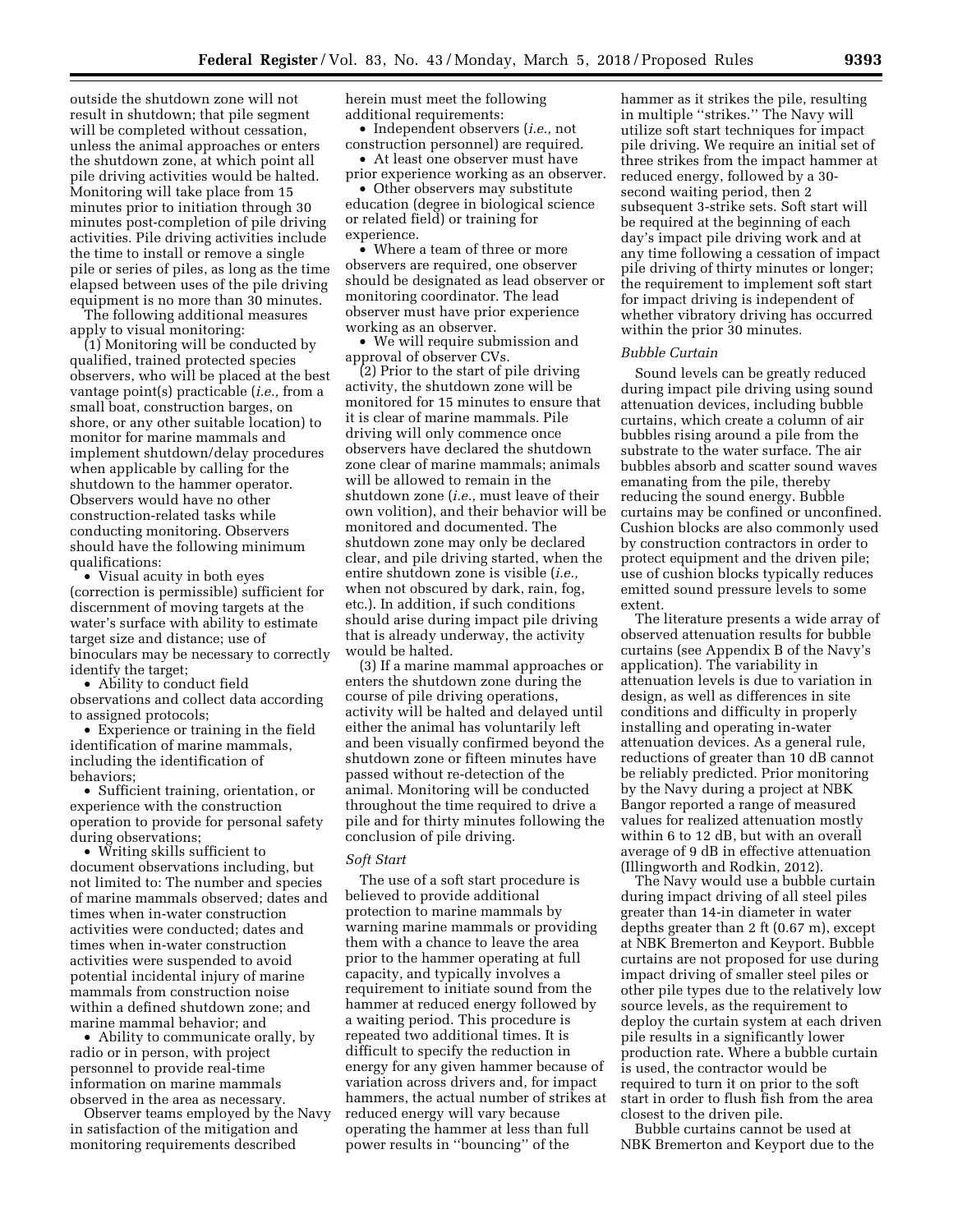risk of disturbing contaminated sediments at these sites. Sediment contamination within Sinclair Inlet, including the project areas at NBK Bremerton, includes a variety of metals and organic chemicals originating from human sources. The marine sediments have been affected by past shipyard operations, leaching from creosotetreated piles, and other activities in Sinclair Inlet. Sediments at the project sites and adjacent to the piers at Bremerton have a pollution control plan for various metals, polycyclic aromatic hydrocarbons, polychlorinated biphenyls, and other semivolatile organic compounds (SVOC), and active cleanup is occurring pursuant to the terms of an agreement developed under the Comprehensive Environmental Response, Compensation, and Liability Act (CERCLA) in cooperation with the U.S. Environmental Protection Agency and the Washington Department of Ecology. The sediment at and near Keyport in Liberty Bay also has a pollution control plan, for multiple heavy metals, polychlorinated aromatic hydrocarbons, phthalates, and various other SVOCs.

To avoid loss of attenuation from design and implementation errors, the Navy will require specific bubble curtain design specifications, including testing requirements for air pressure and flow at each manifold ring prior to initial impact hammer use, and a requirement for placement on the substrate. The bubble curtain must distribute air bubbles around 100 percent of the piling perimeter for the full depth of the water column. The lowest bubble ring shall be in contact with the mudline for the full circumference of the ring, and the weights attached to the bottom ring shall ensure 100 percent mudline contact. No parts of the ring or other objects shall prevent full mudline contact. The contractor shall also train personnel in the proper balancing of air flow to the bubblers, and must submit an inspection/performance report to the Navy for approval within 72 hours following the performance test. Corrections to the noise attenuation device to meet the performance standards shall occur prior to use for impact driving.

We have carefully evaluated the Navy's proposed mitigation measures and considered a range of other measures in the context of ensuring that we prescribed the means of effecting the least practicable adverse impact on the affected marine mammal species and stocks and their habitat. Based on our evaluation of these measures, we have preliminarily determined that the

proposed mitigation measures provide the means of effecting the least practicable adverse impact on marine mammal species or stocks and their habitat, paying particular attention to rookeries, mating grounds, and areas of similar significance, and on the availability of such species or stock for subsistence uses.

# **Proposed Monitoring and Reporting**

In order to issue an LOA for an activity, Section 101(a)(5)(A) of the MMPA states that NMFS must set forth requirements pertaining to the monitoring and reporting of the authorized taking. NMFS's MMPA implementing regulations further describe the information that an applicant should provide when requesting an authorization (50 CFR 216.104(a)(13)), including the means of accomplishing the necessary monitoring and reporting that will result in increased knowledge of the species and the level of taking or impacts on populations of marine mammals.

Monitoring and reporting requirements prescribed by NMFS should contribute to improved understanding of one or more of the following:

• Occurrence of significant interactions with marine mammal species in action area (*e.g.,* animals that came close to the vessel, contacted the gear, or are otherwise rare or displaying unusual behavior).

• Nature, scope, or context of likely marine mammal exposure to potential stressors/impacts (individual or cumulative, acute or chronic), through better understanding of: (1) Action or environment (*e.g.,* source characterization, propagation, ambient noise); (2) affected species (*e.g.,* life history, dive patterns); (3) co-occurrence of marine mammal species with the action; or (4) biological or behavioral context of exposure (*e.g.,* age, calving or feeding areas).

• Individual marine mammal responses (behavioral or physiological) to acoustic stressors (acute, chronic, or cumulative), other stressors, or cumulative impacts from multiple stressors.

• How anticipated responses to stressors impact either: (1) Long-term fitness and survival of individual marine mammals; or (2) populations, species, or stocks.

• Effects on marine mammal habitat (*e.g.,* marine mammal prey species, acoustic habitat, or important physical components of marine mammal habitat).

• Mitigation and monitoring effectiveness.

# *Coordination and Plan Development*

An installation-specific marine mammal monitoring plan for each year's anticipated work will be developed by the Navy and presented in March of each year for approval by NMFS prior to the start of construction. Final monitoring plans will be prepared and submitted to NMFS within 30 days following receipt of comments on the draft plans from NMFS. Please see Appendix D of the Navy's application for a marine mammal monitoring plan template. During each in-water work period covered by an LOA, the Navy would update NMFS every two months on the progress of ongoing projects (September 15, November 15, and January 15).

## *Visual Marine Mammal Observations*

The Navy will collect sighting data and behavioral responses to pile driving activity for marine mammal species observed in the region of activity during the period of activity. The number and location of required observers would be determined specific to each installation on an annual basis, depending on the nature of work anticipated (including the size of zones to be monitored). All observers will be trained in marine mammal identification and behaviors and are required to have no other construction-related tasks while conducting monitoring. The Navy would monitor all shutdown zones at all times, and would monitor disturbance zones to the extent practicable (some zones are too large to fully observe (Table 7)). The Navy would conduct monitoring before, during, and after pile driving, with observers located at the best practicable vantage points.

As described in ''Proposed Mitigation'' and based on our requirements, the Navy would implement the following procedures for pile driving:

• Marine mammal observers would be located at the best vantage point(s) in order to properly see the entire shutdown zone and as much of the disturbance zone as possible.

• During all observation periods, observers will use binoculars and the naked eye to search continuously for marine mammals.

• If the shutdown zones are obscured by fog or poor lighting conditions, pile driving at that location will not be initiated until that zone is visible. Should such conditions arise while impact driving is underway, the activity would be halted.

• The shutdown zone around the pile would be monitored for the presence of marine mammals before, during, and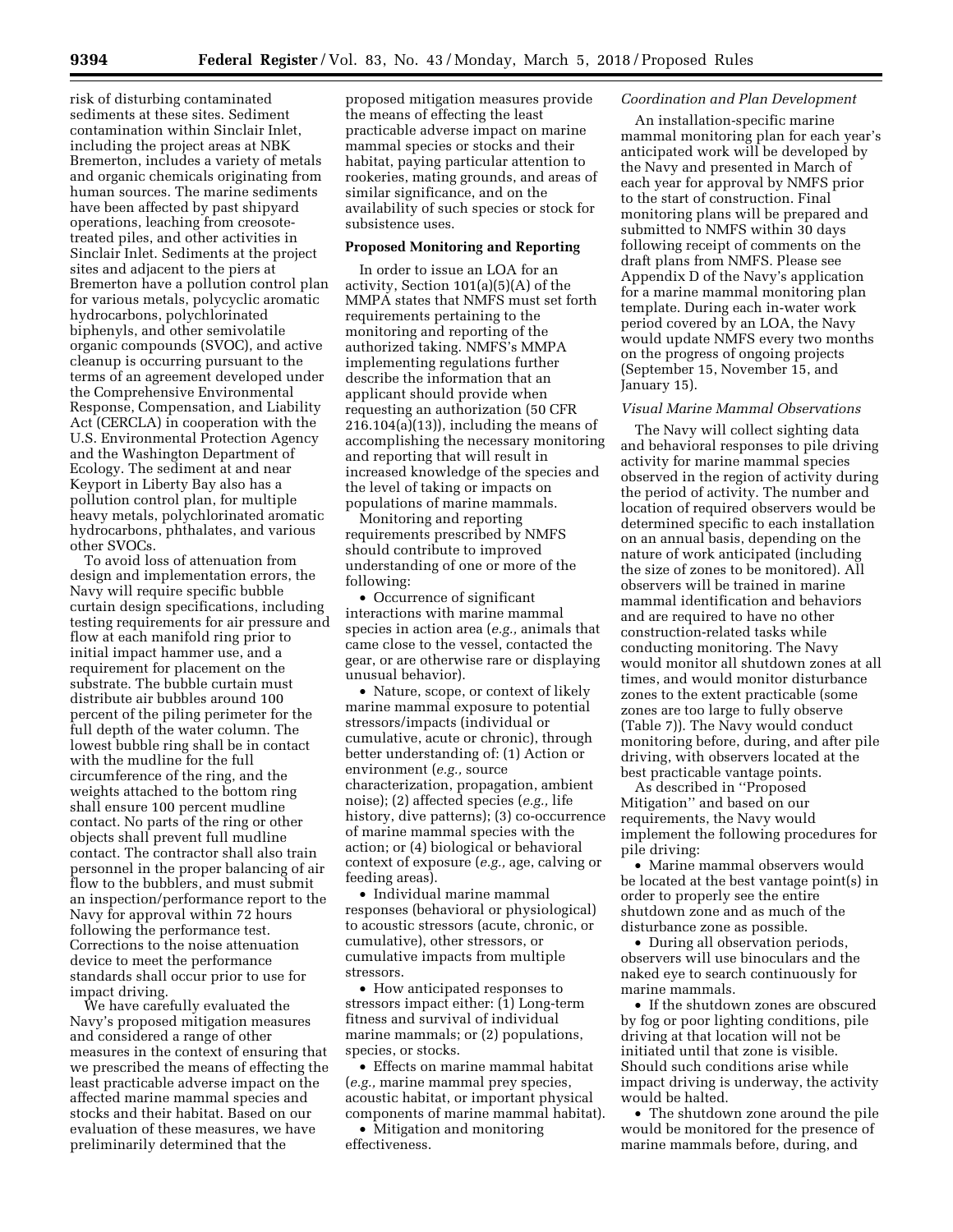after all pile driving activity, while disturbance zone monitoring would be implemented according to the schedule proposed here.

Individuals implementing the monitoring protocol will assess its effectiveness using an adaptive approach. Monitoring biologists will use their best professional judgment throughout implementation and seek improvements to these methods when deemed appropriate. Any modifications to the protocol will be coordinated between NMFS and the Navy.

#### *Data Collection*

We require that observers use standardized data forms. Among other pieces of information, the Navy will record detailed information about any implementation of shutdowns, including the distance of animals to the pile and a description of specific actions that ensued and resulting behavior of the animal, if any. We require that, at a minimum, the following information be collected on the sighting forms:

• Date and time that monitored activity begins or ends;

• Construction activities occurring during each observation period;

• Weather parameters (*e.g.,* wind speed, percent cloud cover, visibility);

• Water conditions (*e.g.,* sea state, tide state);

• Species, numbers, and, if possible, sex and age class of marine mammals;

• Description of any observable marine mammal behavior patterns, including bearing and direction of travel and distance from pile driving activity;

• Distance from pile driving activities to marine mammals and distance from the marine mammals to the observation point;

• Description of implementation of mitigation measures (*e.g.,* shutdown or delay).

• Locations of all marine mammal observations; and

• Other human activity in the area. The Navy will note in behavioral observations, to the extent practicable, if an animal has remained in the area during construction activities. Therefore, it may be possible to identify if the same animal or different individuals are being exposed.

#### *Acoustic Monitoring*

The Navy will conduct hydroacoustic monitoring for a subset of impact-driven steel piles for projects including more than three piles where a bubble curtain is used. The USFWS has imposed requirements relating to impact driving of steel piles, including restrictions on unattenuated driving of such piles, as a result of concern regarding impacts to

the ESA-listed marbled murrelet. If USFWS allows the Navy to conduct minimal driving of steel piles without the use of the bubble curtain, baseline sound measurements of steel pile driving will occur prior to the implementation of noise attenuation to evaluate the performance of the device. Impact pile driving without noise attenuation would be limited to the number of piles necessary to obtain an adequate sample size for each project.

# *Marine Mammal Surveys*

Subject to funding availability, the Navy would continue pinniped haul-out survey counts at specific installations. Biologists conduct counts of seals and sea lions at NBK Bremerton, Bangor, Manchester, and NS Everett. Counts are conducted several times per month, depending on the installation. All animals are identified to species where possible. This information aids in determination of seasonal use of each site and trends in the number of animals.

# *Reporting*

A draft report would be submitted to NMFS within 90 days of the completion of monitoring for each installation's inwater work window. The report will include marine mammal observations pre-activity, during-activity, and postactivity during pile driving days, and will also provide descriptions of any behavioral responses to construction activities by marine mammals and a complete description of all mitigation shutdowns and the results of those actions and an extrapolated total take estimate based on the number of marine mammals observed during the course of construction. A final report must be submitted within 30 days following resolution of comments on the draft report. The Navy would also submit a comprehensive annual summary report covering all activities conducted under the incidental take regulations.

## **Negligible Impact Analysis and Determination**

NMFS has defined negligible impact as an impact resulting from the specified activity that cannot be reasonably expected to, and is not reasonably likely to, adversely affect the species or stock through effects on annual rates of recruitment or survival (50 CFR 216.103). A negligible impact finding is based on the lack of likely adverse effects on annual rates of recruitment or survival (*i.e.,* populationlevel effects). An estimate of the number of takes alone is not enough information on which to base an impact determination. In addition to

considering estimates of the number of marine mammals that might be ''taken'' by mortality, serious injury, and Level A or Level B harassment, we consider other factors, such as the likely nature of any behavioral responses (*e.g.,*  intensity, duration), the context of any such responses (*e.g.,* critical reproductive time or location, migration), as well as effects on habitat, and the likely effectiveness of mitigation. We also assess the number, intensity, and context of estimated takes by evaluating this information relative to population status. Consistent with the 1989 preamble for NMFS's implementing regulations (54 FR 40338; September 29, 1989), the impacts from other past and ongoing anthropogenic activities are incorporated into this analysis via their impacts on the environmental baseline (*e.g.,* as reflected in the regulatory status of the species, population size and growth rate where known, ongoing sources of human-caused mortality, and specific consideration of take by M/SI previously authorized for other NMFS research activities).

Pile driving activities associated with the maintenance projects, as described previously, have the potential to disturb or displace marine mammals. Specifically, the specified activities may result in take, in the form of Level B harassment (behavioral disturbance) only (for all species other than the harbor seal) from underwater sounds generated from pile driving. Potential takes could occur if individual marine mammals are present in the ensonified zone when pile driving is happening.

No serious injury or mortality would be expected even in the absence of the proposed mitigation measures. For all species other than the harbor seal, no Level A harassment is anticipated given the nature of the activities, *i.e.,* much of the anticipated activity would involve vibratory driving and/or installation of small-diameter, non-steel piles, and measures designed to minimize the possibility of injury. The potential for injury is small for cetaceans and sea lions, and is expected to be essentially eliminated through implementation of the planned mitigation measures—use of the bubble curtain for larger steel piles at most installations, soft start (for impact driving), and shutdown zones. Impact driving, as compared with vibratory driving, has source characteristics (short, sharp pulses with higher peak levels and much sharper rise time to reach those peaks) that are potentially injurious or more likely to produce severe behavioral reactions. Given sufficient notice through use of soft start, marine mammals are expected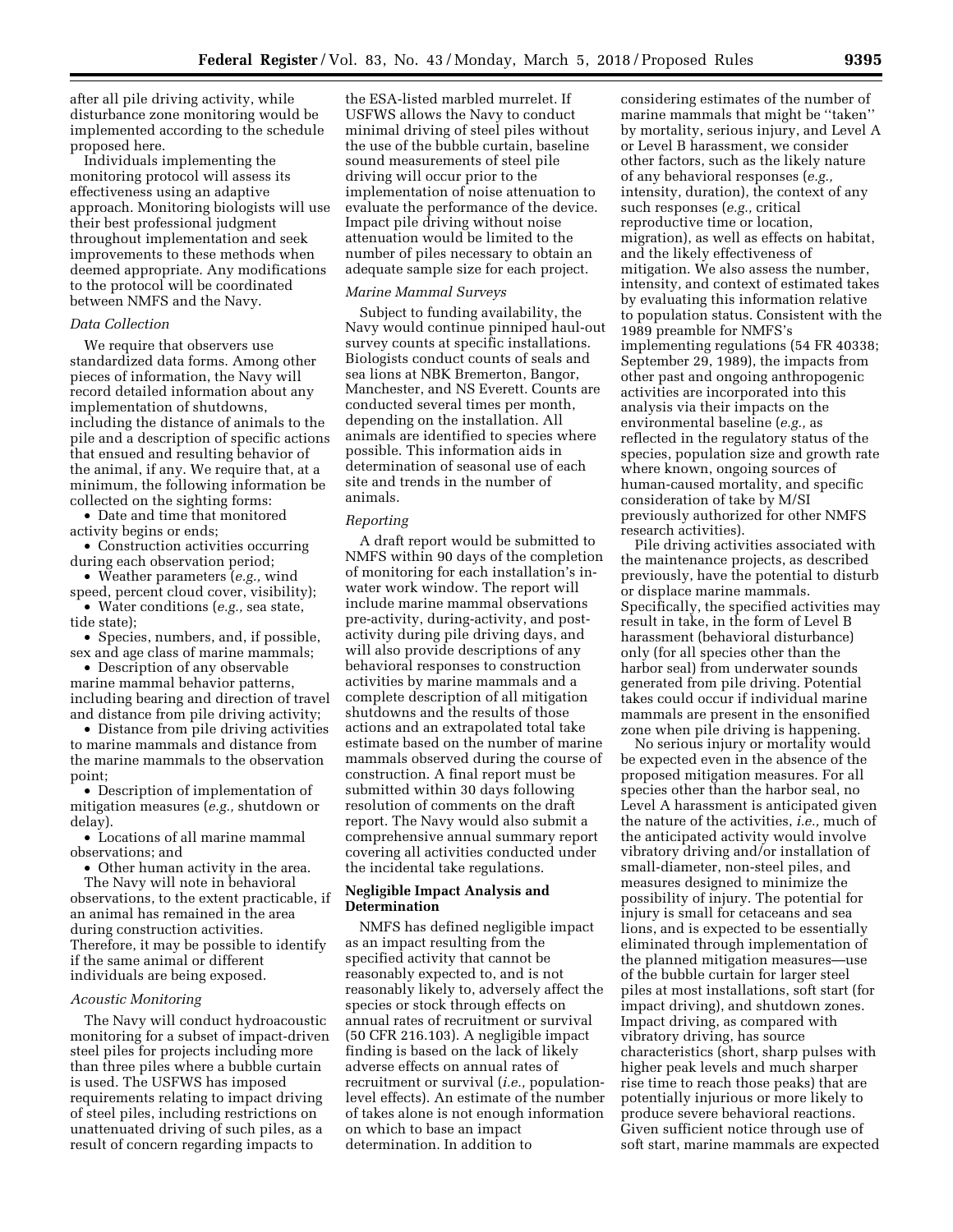to move away from a sound source that is annoying prior to its becoming potentially injurious or resulting in more severe behavioral reactions. Environmental conditions in inland waters are expected to generally be good, with calm sea states, and we expect conditions would allow a high marine mammal detection capability, enabling a high rate of success in implementation of shutdowns to avoid injury.

As described previously, there are multiple species that should be considered rare in the proposed project areas and for which we propose to authorize only nominal and precautionary take of a single group for a minimal period of time (two days). Therefore, we do not expect meaningful impacts to these species (*i.e.,* humpback whale, gray whale, minke whale, transient and resident killer whales, and northern elephant seal) and preliminarily find that the total marine mammal take from each of the specified activities will have a negligible impact on these marine mammal species.

For remaining species, we discuss the likely effects of the specified activities in greater detail. Effects on individuals that are taken by Level B harassment, on the basis of reports in the literature as well as monitoring from other similar activities, will likely be limited to reactions such as increased swimming speeds, increased surfacing time, or decreased foraging (if such activity were occurring) (*e.g.,* Thorson and Reyff, 2006; HDR, Inc., 2012; Lerma, 2014). Most likely, individuals will simply move away from the sound source and be temporarily displaced from the areas of pile driving, although even this reaction has been observed primarily only in association with impact pile driving. The pile driving activities analyzed here are similar to, or less impactful than, numerous other construction activities conducted in San Francisco Bay and in the Puget Sound region, which have taken place with no known long-term adverse consequences from behavioral harassment.

The Navy has conducted multi-year activities potentially affecting marine mammals, and typically involving greater levels of activity than is contemplated here in various locations such as San Diego Bay and some of the installations considered herein (NBK Bangor and NBK Bremerton). Reporting from these activities has similarly reported no apparently consequential behavioral reactions or long-term effects on marine mammal populations (Lerma, 2014; Navy, 2016). Repeated exposures of individuals to relatively low levels of sound outside of preferred habitat areas

are unlikely to significantly disrupt critical behaviors. Thus, even repeated Level B harassment of some small subset of the overall stock is unlikely to result in any significant realized decrease in viability for the affected individuals, and thus would not result in any adverse impact to the stock as a whole. Level B harassment will be reduced to the level of least practicable adverse impact through use of mitigation measures described herein and, if sound produced by project activities is sufficiently disturbing, animals are likely to simply avoid the area while the activity is occurring. While vibratory driving associated with some project components may produce sound at distances of many kilometers from the pile driving site, thus intruding on higher-quality habitat, the project sites themselves and the majority of sound fields produced by the specified activities are within industrialized areas. Therefore, we expect that animals annoyed by project sound would simply avoid the area and use more-preferred habitats.

In addition to the expected effects resulting from authorized Level B harassment, we anticipate that harbor seals may sustain some limited Level A harassment in the form of auditory injury at two locations (NBK Bangor and NS Everett), assuming they remain within a given distance of the pile driving activity for the full number of pile strikes. However, seals in these locations that experience PTS would likely only receive slight PTS, *i.e.* minor degradation of hearing capabilities within regions of hearing that align most completely with the energy produced by pile driving, *i.e.* the low-frequency region below 2 kHz, not severe hearing impairment or impairment in the regions of greatest hearing sensitivity. If hearing impairment occurs, it is most likely that the affected animal would lose a few decibels in its hearing sensitivity, which in most cases is not likely to meaningfully affect its ability to forage and communicate with conspecifics. As described above, we expect that marine mammals would be likely to move away from a sound source that represents an aversive stimulus, especially at levels that would be expected to result in PTS, given sufficient notice through use of soft start.

In summary, this negligible impact analysis is founded on the following factors: (1) The possibility of serious injury or mortality may reasonably be considered discountable; (2) as a result of the nature of the activity in concert with the planned mitigation requirements, injury is not anticipated

for any species other than the harbor seal; (3) the anticipated incidents of Level B harassment consist of, at worst, temporary modifications in behavior; (4) the additional impact of PTS of a slight degree to few individual harbor seals at two locations is not anticipated to increase individual impacts to a point where any population-level impacts might be expected; (5) the absence of any significant habitat within the industrialized project areas, including known areas or features of special significance for foraging or reproduction; and (6) the presumed efficacy of the proposed mitigation measures in reducing the effects of the specified activity to the level of least practicable adverse impact.

In addition, although affected humpback whales may be from DPSs that are listed under the ESA, and southern resident killer whales are depleted under the MMPA as well as listed as endangered under the ESA, it is unlikely that minor noise effects in a small, localized area of sub-optimal habitat would have any effect on the stocks' ability to recover. In combination, we believe that these factors, as well as the available body of evidence from other similar activities, demonstrate that the potential effects of the specified activities will have only minor, short-term effects on individuals. The specified activities are not expected to impact rates of recruitment or survival and will therefore not result in population-level impacts.

Based on the analysis contained herein of the likely effects of the specified activity on marine mammals and their habitat, and taking into consideration the implementation of the proposed monitoring and mitigation measures, we preliminarily find that the total marine mammal take from the Navy's maintenance construction activities will have a negligible impact on the affected marine mammal species or stocks.

## **Small Numbers**

As noted above, only small numbers of incidental take may be authorized under Section 101(a)(5)(A) of the MMPA for specified activities. The MMPA does not define small numbers and so, in practice, where estimated numbers are available, NMFS compares the number of individuals taken to the most appropriate estimation of abundance of the relevant species or stock in our determination of whether an authorization is limited to small numbers of marine mammals. Additionally, other qualitative factors may be considered in the analysis, such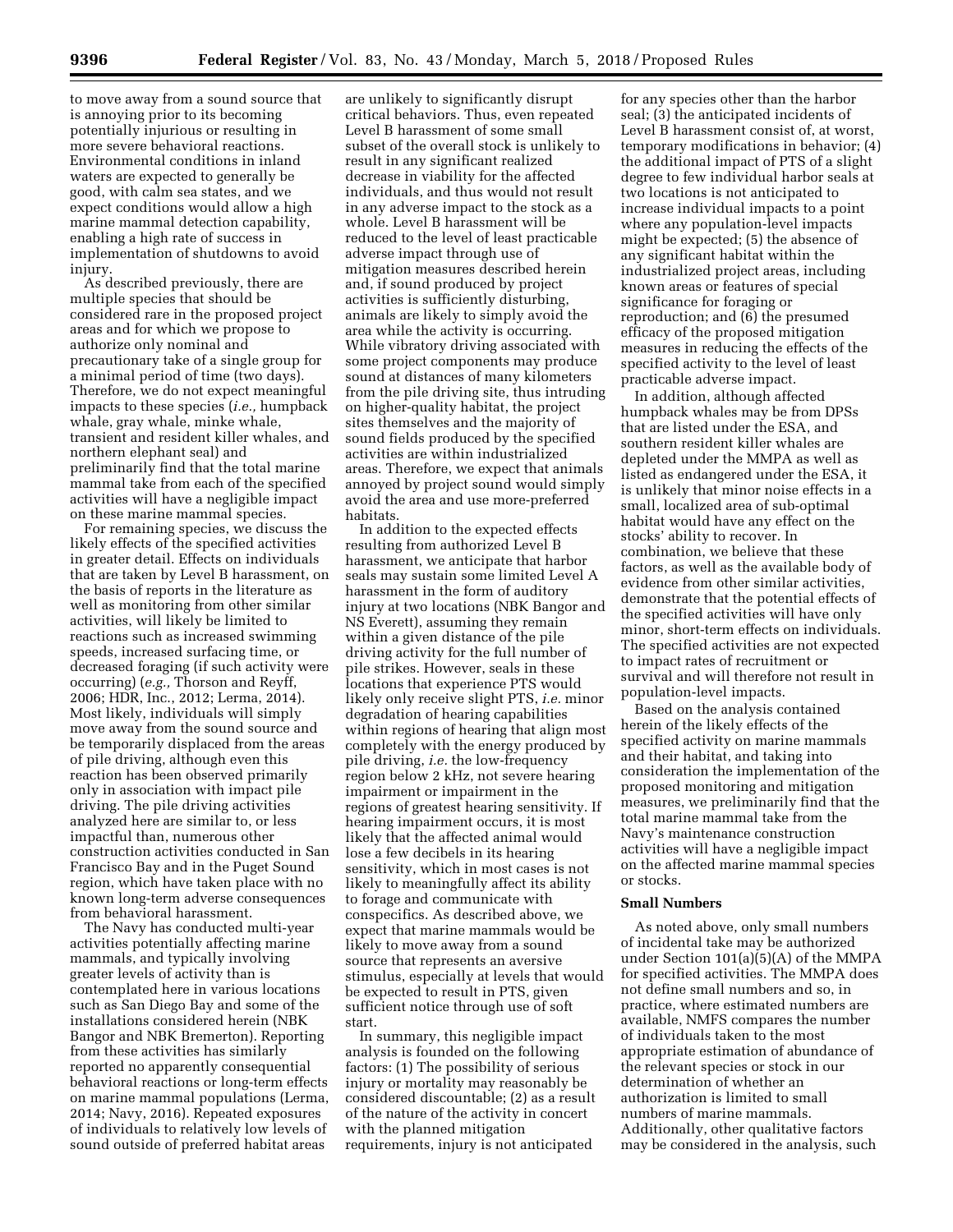as the temporal or spatial scale of the activities.

Please see Table 9 for information relating to this small numbers analysis. We propose to authorize incidental take of 12 marine mammal stocks. The total amount of taking proposed for authorization is less than one percent for five of these, less than five percent for an additional two stocks, and less than ten percent for another stock, all of which we consider relatively small percentages and we preliminarily find are small numbers of marine mammals relative to the estimated overall population abundances for those stocks.

For the southern resident killer whale (in addition to the humpback whale, gray whale, minke whale, transient killer whale, and northern elephant seal), we propose to authorize take resulting from a brief exposure of one group of the stock. We believe that a single incident of take of one group of any of these species represents take of small numbers for that species.

For the two affected stocks of harbor seal (Hood Canal and Northern Inland Waters), no valid abundance estimate is available. The most recent abundance estimates for harbor seals in Washington inland waters are from 1999, and it is generally believed that harbor seal populations have increased significantly during the intervening years (*e.g.,*  Mapes, 2013). However, we anticipate that takes estimated to occur for harbor seals are likely to occur only within some portion of the relevant populations, rather than to animals from the stock as a whole. For example, takes anticipated to occur at NBK Bangor or at NS Everett would be expected to accrue to the same individual seals that routinely occur on haul-outs at these locations, rather than occurring to new seals on each construction day. Similarly, at Zelatched Point in Hood Canal many known haul-outs are at locations elsewhere in Hood Canal and, although a density estimate rather than haul-out count is used to inform the exposure estimate for Zelatched Point, we expect that exposed individuals would comprise some limited portion of the overall stock abundance. In summary, harbor seals taken as a result of the specified activities at each of the six installations are expected to comprise only a limited portion of individuals comprising the overall relevant stock abundance. Therefore, we preliminarily find that small numbers of marine mammals will be taken relative to the population size of both the Hood Canal and Northern Inland Waters stocks of harbor seal.

The estimated taking for harbor porpoise comprises greater than one-

third of the best available stock abundance. However, due to the nature of the specified activity—construction activities occurring at six specific locations, rather than a mobile activity occurring throughout the stock range the available information shows that only a portion of the stock would likely be impacted. Recent aerial surveys (2013–2016) that inform the current abundance estimate for harbor porpoise involved effort broken down by region and subregion. According to the data available as a result of these surveys, the vast majority of harbor porpoise abundance occurs in the ''northern waters'' region, including the San Juan Islands and Strait of Juan de Fuca, where no Navy construction activity is proposed to occur. The six installations considered here occur within the Hood Canal, North Puget Sound, and South Puget Sound regions, which contain approximately 24 percent of stock-wide harbor porpoise abundance (Jefferson *et al.,* 2016). Therefore, we assume that affected individuals would most likely be from the 24 percent of the stock expected to occur in these regions. This figure itself may be an overestimate, as Navy facilities are located within only three of seven subregions within the North and South Puget Sound regions (*i.e.,* East Whidbey, Bainbridge, and Vashon). However, at this finer scale, it is possible that harbor porpoise individuals transit across subregions. In consideration of this conservative scenario, *i.e.,* that 24 percent of the stock abundance is taken, we preliminarily find that small numbers of marine mammals will be taken relative to the population size of the Washington inland waters stock of harbor porpoise.

Based on the analysis contained herein of the proposed activity (including the proposed mitigation and monitoring measures) and the anticipated take of marine mammals, NMFS preliminarily finds that small numbers of marine mammals will be taken relative to the population sizes of the affected species or stocks.

## **Impact on Availability of Affected Species for Taking for Subsistence Uses**

There are no relevant subsistence uses of marine mammals implicated by these actions. Therefore, we have determined that the total taking of affected species or stocks would not have an unmitigable adverse impact on the availability of such species or stocks for taking for subsistence purposes.

## **Adaptive Management**

The regulations governing the take of marine mammals incidental to Navy maintenance construction activities

would contain an adaptive management component.

The reporting requirements associated with this proposed rule are designed to provide NMFS with monitoring data from the previous year to allow consideration of whether any changes are appropriate. The use of adaptive management allows NMFS to consider new information from different sources to determine (with input from the Navy regarding practicability) on an annual or biennial basis if mitigation or monitoring measures should be modified (including additions or deletions). Mitigation measures could be modified if new data suggests that such modifications would have a reasonable likelihood of reducing adverse effects to marine mammals and if the measures are practicable.

The following are some of the possible sources of applicable data to be considered through the adaptive management process: (1) Results from monitoring reports, as required by MMPA authorizations; (2) results from general marine mammal and sound research; and (3) any information which reveals that marine mammals may have been taken in a manner, extent, or number not authorized by these regulations or subsequent LOAs.

#### **Endangered Species Act (ESA)**

The southern resident killer whale, as well as multiple DPSs of humpback whale, are listed under the ESA (see Table 3). The proposed authorization of incidental take pursuant to the Navy's specified activity would not affect any designated critical habitat. OPR has initiated consultation with NMFS's West Coast Regional Office under section 7 of the ESA on the promulgation of five-year regulations and the subsequent issuance of LOAs to the Navy under section 101(a)(5)(A) of the MMPA. This consultation will be concluded prior to issuing any final rule.

#### **Request for Information**

NMFS requests interested persons to submit comments, information, and suggestions concerning the Navy request and the proposed regulations (see **ADDRESSES**). All comments will be reviewed and evaluated as we prepare a final rule and make final determinations on whether to issue the requested authorization. This notice and referenced documents provide all environmental information relating to our proposed action for public review.

# **Classification**

Pursuant to the procedures established to implement Executive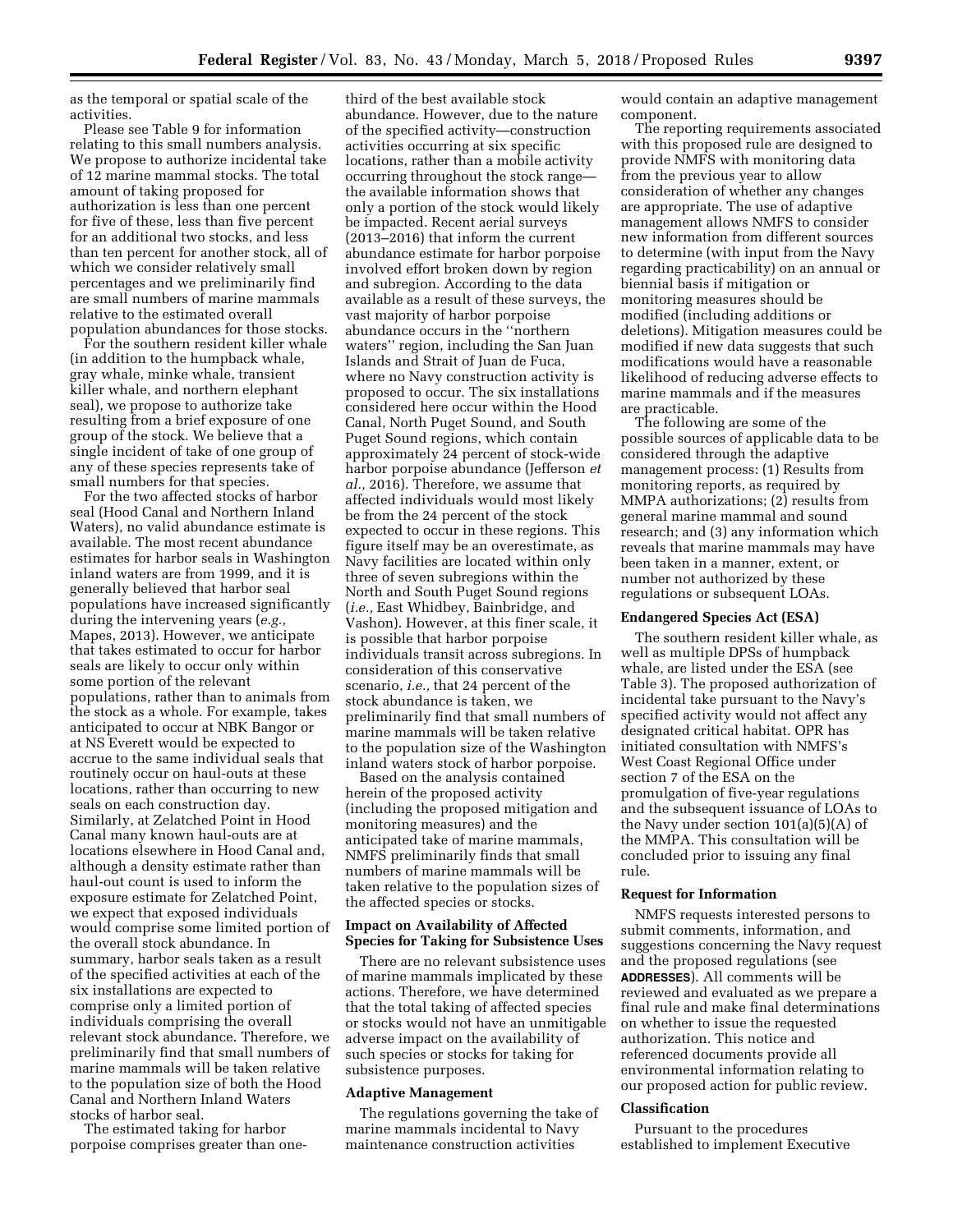Order 12866, the Office of Management and Budget has determined that this proposed rule is not significant. Pursuant to section 605(b) of the Regulatory Flexibility Act (RFA), the Chief Counsel for Regulation of the Department of Commerce has certified to the Chief Counsel for Advocacy of the Small Business Administration that this proposed rule, if adopted, would not have a significant economic impact on a substantial number of small entities. The U.S. Navy is the sole entity that would be subject to the requirements in these proposed regulations, and the Navy is not a small governmental jurisdiction, small organization, or small business, as defined by the RFA. Because of this certification, a regulatory flexibility analysis is not required and none has been prepared.

This proposed rule does not contain a collection-of-information requirement subject to the provisions of the Paperwork Reduction Act (PRA) because the applicant is a federal agency. Notwithstanding any other provision of law, no person is required to respond to nor shall a person be subject to a penalty for failure to comply with a collection of information subject to the requirements of the PRA unless that collection of information displays a currently valid OMB control number. These requirements have been approved by OMB under control number 0648– 0151 and include applications for regulations, subsequent LOAs, and reports.

# **List of Subjects in 50 CFR Part 218**

Exports, Fish, Imports, Indians, Labeling, Marine mammals, Penalties, Reporting and recordkeeping requirements, Seafood, Transportation.

Dated: February 23, 2018.

#### **Samuel D. Rauch III,**

*Deputy Assistant Administrator for Regulatory Programs, National Marine Fisheries Service.* 

For reasons set forth in the preamble, 50 CFR part 218 is proposed to be amended as follows:

# **PART 218—REGULATIONS GOVERNING THE TAKING AND IMPORTING OF MARINE MAMMALS**

■ 1. The authority citation for part 218 continues to read as follows:

**Authority:** 16 U.S.C. 1361 *et seq.* 

■ 2. Add subpart C to part 218 to read as follows:

# **Subpart C—Taking Marine Mammals Incidental to U.S. Navy Marine Structure Maintenance and Pile Replacement in Washington**

Sec.

- 218.20 Specified activity and specified geographical region.<br>218.21 Effective dates.
- 218.21 Effective dates.<br>218.22 Permissible me
- Permissible methods of taking.
- 218.23 Prohibitions.
- 218.24 Mitigation requirements.<br>218.25 Requirements for monito
- Requirements for monitoring and reporting.<br>218.26 Letter
- Letters of Authorization. 218.27 Renewals and modifications of
- Letters of Authorization.<br>218.28 [Reserved] [Reserved]
- 218.29 [Reserved]

#### **§ 218.20 Specified activity and specified geographical region.**

(a) Regulations in this subpart apply only to the U.S. Navy (Navy) and those persons it authorizes or funds to conduct activities on its behalf for the taking of marine mammals that occurs in the areas outlined in paragraph (b) of this section and that occurs incidental to maintenance construction activities.

(b) The taking of marine mammals by the Navy may be authorized in a Letter of Authorization (LOA) only if it occurs within Washington inland waters in the vicinity of one of the following six naval installations: Naval Base Kitsap Bangor, Zelatched Point, Naval Base Kitsap Bremerton, Naval Base Kitsap Keyport, Naval Base Kitsap Manchester, and Naval Station Everett.

#### **§ 218.21 Effective dates.**

Regulations in this subpart are effective from [EFFECTIVE DATE OF FINAL RULE] through [DATE 5 YEARS AFTER EFFECTIVE DATE OF FINAL RULE].

# **§ 218.22 Permissible methods of taking.**

Under LOAs issued pursuant to § 216.106 of this chapter and § 218.26, the Holder of the LOA (hereinafter ''Navy'') may incidentally, but not intentionally, take marine mammals within the area described in § 218.20(b) by Level A or Level B harassment associated with maintenance construction activities, provided the activity is in compliance with all terms, conditions, and requirements of the regulations in this subpart and the appropriate LOA.

## **§ 218.23 Prohibitions.**

Notwithstanding takings contemplated in § 218.22 and authorized by a LOA issued under § 216.106 of this chapter and § 218.26, no person in connection with the activities described in § 218.20 may:

(a) Violate, or fail to comply with, the terms, conditions, and requirements of this subpart or a LOA issued under § 216.106 of this chapter and § 218.26;

(b) Take any marine mammal not specified in such LOAs;

(c) Take any marine mammal specified in such LOAs in any manner other than as specified;

(d) Take a marine mammal specified in such LOAs if NMFS determines such taking results in more than a negligible impact on the species or stocks of such marine mammal; or

(e) Take a marine mammal specified in such LOAs if NMFS determines such taking results in an unmitigable adverse impact on the species or stock of such marine mammal for taking for subsistence uses.

# **§ 218.24 Mitigation requirements.**

When conducting the activities identified in § 218.20(a), the mitigation measures contained in any LOA issued under § 216.106 of this chapter and § 218.26 must be implemented. These mitigation measures shall include but are not limited to:

(a) General conditions:

(1) A copy of any issued LOA must be in the possession of the Navy, its designees, and work crew personnel operating under the authority of the issued LOA.

(2) The Navy shall conduct briefings for construction supervisors and crews, the monitoring team, and Navy staff prior to the start of all pile driving activity, and when new personnel join the work, in order to explain responsibilities, communication procedures, the marine mammal monitoring protocol, and operational procedures.

(b) Shutdown zones:

(1) For all pile driving activity, the Navy shall implement a minimum shutdown zone of a 10 m radius around the pile. If a marine mammal comes within or approaches the shutdown zone, such operations shall cease.

(2) For all pile driving activity, the Navy shall implement shutdown zones with radial distances as identified in any LOA issued under § 216.106 of this chapter and § 218.26. If a marine mammal comes within or approaches the shutdown zone, such operations shall cease.

(3) For all pile driving activity, the Navy shall designate monitoring zones with radial distances as identified in any LOA issued under § 216.106 of this chapter and § 218.26. Anticipated observable zones within the designated monitoring zones shall be identified in annual Marine Mammal Monitoring Plans, subject to approval by NMFS. If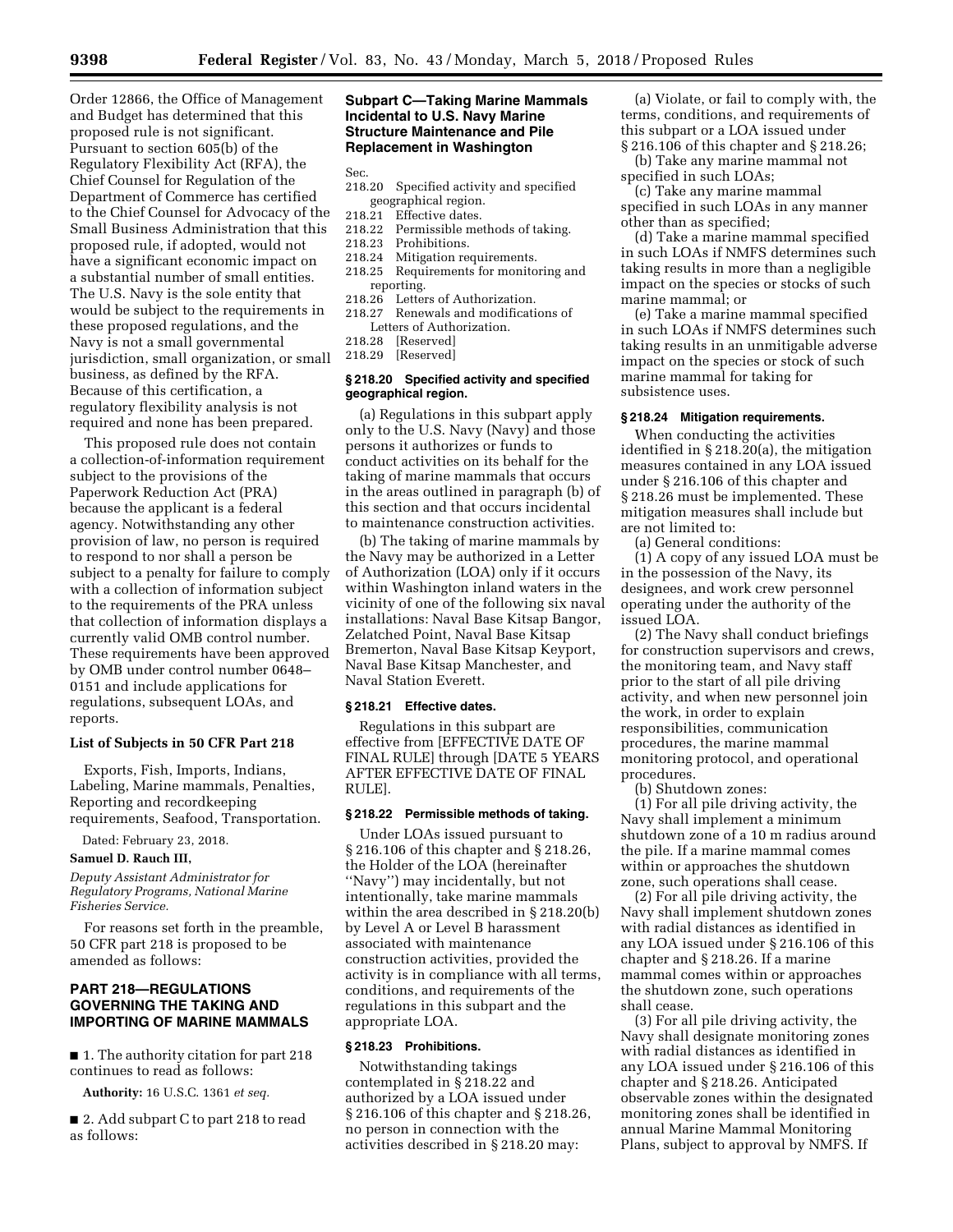any cetacean is observed outside the shutdown zone identified pursuant to § 218.24(b)(1)–(2) of this subpart, but within the designated monitoring zone, such operations shall cease.

(c) Shutdown protocols:

(1) The Navy shall deploy marine mammal observers as indicated in annual Marine Mammal Monitoring Plans, which shall be subject to approval by NMFS, and as described in § 218.25.

(2) For all pile driving activities, a minimum of one observer shall be stationed at the active pile driving rig or in reasonable proximity in order to monitor the shutdown zone.

(3) Monitoring shall take place from 15 minutes prior to initiation of pile driving activity through 30 minutes post-completion of pile driving activity. Pre-activity monitoring shall be conducted for 15 minutes to ensure that the shutdown zone is clear of marine mammals, and pile driving may commence when observers have declared the shutdown zone clear of marine mammals. In the event of a delay or shutdown of activity resulting from marine mammals in the shutdown zone, animals shall be allowed to remain in the shutdown zone (*i.e.,* must leave of their own volition) and their behavior shall be monitored and documented. Monitoring shall occur throughout the time required to drive a pile. A determination that the shutdown zone is clear must be made during a period of good visibility (*i.e.,* the entire shutdown zone and surrounding waters must be visible to the naked eye).

(4) If a marine mammal approaches or enters the shutdown zone, all pile driving activities at that location shall be halted. If pile driving is halted or delayed due to the presence of a marine mammal, the activity may not commence or resume until either the animal has voluntarily left and been visually confirmed beyond the shutdown zone or fifteen minutes have passed without re-detection of the animal.

(5) Monitoring shall be conducted by trained observers, who shall have no other assigned tasks during monitoring periods. Trained observers shall be placed at the best vantage point(s) practicable to monitor for marine mammals and implement shutdown or delay procedures when applicable through communication with the equipment operator. The Navy shall adhere to the following additional observer qualifications:

(i) Independent observers (*i.e.,* not construction personnel) are required.

(ii) At least one observer must have prior experience working as an observer.

(iii) Other observers may substitute education (degree in biological science or related field) or training for experience.

(iv) Where a team of three or more observers are required, one observer shall be designated as lead observer or monitoring coordinator. The lead observer must have prior experience working as an observer.

(v) The Navy shall submit observer CVs for approval by NMFS.

(d) The Navy shall use soft start techniques for impact pile driving. Soft start for impact drivers requires contractors to provide an initial set of three strikes at reduced energy, followed by a thirty-second waiting period, then two subsequent reduced energy threestrike sets. Soft start shall be implemented at the start of each day's impact pile driving and at any time following cessation of impact pile driving for a period of thirty minutes or longer.

(e) The Navy shall employ a bubble curtain (or other sound attenuation device with proven typical performance of at least 8 decibels effective attenuation) during impact pile driving of steel piles greater than 14 inches diameter in water depths greater than 2 feet, except at Naval Base Kitsap Bremerton and Naval Base Kitsap Keyport. In addition, the Navy shall implement the following performance standards:

(1) The bubble curtain must distribute air bubbles around 100 percent of the piling perimeter for the full depth of the water column.

(2) The lowest bubble ring shall be in contact with the mudline for the full circumference of the ring, and the weights attached to the bottom ring shall ensure 100 percent mudline contact. No parts of the ring or other objects shall prevent full mudline contact.

(3) The Navy shall require that construction contractors train personnel in the proper balancing of air flow to the bubblers, and shall require that construction contractors submit an inspection/performance report for approval by the Navy within 72 hours following the performance test. Corrections to the attenuation device to meet the performance standards shall occur prior to impact driving.

# **§ 218.25 Requirements for monitoring and reporting.**

(a) Not later than March 1 of each year, the Navy shall develop and submit for NMFS's approval an installationspecific Marine Mammal Monitoring Plan for each year's anticipated work. Final monitoring plans shall be

prepared and submitted to NMFS within 30 days following receipt of comments on the draft plans from NMFS.

(b) During each in-water work period, the Navy shall update NMFS every two months on the progress of ongoing projects.

(c) Trained observers shall receive a general environmental awareness briefing conducted by Navy staff. At minimum, training shall include identification of marine mammals that may occur in the project vicinity and relevant mitigation and monitoring requirements. All observers shall have no other construction-related tasks while conducting monitoring.

(d) For shutdown zone monitoring, the Navy shall report on implementation of shutdown or delay procedures, including whether the procedures were not implemented and why (when relevant).

(e) The Navy shall deploy additional observers to monitor disturbance zones according to the minimum requirements defined in annual Marine Mammal Monitoring Plans, subject to approval by NMFS. These observers shall collect sighting data and behavioral responses to pile driving for marine mammal species observed in the region of activity during the period of activity, and shall communicate with the shutdown zone observer as appropriate with regard to the presence of marine mammals. All observers shall be trained in identification and reporting of marine mammal behaviors.

(f) Reporting:

(1) Annual reporting:

(i) Navy shall submit an annual summary report to NMFS not later than 90 days following the end of construction during each in-water work period. Navy shall provide a final report within 30 days following resolution of comments on the draft report.

(ii) These reports shall contain, at minimum, the following:

(A) Date and time that monitored activity begins or ends;

(B) Construction activities occurring during each observation period;

(C) Weather parameters (*e.g.,* wind speed, percent cloud cover, visibility);

(D) Water conditions (*e.g.,* sea state, tide state);

(E) Species, numbers, and, if possible, sex and age class of marine mammals;

(F) Description of any observable marine mammal behavior patterns, including bearing and direction of travel and distance from pile driving activity;

(G) Distance from pile driving activities to marine mammals and distance from the marine mammals to the observation point;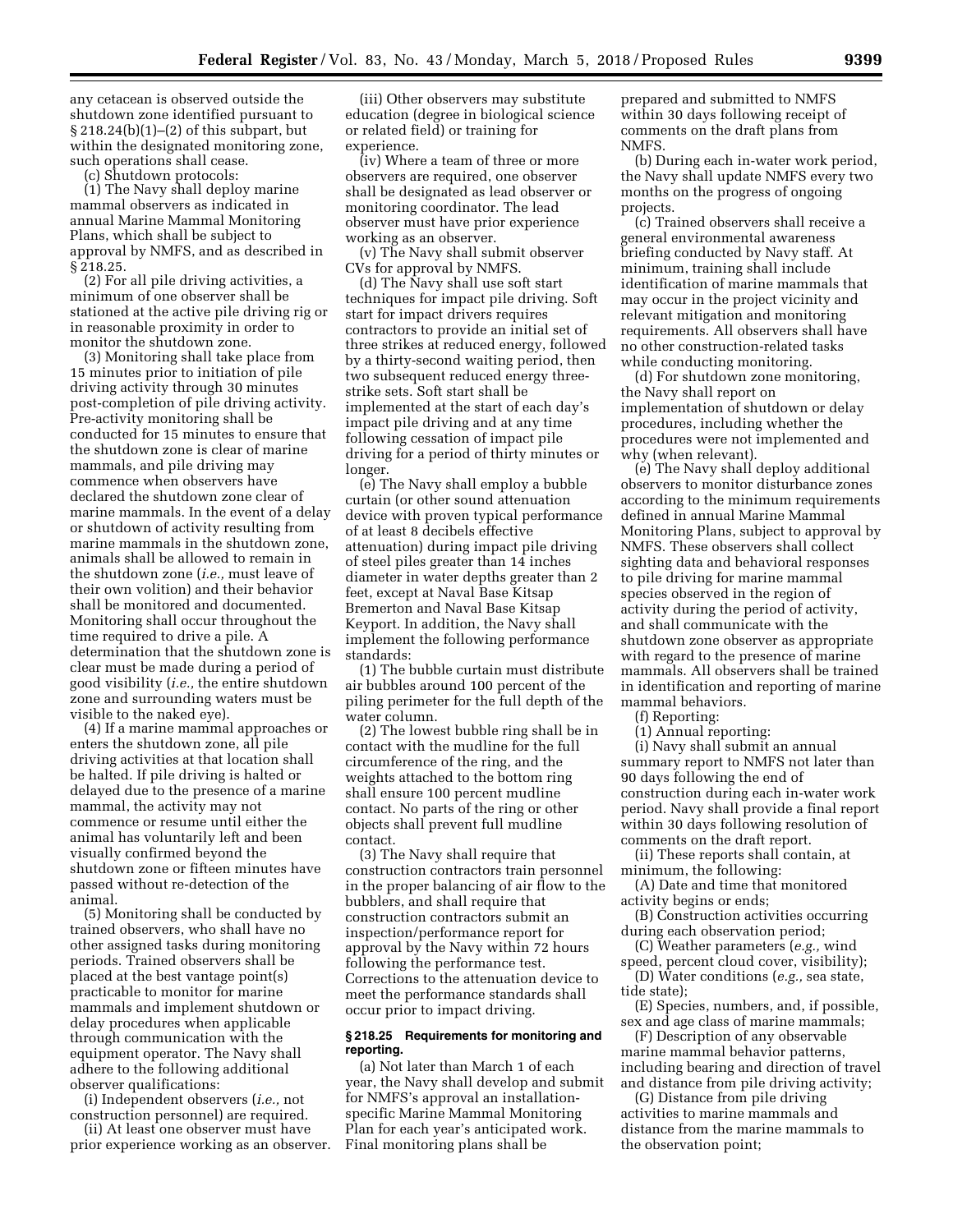(H) Description of implementation of mitigation measures (*e.g.,* shutdown or delay);

(I) Locations of all marine mammal observations; and

(J) Other human activity in the area. (2) Navy shall submit a

comprehensive summary report to NMFS not later than ninety days following the conclusion of marine mammal monitoring efforts described in this subpart.

(g) Reporting of injured or dead marine mammals:

(1) In the unanticipated event that the activity defined in § 218.20 clearly causes the take of a marine mammal in a prohibited manner, Navy shall immediately cease such activity and report the incident to the Office of Protected Resources (OPR), NMFS, and to the West Coast Regional Stranding Coordinator, NMFS. Activities shall not resume until NMFS is able to review the circumstances of the prohibited take. NMFS will work with Navy to determine what measures are necessary to minimize the likelihood of further prohibited take and ensure MMPA compliance. Navy may not resume their activities until notified by NMFS. The report must include the following information:

(i) Time, date, and location (latitude/ longitude) of the incident;

(ii) Description of the incident;

(iii) Environmental conditions (*e.g.,*  wind speed and direction, Beaufort sea state, cloud cover, visibility);

(iv) Description of all marine mammal observations in the 24 hours preceding the incident;

(v) Species identification or

description of the animal(s) involved; (vi) Fate of the animal(s); and

(vii) Photographs or video footage of the animal(s). Photographs may be taken once the animal has been moved from the waterfront area.

(2) In the event that Navy discovers an injured or dead marine mammal and determines that the cause of the injury or death is unknown and the death is relatively recent (*e.g.,* in less than a moderate state of decomposition), Navy shall immediately report the incident to OPR and the West Coast Regional Stranding Coordinator, NMFS. The report must include the information identified in paragraph (g)(1) of this section. Activities may continue while NMFS reviews the circumstances of the incident. NMFS will work with Navy to determine whether additional mitigation measures or modifications to the activities are appropriate.

(3) In the event that Navy discovers an injured or dead marine mammal and determines that the injury or death is not associated with or related to the activities defined in § 218.20 (*e.g.,*  previously wounded animal, carcass with moderate to advanced decomposition, scavenger damage), Navy shall report the incident to OPR and the West Coast Regional Stranding Coordinator, NMFS, within 24 hours of the discovery. Navy shall provide photographs or video footage or other documentation of the stranded animal sighting to NMFS. Photographs may be taken once the animal has been moved from the waterfront area.

# **§ 218.26 Letters of Authorization.**

(a) To incidentally take marine mammals pursuant to these regulations, the Navy must apply for and obtain an LOA.

(b) An LOA, unless suspended or revoked, may be effective for a period of time not to exceed the expiration date of these regulations.

(c) If an LOA expires prior to the expiration date of these regulations, the Navy may apply for and obtain a renewal of the LOA.

(d) In the event of projected changes to the activity or to mitigation and monitoring measures required by an LOA, the Navy must apply for and obtain a modification of the LOA as described in § 218.27.

(e) The LOA shall set forth:

(1) Permissible methods of incidental taking;

(2) Means of effecting the least practicable adverse impact (*i.e.,*  mitigation) on the species, its habitat, and on the availability of the species for subsistence uses; and

(3) Requirements for monitoring and reporting.

(f) Issuance of the LOA shall be based on a determination that the level of taking will be consistent with the findings made for the total taking allowable under these regulations.

(g) Notice of issuance or denial of an LOA shall be published in the **Federal Register** within thirty days of a determination.

#### **§ 218.27 Renewals and modifications of Letters of Authorization.**

(a) An LOA issued under § 216.106 of this chapter and § 218.26 for the activity identified in § 218.20(a) shall be renewed or modified upon request by the applicant, provided that:

(1) The proposed specified activity and mitigation, monitoring, and

reporting measures, as well as the anticipated impacts, are the same as those described and analyzed for these regulations (excluding changes made pursuant to the adaptive management provision in paragraph (c)(1) of this section), and

(2) NMFS determines that the mitigation, monitoring, and reporting measures required by the previous LOA under these regulations were implemented.

(b) For LOA modification or renewal requests by the applicant that include changes to the activity or the mitigation, monitoring, or reporting (excluding changes made pursuant to the adaptive management provision in paragraph (c)(1) of this section) that do not change the findings made for the regulations or result in no more than a minor change in the total estimated number of takes (or distribution by species or years), NMFS may publish a notice of proposed LOA in the **Federal Register**, including the associated analysis of the change, and solicit public comment before issuing the LOA.

(c) An LOA issued under § 216.106 of this chapter and § 218.26 for the activity identified in § 218.20(a) may be modified by NMFS under the following circumstances:

(1) Adaptive Management—NMFS may modify (including augment) the existing mitigation, monitoring, or reporting measures (after consulting with the Navy regarding the practicability of the modifications) if doing so creates a reasonable likelihood of more effectively accomplishing the goals of the mitigation and monitoring set forth in the preamble for these regulations.

(i) Possible sources of data that could contribute to the decision to modify the mitigation, monitoring, or reporting measures in an LOA:

(A) Results from the Navy's monitoring from the previous year(s).

(B) Results from other marine mammal and/or sound research or studies.

(C) Any information that reveals marine mammals may have been taken in a manner, extent or number not authorized by these regulations or subsequent LOAs.

(ii) If, through adaptive management, the modifications to the mitigation, monitoring, or reporting measures are substantial, NMFS will publish a notice of proposed LOA in the **Federal Register** and solicit public comment.